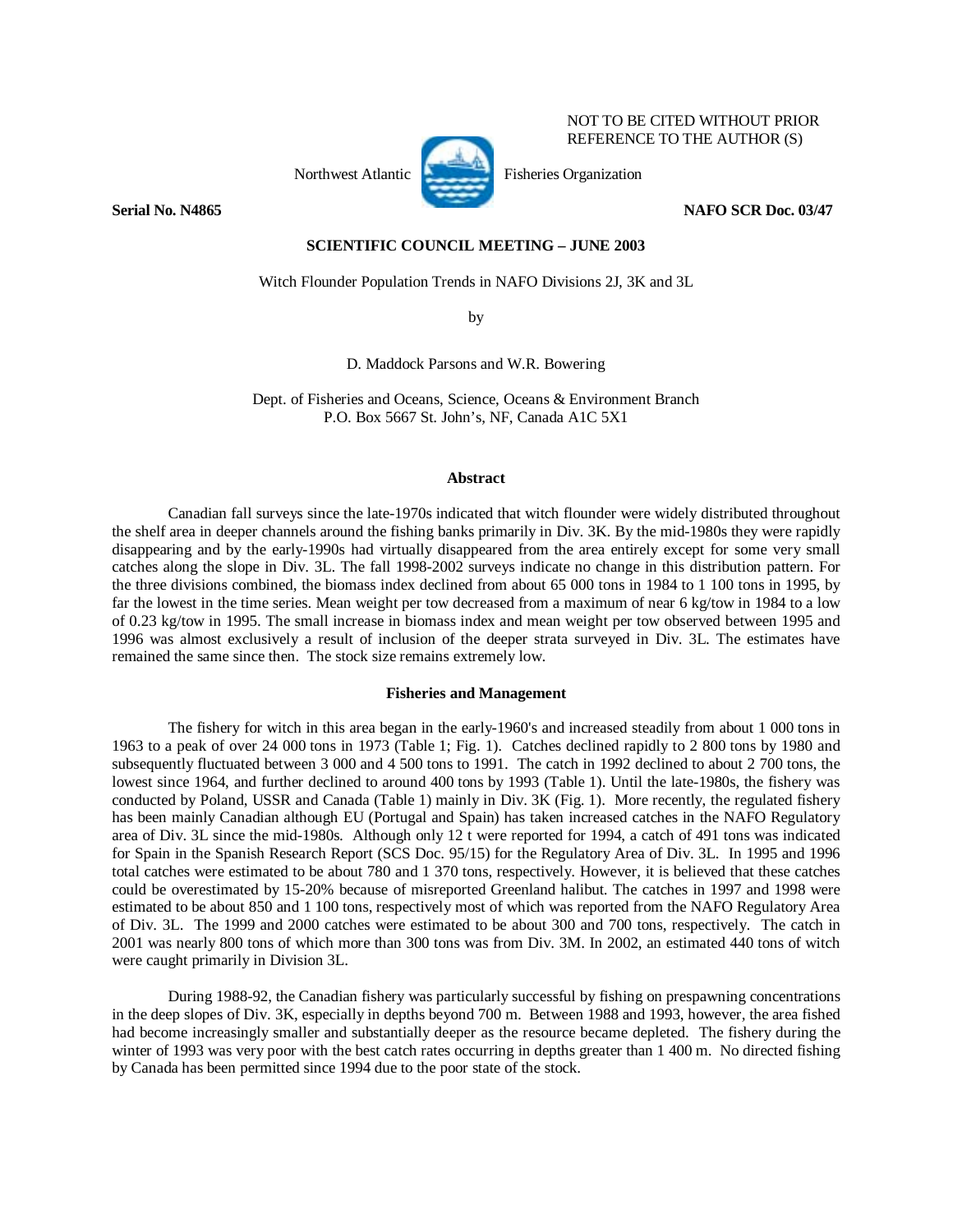The stock has been regulated by TAC since 1974 (first introduced by ICNAF) and managed by Canada within its zone since the introduction of the 200 mile national limit and has been under moratorium from 1995 to the present (Fig. 1). Because of the poor state of the stock, the NAFO Fisheries Commission agreed to extend the moratorium to the NAFO Regulatory Area in 1998 and has continued to 2003.

### **Canadian Research Vessel Surveys**

### *Distribution*

Changes in spatial distribution patterns of witch flounder over the 20 year history of the surveys from 1978- 97 were presented in a previous assessment as graphical distribution maps (SCR Doc. 98/64). Survey distribution data from the late-1970s and early-1980s indicated that witch flounder were widely distributed throughout the shelf area in deeper channels around the fishing banks primarily in Div. 3K. By the mid-1980s, however, they were rapidly disappearing and by the early-1990s had virtually disappeared from the area entirely except for some very small catches along the slope and more to the southern area. They now appear to be located only along the deep continental slope area, especially in Div. 3L both inside and outside the Canadian 200-mile fishery zone. The results from the fall surveys over the past several years (see Bowering 1998; 1999; 2000; 2001; 2002) confirm this distribution pattern remains as indicated by the 2002 survey results in Fig. 2.

# *Biomass and Abundance Indices*

 Stratified-random research vessel surveys have been conducted in the fall in Div. 2J, 3K and 3L since 1977, 1978 and 1981 respectively. As indicated above, up until 1994, the surveys were conducted using an *Engel* 145' high-rise groundfish trawl whereas the 1995-2001 surveys were carried out with a much more efficient *Campelen 1800* shrimp trawl. All data presented here are now in *Campelen 1800* trawl catch equivalents for 1977-94 with the actual data for 1995-2002.

For Div. 2J, biomass estimates ranged from as high as 5 900 tons in 1986 to a low of less than 300 tons in 1995 with only marginal changes since (Tables 2 and 14; Fig. 3a). The estimate of 210 tons in 2001 is the lowest observed and the 2002 estimate was 400 tons. Mean weight per tow peaked at 1.82 kg/tow in 1986 and declined to 0.09 kg/tow in 1995 (Tables 11 and 15; Fig. 3b). Since then values have remained at low levels, reaching an all time low of 0.06 kg/tow in 2001 and in 2002 was 0.12 kg/tow.

In Div. 3K, during 1979-85, there was a period of relative stability where most annual biomass estimates were near 50 000 tons (Tables 3 and 14; Fig. 3a). Since that time estimates have declined considerably around 400 tons in 1995, the lowest in the time series. Estimates increased slightly after 1995 ranging from 900-1 400 tons between 1996-2001 (Table 3; Fig. 3a). Corresponding to the period of higher biomass estimates (1979-85), the mean weights per tow in Division 3K ranged from 8 to 13 kg/tow (Tables 12 and 15; Fig. 3b) and declined to a low of 0.09 kg/tow in 1995. Mean weights per tow have remained low since then and in 2002 are again at an all time low of 0.09 kg/tow.

For Div. 3L, biomass estimates varied generally between 7 000 and 13 000 tons from 1984 to 1990 but declined rapidly since then to a low of around 400 tons in 1995 (Tables 4 and 14; Fig. 3a). The 1996 estimate increased to 1 800 tons, however, more than half this estimate was based on the inclusion of deep water strata (at depths of 732-1 097 m) that weren't surveyed previously (Table 4). The 1997 estimate then declined to 1 100 tons although there was equal coverage to that of 1996 with 70% of the estimate attributed to the deeper strata. The 1998 estimate was similar to 1996 with more than half being attributed also to the inclusion of the new deeper strata. The 1999 estimate of about 800 tons is the lowest since the extension of the survey coverage to deeper water in 1996 with about 30% of the estimate accounted for by the new deep strata (Table 4; Fig. 3a). Little change occurred in the 2000 and 2001 surveys, however, the biomass and abundance in the deeper strata appear to have been declining since 1996 and contributed little to the survey estimates of the past 2 years (Table 4). In 2002, the increase in the estimate from 2001 (from 1 000 tons to 2 400 tons) is due almost entirely to the biomass estimate in one stratum (Table 4). Mean weights per tow in Division 3L (Tables 13 and 15; Fig 3b) ranged from 2 to 2.5 kg/tow in the early part of the survey series (1984-1990). A rapid decline in mean weight per tow then resulted in the lowest observed at 0.08 kg/tow in 1995. The inclusion of deep water strata (previously not surveyed) in 1996 explains the over three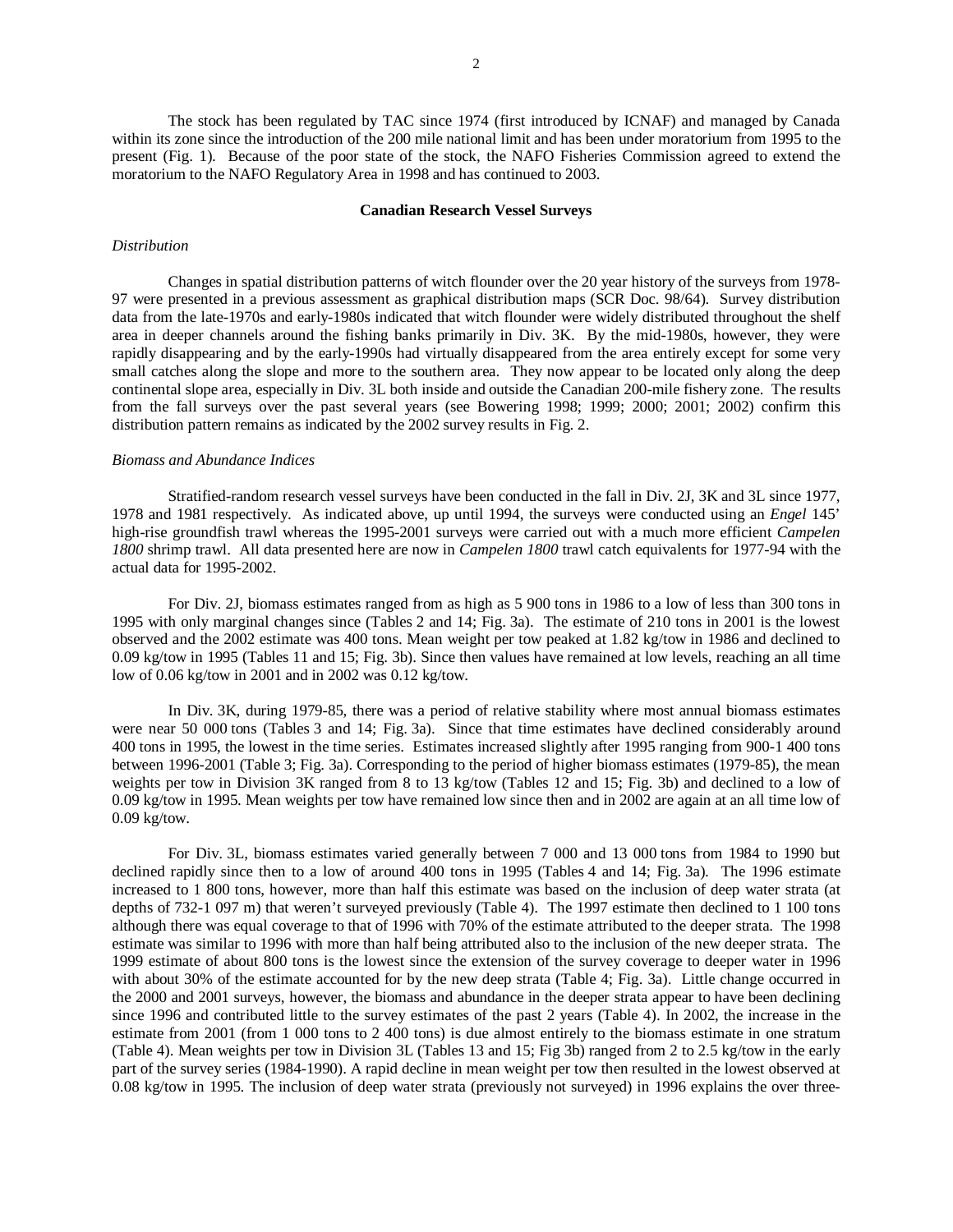fold increase in mean weight per tow to 0.28 kg/tow. Since then mean weights per tow have ranged from 0.14 to 0.38 kg/ tow in 2002.

 The abundance indices followed similar trends as the biomass indices and are shown in Tables 5-7 and Table 16 for Div. 2J, 3K and 3L, respectively and illustrated in Fig. 3a by Division and Fig. 4; Table 16 for the divisions combined. The mean numbers per tow by Division are given in Tables 8-10 and Table 17, and are shown in Fig. 3b. The exception is in the estimate of abundance and mean number per tow for Div. 3L, which both show an increase from 1999-2002 (Fig. 3b). The trend in these indices is questionable when the confidence limits are considered, however.

For the three Divisions combined, there has been a very steady and rather systematic decline in the biomass index from about 65 000 tons (nearly 6 kg/tow) in 1984 to 1 100 tons (0.23 kg/tow) in 1995, by far the lowest in the time series (Fig. 4; Table 14). Although there was a small increase between 1995 and 1996 there has been little change since then. The current level of stock size is extremely low.

#### **Current Status**

The stock remains at an extremely low level with current indices of stock size based on survey trends at about 5% of the average of the early-1980s when the stock was considered at a reasonably healthy level.

### **References**

- Bowering, W.R. 1998. Changes in Distribution and Trends in Stock Size of the Witch Flounder Resource in Divisions 2J, 3K and 3L. NAFO SCR Doc. 98/64, Ser. No. N3056: 16p.
- Bowering, W.R. 1999. Distribution and Abundance of Witch Flounder in Divisions 2J, 3K and 3L. NAFO SCR Doc. 99/35, Ser. No. N4093: 14p.

Bowering, W.R. 2000. Stock status update of witch flounder in Divisions 2J, 3K and 3L. NAFO SCR Doc. 00/13.

- Bowering, W.R. 2001. An update of the Distribution and Population Trends of witch flounder in Divisions 2J, 3K and 3L. NAFO SCR Doc. 01/64, Ser. No. N4442: 14p.
- Bowering, W.R. 2002. Witch Flounder in Divisions 2J, 3K and 3L: a Stock Status Update. NAFO SCR Doc. 02/52, Ser. No. N4664: 15p.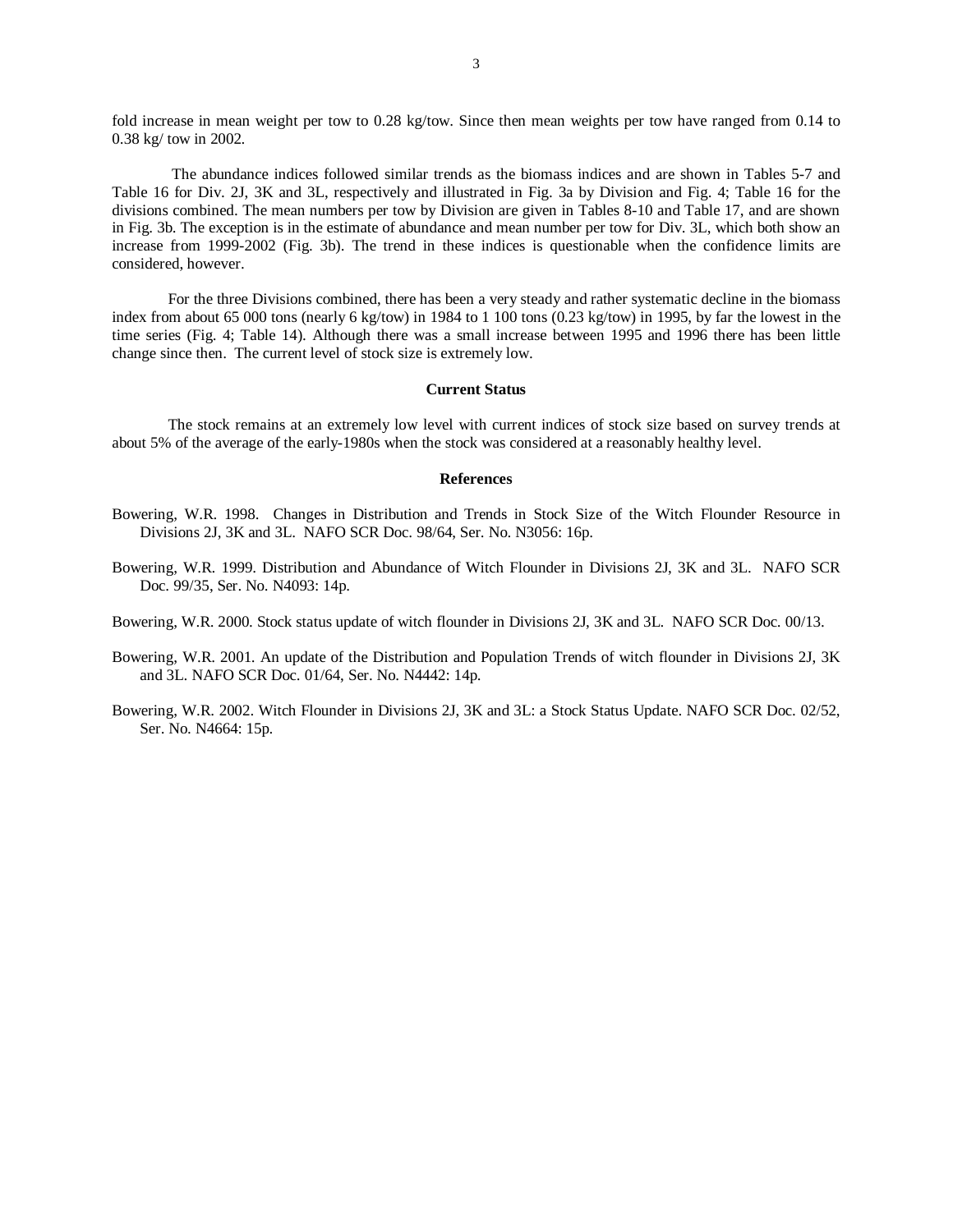| Year | Canada          | Fed. Rep.      | German                   | Poland | USSR/          | $\overline{\mathsf{U}}$ K | Others            | Total |
|------|-----------------|----------------|--------------------------|--------|----------------|---------------------------|-------------------|-------|
|      |                 |                | Germany Dem. Rep.        |        | Russia         |                           |                   |       |
|      |                 |                |                          |        |                |                           |                   |       |
| 1963 | $\overline{17}$ | 3              | $\mathbf 0$              | 259    | 89             | $\overline{7}$            | 570               | 945   |
| 1964 | 103             | $\overline{0}$ | $\mathbf 0$              | 752    | 164            | 24                        | $\mathbf{1}$      | 1044  |
| 1965 | 128             | 29             | $\mathbf 0$              | 1876   | 2056           | 58                        | $\mathbf 0$       | 4147  |
| 1966 | 187             | 9              | 1045                     | 559    | 1868           | 29                        | $\mathbf 0$       | 3697  |
| 1967 | 901             | $\mathbf 0$    | 332                      | 926    | 1933           | 9                         | $\mathbf 0$       | 4101  |
| 1968 | 446             | 0              | 358                      | 1990   | 7834           | 33                        | 5                 | 10666 |
| 1969 | 1355            | $\mathbf 0$    | 546                      | 957    | 9726           | $\mathbf{1}$              | $\mathbf 0$       | 12585 |
| 1970 | 4020            | $\mathbf 0$    | 508                      | 3566   | 9934           | $\mathbf 0$               | $\mathbf 2$       | 18030 |
| 1971 | 8030            | 75             | 508                      | 5404   | 2018           | 9                         | 9                 | 16053 |
| 1972 | 5520            | 6              | 648                      | 4013   | 7016           | 225                       | $\mathbf 0$       | 17428 |
| 1973 | 3761            | 1348           | 2327                     | 11802  | 2834           | 258                       | 2031              | 24361 |
| 1974 | 1868            | 1082           | 272                      | 5302   | 6917           | 29                        | 493               | 15963 |
| 1975 | 1352            | 446            | 374                      | 4583   | 4763           | 0                         | 687               | 12205 |
| 1976 | 2081            | 606            | 110                      | 3828   | 3022           | 3                         | 975               | 10625 |
| 1977 | 4371            | 300            | 203                      | 3052   | 392            | 0                         | $\pmb{0}$         | 8318  |
| 1978 | 1979            | 23             | 58                       | 3490   | 1345           | $\mathbf{1}$              | 8                 | 6904  |
| 1979 | 1392            | $\pmb{0}$      | 22                       | 1855   | 150            | 22                        | 656               | 4097  |
| 1980 | 1459            | $\pmb{0}$      | 16                       | 1235   | 45             | $\mathsf 0$               | 68                | 2823  |
| 1981 | 2661            | $\mathbf 0$    | 32                       | 1385   | 85             | 0                         | 31                | 4194  |
| 1982 | 1206            | 0              | $\overline{\mathbf{4}}$  | 1151   | 552            | 0                         | 68                | 2981  |
| 1983 | 1483            | $\mathbf 0$    | 50                       | 1005   | 516            | 0                         | 34                | 3088  |
| 1984 | 2077            | $\mathbf 0$    | 27                       | 1617   | 1000           | $\overline{c}$            | 85                | 4808  |
| 1985 | 1305            | 26             | 33                       | 565    | 1006           | $\blacksquare$            | 68                | 3003  |
| 1986 | 1199            | 2              | $\overline{\mathcal{I}}$ | 3      | 21             |                           | 2684 <sup>a</sup> | 3916  |
| 1987 | 854             | Ĭ.             | 56                       | 765    | 1057           |                           | 1743              | 4475  |
| 1988 | 3270            | $\overline{a}$ | 10                       | 760    | 4              | $\overline{a}$            | 110               | 4154  |
| 1989 | 4059            | $\overline{a}$ | 4                        | 691    | 5              | $\overline{a}$            | 147               | 4906  |
| 1990 | 3271            |                |                          |        | ÷,             |                           | 696               | 3967  |
| 1991 | 2805            |                |                          |        |                | 1                         | 1208              | 4014  |
| 1992 | 1736            | 5              |                          |        |                | $\overline{\mathbf{c}}$   | 954               | 2697  |
| 1993 | 343             |                |                          |        |                | $\overline{\phantom{a}}$  | 59                | 402   |
| 1994 | 12              |                |                          |        |                |                           | 491 <sup>b</sup>  | 503   |
| 1995 | $\overline{7}$  |                |                          |        |                |                           | 777               | 784   |
| 1996 | 11              |                |                          |        |                | $\overline{a}$            | 1371              | 1382  |
| 1997 | 8               |                |                          |        | $\frac{1}{2}$  | L,                        | 847               | 855   |
| 1998 | $\overline{a}$  |                |                          |        | $\overline{c}$ |                           | 1113              | 1115  |
| 1999 | $\overline{c}$  |                |                          |        | 20             |                           | 278               | 300   |
| 2000 | 85              |                |                          |        | 6              |                           | 578               | 669   |
| 2001 | 161             |                |                          |        | 31             |                           | 605               | 797   |
| 2002 | 166             |                |                          |        | 15             |                           | 258               | 439   |

Table 1. Catch statistics by country of witch flounder in Divisions 2J, 3K and 3L during 1963-2002. In 1998-2002, small portions of the "Others" catch are from Division 3M.

<sup>a</sup>Since 1985 the "Others" category is mainly comprised of EU catches

<sup>b</sup>Spain (SCS Doc. 95/15)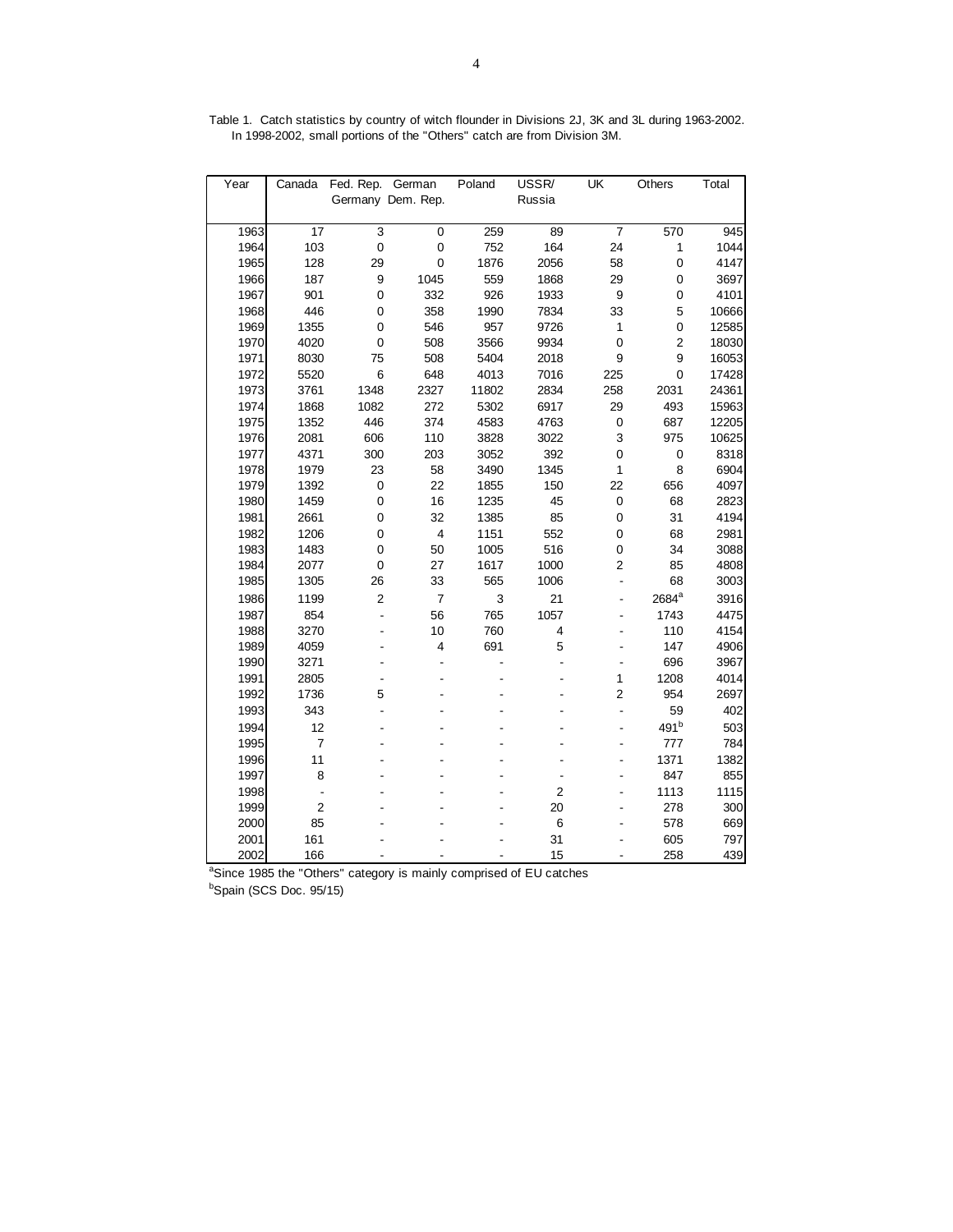|                    |                                             | <u>(Engel 145 data converted to Campelen Units for 1977-94)</u> |                                        |                                               |                                            |                                           |                                                        |                                                 |                                      |                                                                |                                        |                                                       |                                                                     |                                                                   |                                                                    |                                                              |                                                    |                                                                                           |                                                                |                                                                               |                                                         |                                                                  |                                                          |                                                             |                                                          |                                                                                 |                                                                                     |                                                                                       |
|--------------------|---------------------------------------------|-----------------------------------------------------------------|----------------------------------------|-----------------------------------------------|--------------------------------------------|-------------------------------------------|--------------------------------------------------------|-------------------------------------------------|--------------------------------------|----------------------------------------------------------------|----------------------------------------|-------------------------------------------------------|---------------------------------------------------------------------|-------------------------------------------------------------------|--------------------------------------------------------------------|--------------------------------------------------------------|----------------------------------------------------|-------------------------------------------------------------------------------------------|----------------------------------------------------------------|-------------------------------------------------------------------------------|---------------------------------------------------------|------------------------------------------------------------------|----------------------------------------------------------|-------------------------------------------------------------|----------------------------------------------------------|---------------------------------------------------------------------------------|-------------------------------------------------------------------------------------|---------------------------------------------------------------------------------------|
|                    |                                             |                                                                 |                                        | Year                                          |                                            |                                           |                                                        |                                                 |                                      |                                                                |                                        |                                                       |                                                                     |                                                                   |                                                                    |                                                              |                                                    |                                                                                           |                                                                |                                                                               |                                                         |                                                                  |                                                          |                                                             |                                                          |                                                                                 |                                                                                     |                                                                                       |
| Depth Range        | Old<br>Stratum                              | New<br>Stratum                                                  |                                        |                                               |                                            |                                           |                                                        |                                                 |                                      |                                                                |                                        |                                                       |                                                                     |                                                                   |                                                                    |                                                              |                                                    |                                                                                           |                                                                |                                                                               |                                                         |                                                                  |                                                          |                                                             |                                                          |                                                                                 |                                                                                     |                                                                                       |
| (m)                | Area                                        | Area                                                            | Stratum                                | 77                                            | 78                                         | 79                                        | 80                                                     | 81                                              | 82                                   | 83                                                             | 84                                     | 85                                                    | 86                                                                  | 87                                                                | 88                                                                 | 89                                                           | 90                                                 | 91                                                                                        | 92                                                             | 93                                                                            | 94                                                      | 95                                                               | 96                                                       | 97                                                          | 98                                                       | 99                                                                              | 00                                                                                  | 01<br>02                                                                              |
| $101 - 200$        | 1427<br>1823<br>2582<br>2246                | 633<br>1594<br>1870<br>2264<br>733<br>778                       | 201<br>205<br>206<br>207<br>237<br>238 | $\mathbf 0$<br>$\mathbf 0$<br>114<br>$\Omega$ | 0<br>$\Omega$<br>0<br>$\Omega$             | $\Omega$<br>$\Omega$<br>0<br>$\Omega$     | $\Omega$<br>$\Omega$<br>$\Omega$<br>$\Omega$           | $\Omega$<br>$\mathbf 0$<br>$\Omega$<br>$\Omega$ | $^{\circ}$<br>11<br>37<br>21         | $\Omega$<br>$\Omega$<br>$\Omega$<br>$\Omega$                   | 61<br>$\Omega$<br>$\Omega$<br>$\Omega$ | $\mathbf 0$<br>$\mathbf 0$<br>$\mathbf 0$<br>$\Omega$ | $\mathbf 0$<br>$\Omega$<br>$\Omega$<br>$\Omega$                     | $\Omega$<br>$\Omega$<br>0<br>$\Omega$                             | $\Omega$<br>$\Omega$<br>$\Omega$<br>$\Omega$                       | $\mathbf 0$<br>$\mathbf 0$<br>0<br>$\Omega$                  | $\Omega$<br>$\Omega$<br>0<br>$\Omega$              | $\mathbf 0$<br>$\Omega$<br>0<br>$\mathbf 0$                                               | $\Omega$<br>$\Omega$<br>$\Omega$<br>$\Omega$                   | $\mathbf 0$<br>$\Omega$<br>$\Omega$<br>$\mathbf 0$<br>$\Omega$                | $\mathbf 0$<br>$\Omega$<br>$\mathbf 0$<br>$\Omega$<br>∩ | 0<br>$\mathbf 0$<br>0                                            | $\Omega$<br>$\Omega$<br>$\mathbf 0$<br>$\Omega$          | 0<br>$\Omega$<br>$\Omega$<br>$\mathbf 0$<br>0<br>n          | 0<br>$\Omega$<br>$\Omega$<br>$\Omega$<br>n               | $\mathbf 0$<br>$\Omega$<br>$\Omega$<br>$\mathbf 0$<br>0<br>$\Omega$             | $\Omega$<br>$\Omega$<br>$\Omega$<br>$\Omega$<br>n                                   | 0<br>$\Omega$<br>0<br>$\Omega$<br>0<br>0<br>$\overline{0}$<br>$\Omega$                |
| $201 - 300$        | 440                                         | 621                                                             | 202                                    | $\mathbf 0$                                   | $\mathbf 0$                                | $\mathbf 0$                               | $\mathbf 0$                                            | 0                                               | $\mathbf 0$                          | $\mathbf 0$                                                    | $\mathbf 0$                            | 0                                                     | $\mathbf 0$                                                         | 0                                                                 |                                                                    | 0                                                            | 0                                                  | $\Omega$                                                                                  | $\Omega$                                                       | 0                                                                             | $\Omega$                                                | 0                                                                | 0                                                        | 0                                                           | $\Omega$                                                 | 0                                                                               | 0                                                                                   | 0                                                                                     |
|                    | 1608<br>774<br>1725<br>1171<br>1270<br>1428 | 680<br>1035<br>1583<br>1341<br>1302<br>2196                     | 209<br>210<br>213<br>214<br>215<br>228 | 103<br>133<br>265<br>193<br>193<br>508        | 14<br>45<br>249<br>54<br>33<br>134         | 48<br>121<br>160<br>$\Omega$<br>11<br>301 | 122<br>338<br>298<br>58<br>$\Omega$<br>543<br>$\Omega$ | $\mathbf 0$<br>24<br>280<br>65<br>82<br>183     | 83<br>129<br>371<br>122<br>67<br>678 | 123<br>$\mathbf 0$<br>197<br>74<br>$\Omega$<br>264<br>$\Omega$ | 19<br>286<br>118<br>21<br>45<br>467    | 152<br>$\mathbf 0$<br>102<br>106<br>$\Omega$<br>79    | $\mathbf 0$<br>$\Omega$<br>130<br>71<br>$\Omega$<br>728<br>$\Omega$ | $\mathbf 0$<br>38<br>98<br>$\Omega$<br>$\Omega$<br>93<br>$\Omega$ | $\mathbf 0$<br>$\Omega$<br>21<br>16<br>$\Omega$<br>123<br>$\Omega$ | $\mathbf 0$<br>22<br>56<br>14<br>$\Omega$<br>151<br>$\Omega$ | 14<br>$\Omega$<br>19<br>$\Omega$<br>76<br>$\Omega$ | $\mathbf 0$<br>$\Omega$<br>$\Omega$<br>$\mathbf 0$<br>$\Omega$<br>$\mathbf 0$<br>$\Omega$ | $\Omega$<br>$\Omega$<br>$\Omega$<br>$\Omega$<br>44<br>$\Omega$ | $\mathbf 0$<br>$\Omega$<br>$\Omega$<br>$\Omega$<br>$\Omega$<br>35<br>$\Omega$ | $\Omega$<br>$\Omega$                                    | $\mathbf 0$<br>0<br>$\Omega$<br>$\Omega$<br>$\Omega$<br>$\Omega$ | $\Omega$<br>$\Omega$<br>$\Omega$<br>$\Omega$<br>$\Omega$ | 0<br>0<br>$\Omega$<br>$\Omega$<br>$\Omega$<br>0<br>$\Omega$ | $\Omega$<br>$\Omega$<br>$\Omega$<br>$\Omega$<br>$\Omega$ | $\mathbf 0$<br>0<br>$\Omega$<br>$\Omega$<br>$\Omega$<br>$\mathbf 0$<br>$\Omega$ | $\mathbf 0$<br>$\Omega$<br>$\Omega$<br>$\Omega$<br>$\Omega$<br>$\Omega$<br>$\Omega$ | $\mathbf 0$<br>0<br>$\mathbf 0$<br>$\mathbf 0$<br>$\Omega$<br>$\mathbf 0$<br>$\Omega$ |
|                    | 508                                         | 530                                                             | 234<br>203                             | $\mathbf 0$                                   | 35<br>$\mathbf 0$                          | 36<br>$\Omega$                            | $\mathbf 0$                                            | $\mathbf 0$                                     | 54                                   | 112                                                            | $\mathbf 0$                            | $\mathbf 0$                                           | 19                                                                  | $\mathbf 0$                                                       | $\Omega$                                                           | 20                                                           | $\Omega$                                           | $\mathbf 0$                                                                               | $\Omega$                                                       | $\mathbf 0$                                                                   | $\Omega$                                                | $\Omega$                                                         | $\Omega$                                                 | $\Omega$                                                    | $\Omega$                                                 | $\Omega$                                                                        | $\Omega$                                                                            |                                                                                       |
| $301 - 400$        | 480<br>448<br>330<br>384<br>441<br>567      | 487<br>588<br>251<br>360<br>450<br>536                          | 208<br>211<br>216<br>222<br>229        | 178<br>447<br>$\Omega$<br>197<br>183          | 36<br>198<br>0<br>99<br>177                | 75<br>100<br>27<br>29<br>118              | 367<br>289<br>42<br>103<br>215                         | 91<br>70<br>56<br>155<br>127                    | 638<br>242<br>63<br>285<br>139       | 80<br>12<br>85<br>69<br>155                                    | 95<br>99<br>$\mathbf 0$<br>26<br>103   | 608<br>72<br>$\mathbf 0$<br>45<br>52                  | 91<br>27<br>54<br>$\mathbf 0$<br>857                                | $\Omega$<br>38<br>13<br>$\mathbf 0$<br>70                         | $\Omega$<br>$\Omega$<br>10<br>173<br>145                           | 27<br>34<br>16<br>46<br>596                                  | 0<br>$\Omega$<br>$\Omega$<br>$\Omega$<br>32        | $\Omega$<br>$\Omega$<br>$\mathbf 0$<br>10<br>31                                           | $\Omega$<br>$\Omega$<br>$\Omega$<br>28                         | $\Omega$<br>$\Omega$<br>$\mathbf 0$<br>$^{\circ}$<br>15                       | $\Omega$<br>13                                          | $\Omega$<br>$\Omega$<br>$\mathbf 0$<br>0<br>$\Omega$             | $\Omega$<br>$\Omega$<br>$\overline{2}$<br>6              | $\Omega$<br>$\Omega$<br>$\mathbf 0$<br>0<br>$\Omega$        | $\Omega$<br>$\Omega$<br>$\Omega$<br>17<br>$\Omega$       | $\Omega$<br>$\Omega$<br>$\Omega$<br>10<br>$\Omega$                              | $\Omega$<br>$\Omega$<br>$\Omega$                                                    | 0<br>$\mathbf 0$<br>$\mathbf 0$<br>$\mathbf 0$<br>0<br>Δ                              |
| $401 - 500$        | 354                                         | 288                                                             | 204                                    | 57                                            | 0                                          | 37                                        |                                                        | 85                                              | 125                                  | 13                                                             | 91                                     | $\pmb{0}$                                             | 71                                                                  | 14                                                                | 42                                                                 | 58                                                           | 14                                                 | $\mathbf 0$                                                                               | $\Omega$                                                       | $\Omega$                                                                      | 0                                                       | $\Omega$                                                         | $\mathbf 0$                                              | $\mathbf 0$                                                 | $\mathbf 0$                                              | $\mathbf 0$                                                                     | 0                                                                                   | $\mathsf 0$                                                                           |
|                    | 268<br>180<br>686<br>420                    | 241<br>158<br>598<br>414<br>133                                 | 217<br>223<br>227<br>235<br>240        | $\mathbf 0$<br>13<br>161<br>813               | $\mathbf 0$<br>$\Omega$<br>123<br>0        | 15<br>$\Omega$<br>44<br>456               | $\Omega$<br>$\mathbf 0$<br>482<br>430                  | $\Omega$<br>37<br>180<br>502                    | $\Omega$<br>358<br>371               | $\mathbf 0$<br>$\Omega$<br>211<br>908                          | 31<br>85<br>517                        | $\Omega$<br>$\Omega$<br>147<br>399                    | 54<br>139<br>329<br>121                                             | 64<br>116<br>411<br>168                                           | 44<br>59<br>203<br>$\mathbf 0$                                     | 72<br>64<br>228<br>62                                        | 6<br>18<br>1837<br>149                             | $\mathbf 0$<br>18<br>207<br>37                                                            | $\Omega$<br>8<br>125<br>20                                     | $\mathbf 0$<br>8<br>132<br>$\mathbf 0$<br>36                                  | 13<br>14<br>$\Omega$<br>41<br>19                        | $\Omega$<br>$\Omega$<br>$\mathbf 0$<br>0<br>$\Omega$             | $\mathbf 0$<br>16<br>17                                  | 8<br>5<br>86<br>3<br>16                                     | 6<br>5<br>84<br>22<br>11                                 | $\Omega$<br>$\mathbf 0$<br>125<br>0<br>24                                       | $\Omega$<br>0<br>0<br>11                                                            | $\mathbf 0$<br>$\overline{4}$<br>26<br>$\mathsf{O}\xspace$<br>46<br>$\Omega$          |
| $501 - 750$        | 664<br>420<br>270<br>237                    | 557<br>362<br>228<br>185<br>120                                 | 212<br>218<br>224<br>230<br>239        | 1564<br>$\Omega$<br>$\Omega$<br>$\Omega$      | 105<br>$\Omega$<br>$\Omega$<br>$\mathbf 0$ | 640<br>$\Omega$                           | 193<br>0<br>0<br>15                                    | 630<br>$\Omega$<br>$\Omega$                     | 1116<br>$\Omega$<br>$\Omega$         | 1390<br>$\mathbf 0$<br>$\mathbf 0$<br>$\Omega$                 | 822<br>0<br>17                         | 1253<br>15<br>$\Omega$<br>$\Omega$                    | 3139<br>$\mathbf 0$<br>32<br>57                                     | 834<br>44<br>48<br>15                                             | 392<br>114<br>120<br>101                                           | 588<br>79<br>125<br>396                                      | 639<br>58<br>17<br>771                             | 111<br>13<br>49<br>1711                                                                   | 272<br>0<br>32<br>346                                          | 44<br>8<br>$\Omega$<br>85<br>$\Omega$                                         | 52<br>19<br>23<br>105<br>$\Omega$                       | 71<br>-1<br>69<br>$\Omega$                                       | 96<br>17<br>18<br>126<br>$\Omega$                        | 90<br>10<br>23<br>176<br>$\Omega$                           | 184<br>12<br>16<br>26<br>$\Omega$                        | 261<br>9<br>1<br>161<br>$\Omega$                                                | 125<br>4<br>15<br>36<br>$\Omega$                                                    | 38<br>8<br>$\mathbf 0$<br>13<br>21<br>$\Omega$                                        |
| 751 - 1000         | 213                                         | 283                                                             | 219                                    |                                               |                                            |                                           |                                                        | $\mathbf 0$                                     |                                      | 0                                                              |                                        | 0                                                     | 0                                                                   | 0                                                                 | 0                                                                  | 0                                                            | $\Omega$                                           | $\mathbf 0$                                                                               | $\Omega$                                                       | 15                                                                            | 8                                                       | 3                                                                | 13                                                       | 9                                                           | 14                                                       | $\mathbf 0$                                                                     | 3                                                                                   | 4                                                                                     |
|                    | 182                                         | 186                                                             | 231                                    | 0                                             | 0                                          |                                           | $\mathbf 0$                                            |                                                 | $\Omega$                             | $\mathbf 0$                                                    | $\mathbf 0$                            | $\mathbf 0$                                           | $\Omega$                                                            | $\mathbf 0$                                                       | $\Omega$                                                           |                                                              | 0                                                  | 457                                                                                       | 176                                                            | 197                                                                           | 118                                                     | 115                                                              | 6                                                        | 36                                                          | 228                                                      | 143                                                                             | 283                                                                                 | 257<br>59                                                                             |
|                    | 122                                         | 193                                                             | 236                                    | $\Omega$                                      |                                            |                                           |                                                        | 14                                              | $\Omega$                             | $\Omega$                                                       | $\Omega$                               | $\Omega$                                              | $\Omega$                                                            | $\Omega$                                                          | a                                                                  |                                                              | 23                                                 | 25                                                                                        | 51                                                             | 51                                                                            | 37                                                      |                                                                  | 28                                                       | $\mathbf{z}$                                                | 11                                                       | 16                                                                              | 13                                                                                  | 38<br>27                                                                              |
| 1001 - 1250        | 324<br>177<br>236                           | 303<br>195<br>228                                               | 220<br>225<br>232                      | $\mathbf 0$<br>$\Omega$                       | $\mathbf 0$<br>$\Omega$                    |                                           |                                                        |                                                 |                                      |                                                                |                                        |                                                       |                                                                     |                                                                   |                                                                    |                                                              |                                                    |                                                                                           |                                                                |                                                                               |                                                         |                                                                  | 10<br>$\Omega$                                           | 0<br>0                                                      | $\mathbf 0$<br>$\mathbf 0$                               | $\overline{2}$<br>$\Omega$                                                      | $\Omega$                                                                            | 0<br>$\mathbf{1}$<br>$\Omega$<br>23                                                   |
| 1251 - 1500        | 286<br>180<br>180                           | 330<br>201<br>237                                               | 221<br>226<br>233                      |                                               | 0                                          |                                           |                                                        |                                                 |                                      |                                                                |                                        |                                                       |                                                                     |                                                                   |                                                                    |                                                              |                                                    |                                                                                           |                                                                |                                                                               |                                                         |                                                                  | $\Omega$<br>$\Omega$                                     | $\Omega$<br>$\Omega$<br>$\Omega$                            | $\Omega$<br>$\Omega$                                     | $\Omega$<br>$\Omega$<br>$\Omega$                                                | $\Omega$<br>$\Omega$                                                                | 0<br>$\mathbf 0$<br>$\Omega$                                                          |
| <b>Grand Total</b> |                                             |                                                                 |                                        |                                               | 5123 1302 2218 3494 2581                   |                                           |                                                        |                                                 |                                      |                                                                |                                        |                                                       | 4909 3693 2903 3030 5920 2063 1571 2653                             |                                                                   |                                                                    |                                                              |                                                    | 3672 2669 1102                                                                            |                                                                | 627                                                                           | 462                                                     | 263                                                              | 370                                                      | 465                                                         | 649                                                      | 752                                                                             | 498                                                                                 | 209<br>404                                                                            |

Table 2. Estimated Biomass (tons) of Witch Flounder (M+F) in each stratum from surveys in Div. 2J during fall of 1977-2002.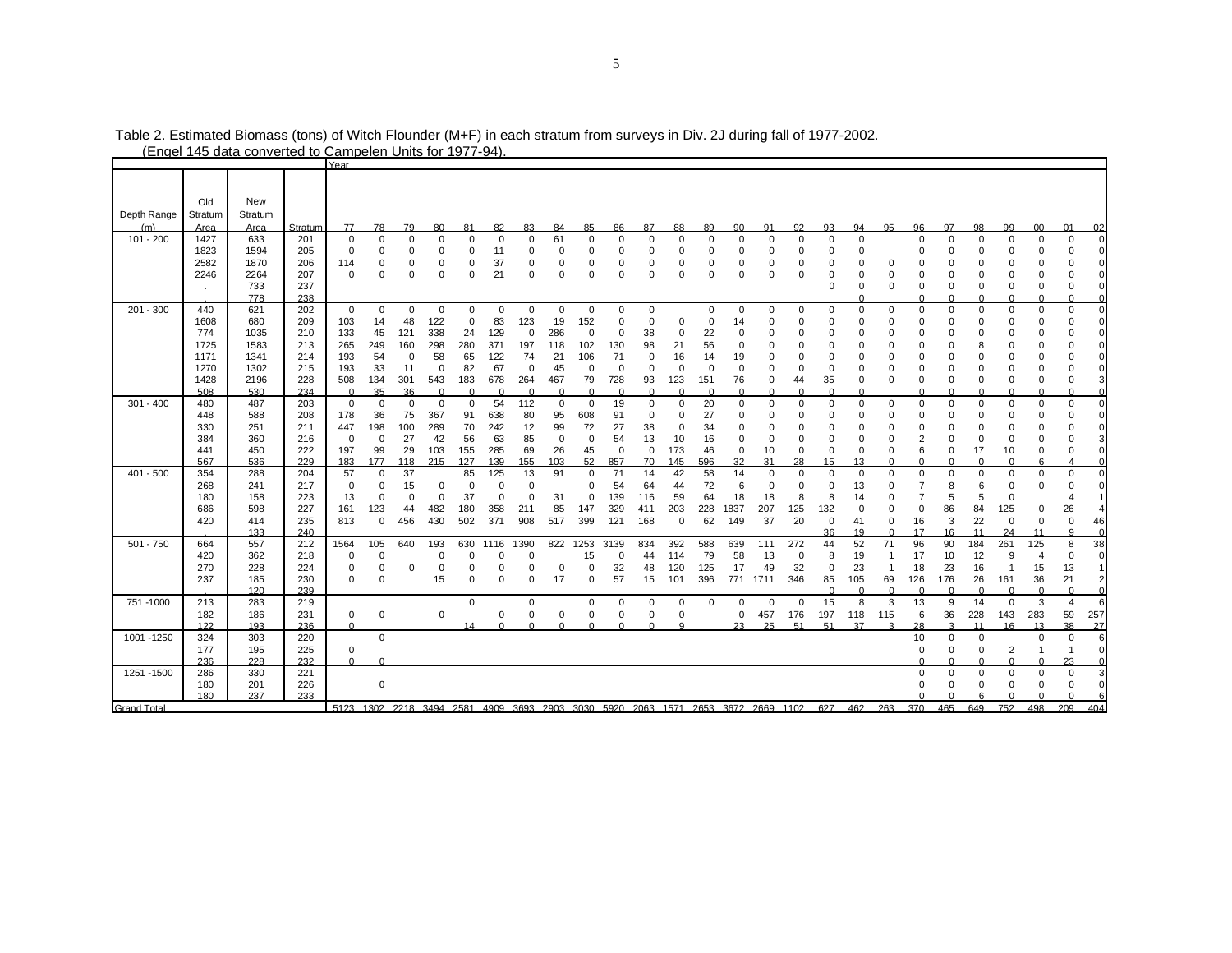|                    |                | <u>(Endel 145 data converted to Cambelen Units for 1978-94</u> |            | Year        |             |             |                |                                              |               |                   |               |                    |               |               |               |               |               |                                                                                             |               |               |                |                |                    |                      |                |                         |                |                |
|--------------------|----------------|----------------------------------------------------------------|------------|-------------|-------------|-------------|----------------|----------------------------------------------|---------------|-------------------|---------------|--------------------|---------------|---------------|---------------|---------------|---------------|---------------------------------------------------------------------------------------------|---------------|---------------|----------------|----------------|--------------------|----------------------|----------------|-------------------------|----------------|----------------|
|                    |                |                                                                |            |             |             |             |                |                                              |               |                   |               |                    |               |               |               |               |               |                                                                                             |               |               |                |                |                    |                      |                |                         |                |                |
| Depth Range        | Old<br>Stratum | New<br>Stratum                                                 |            |             |             |             |                |                                              |               |                   |               |                    |               |               |               |               |               |                                                                                             |               |               |                |                |                    |                      |                |                         |                |                |
| (m)                | Area           | Area                                                           | Stratum    | 78          | 79          | -80         | -81            | 82                                           | -83           | -84               | 85            | -86                | 87            | 88            | -89           | 90            | 91            | 92                                                                                          | 93            | 94            | 95             | 96             | 97                 | 98                   | 99             | n                       | $^{\circ}$     | 02             |
| 101 - 200          |                | 798                                                            | 608        |             |             |             |                |                                              |               |                   |               |                    |               |               |               |               |               |                                                                                             |               |               |                |                | $\Omega$           | $\Omega$             |                | $\Omega$                | 0              | $\Omega$       |
|                    |                | 445                                                            | 612        |             |             |             |                |                                              |               |                   |               |                    |               |               |               |               |               |                                                                                             |               |               |                |                | $\Omega$           | 0                    |                | O                       | $\Omega$       |                |
|                    | $\sim$         | 250                                                            | 616        |             |             |             |                |                                              |               |                   |               |                    |               |               |               |               |               |                                                                                             |               |               |                |                | 0                  | 0                    |                |                         | 0              |                |
|                    | 1455           | 1347                                                           |            |             |             |             |                |                                              |               |                   |               |                    |               |               |               |               |               |                                                                                             |               |               |                | O              | 0                  | 0                    | 0              | 0                       | $\mathbf 0$    |                |
|                    | 1588           | 1753                                                           | 618<br>619 |             |             |             |                |                                              |               | 0<br><sup>n</sup> | 0<br>$\Omega$ | 0<br>$\Omega$      | 0<br>$\Omega$ | 0<br>$\Omega$ | 0<br>$\Omega$ | 0<br>$\Omega$ | 0<br>$\Omega$ | 0<br>$\Omega$                                                                               | 0<br>$\Omega$ | 0<br>$\Omega$ | 0              |                | $\Omega$           | $\Omega$             | $\Omega$       | $\Omega$                | $\Omega$       |                |
| $201 - 300$        |                | 342                                                            | 609        |             |             |             |                |                                              |               |                   |               |                    |               |               |               |               |               |                                                                                             |               |               |                | $\Omega$       | $\mathbf 0$        | 0                    |                | $\mathbf 0$             | 0              | $\overline{0}$ |
|                    |                | 573                                                            | 611        |             |             |             |                |                                              |               |                   |               |                    |               |               |               |               |               |                                                                                             |               |               |                |                | $\Omega$           | $\Omega$             |                | $\Omega$                | $\Omega$       |                |
|                    | $\cdot$        | 251                                                            | 615        |             |             |             |                |                                              |               |                   |               |                    |               |               |               |               |               |                                                                                             |               |               |                |                | 0                  | $\Omega$             |                |                         | 0              |                |
|                    | 2709           | 2545                                                           | 620        |             | 612 1410    | 509         | 152            | 227                                          | 133           | 126               | 64            | 198                | $\mathbf 0$   | 0             | $\Omega$      |               | 0             | $\Omega$                                                                                    | U             | ŋ             | $\Omega$       |                | 0                  | $\Omega$             | $\Omega$       | $\Omega$                | $\Omega$       |                |
|                    | 2859           | 2537                                                           | 621        |             | 1051 3719   | 498         | 424            | 250                                          | 788           | 329               | 445           | 26                 | 62            | 0             | 63            |               |               | $\mathbf 0$                                                                                 | $\Omega$      | $\Omega$      | 0              |                | 0                  | 1                    | $\Omega$       | $\mathbf 0$             | $\mathbf 0$    |                |
|                    | 668            | 1105                                                           | 624        | 356         | 145         | 105         | 378            | 446                                          | 121           | 367               | 90            | 66                 | 19            | $\Omega$      | $\Omega$      | 7             | $\Omega$      | 0                                                                                           | 12            | O             | $\Omega$       |                | 9                  | $\Omega$             |                | 5                       | 24             |                |
|                    | 1618           | 1555                                                           | 634        | 788         | 772         | 1075        | 536            | 981                                          | 177           | 860               | 388           | 256                | 209           | 373           | 131           | $\mathbf 0$   | $\Omega$      | 25                                                                                          |               | O             | $\Omega$       | $\Omega$       | $\mathbf 0$        | 0                    | $\Omega$       | $\Omega$                | $\Omega$       |                |
|                    | 1274           | 1274                                                           | 635        | 1635        | 1887        | 1443        | 1481           | 833                                          | 538           | 2211              | 775           | 15                 | 136           | 338           | 166           | 21            | $\Omega$      | 31                                                                                          | $\Omega$      | O             | 1              | 0              | 46                 | 17                   | $\Omega$       | 6                       | 0              |                |
|                    | 1455           | 1455                                                           |            |             | 1680        | 1845 1166   |                | 876                                          | 711           | 2898              | 848           |                    | 520           | 824           | 355           | 63            | $\Omega$      |                                                                                             | $\Omega$      | $\Omega$      | $\overline{2}$ | $\overline{2}$ | 37                 | 0                    |                | 0                       | 5              |                |
|                    | 1132           | 1132                                                           | 636<br>637 | 1482        | 1116 2242   | 1430 1864   |                | 1905                                         |               | 3668 2724 2490    |               | 314<br>702         | 841           | 215           | 158           | $\mathbf 0$   | 0             | 0<br>57                                                                                     | 17            | $\Omega$      | $\Omega$       | $\Omega$       | 3                  | $\overline{2}$       | 0<br>32        |                         | -1             |                |
|                    | 447            |                                                                | 632        | 395         | 591         | 230         | 524            | 408                                          | 447           |                   | 210           | 89                 | 34            | 38            | 82            | $\Omega$      |               | $\mathsf{R}$                                                                                |               |               |                |                |                    |                      |                |                         |                |                |
| $301 - 400$        | $\cdot$        | 256                                                            | 610        |             |             |             |                |                                              |               |                   |               |                    |               |               |               |               |               |                                                                                             |               |               |                |                | 0                  | 3                    |                | -1                      | -1             |                |
|                    | $\blacksquare$ | 263                                                            | 614        |             |             |             |                |                                              |               |                   |               |                    |               |               |               |               |               |                                                                                             |               |               |                |                | $\Omega$           | 0                    |                |                         | -1             |                |
|                    |                | 593                                                            | 617        |             |             |             |                |                                              |               |                   |               |                    |               |               |               |               |               |                                                                                             |               |               | 0              |                | 4                  | 13                   | 0              | 0                       | 0              |                |
|                    | 1027           | 494                                                            | 623        | 500         | 633         | 584         | 551            | 410                                          | 601           | 343               | 650           | 164                | 199           | 30            | 10            | $\Omega$      | $\Omega$      | $\Omega$                                                                                    |               | $\Omega$      | 0              | $\Omega$       | 0                  | 0                    | $\Omega$       | $\Omega$                | 0              |                |
|                    | 850            | 888                                                            | 625        |             | 864 2238    |             | 988 1580       | 491                                          | 1588          | 1416              | 1101          | 50                 | 165           | 104           | 12            |               | $\Omega$      | $\mathbf 0$                                                                                 |               |               | 3              |                | 0                  | $\overline{7}$       | 2              | $\mathbf 0$             | $\overline{2}$ |                |
|                    | 919            | 1113                                                           | 626        |             | 3586 5737   |             | 5960 1149      | 4128                                         | 3477 1248     |                   | 1110          | 57                 | 174           | 32            | 56            | 0             | $\Omega$      | 22                                                                                          |               | O             | $\Omega$       |                |                    | $\Omega$             | 9              | 8                       | 5              |                |
|                    | 1085           | 1085                                                           | 628        |             | 2454 6077   |             | 3512 1379 2431 |                                              | 4882 2070     |                   | 2324          | 954                | 523           | 39            | 214           | 0             | 0             | 20                                                                                          | $\Omega$      | 0             | $\Omega$       | $\Omega$       | $\Omega$           | 0                    | 5              | 12                      | 3              |                |
|                    | 499            | 495                                                            | 629        | 1722        | 1617        | 2520 1745   |                |                                              | 958 2253 1016 |                   | 998           | 225                | 510           | 196           | 63            | 66            | $\Omega$      | 10                                                                                          | 2             | 6             | 4              | 2              | $\overline{2}$     | 8                    | 18             | 14                      | $\mathbf{1}$   |                |
|                    | 544            | 332                                                            | 630        | 1048        | 730         | 850         | 981            |                                              | 727           | 549               | 363           | 168                | 182           | 155           | 28            | 0             | 0             | 11                                                                                          | 18            | 0             | 0              | $\overline{7}$ | $\overline{1}$     | 0                    | 3              | 5                       | 8              |                |
|                    | 2179           | 2067                                                           | 633        |             | 2190 2876   |             |                | 3722 1402 2399 2661 3092 2072                |               |                   |               | 1599               | 1105          | 1931          | 1186          | 365           | 162           | 117                                                                                         | 94            | 47            | 3              | 33             | 39                 | 74                   | 21             | 26                      | 13             | 11             |
|                    | 2059           | 2059                                                           | 638        |             | 3316 8711   |             |                | 4695 5840 3430 4381 8608 7033 8275 5506 7317 |               |                   |               |                    |               |               | 3393          | 327           | 340           | 91                                                                                          | 81            | 4             | $\overline{4}$ | 5              | 17                 | 79                   | 60             | 79                      | 75             | 14             |
|                    | 1463           | 1463                                                           | 639        |             | 1415 1092   |             |                | 2077 1716 1127 3637 4062                     |               |                   | 2121          | 1744               | 779           | 2637          | 544           | 487           | 83            | 13                                                                                          | $\Omega$      | 36            | 40             | 14             | $\Delta$           | 41                   | $\Omega$       | $\Omega$                | $\Omega$       |                |
| 401 - 500          |                | 30                                                             | 613        |             |             |             |                |                                              |               |                   |               |                    |               |               |               |               |               |                                                                                             |               |               |                | 0              | $\mathbf 0$        | $\mathbf 0$          |                | 3                       | $\mathbf 0$    |                |
|                    | 632            | 691                                                            | 622        |             | 598 1228    | 1938 1010   |                | 600                                          | 946           |                   | 640 1152      | 263                | 653           | 21            | 20            | 37            | 10            | 28                                                                                          | 14            | 0             | 5              |                | 6                  | 18                   | 0              | 48                      | 42             |                |
|                    | 1184           | 1255                                                           | 627        |             | 2887 4140   | 8083 11621  |                | 8635 10560                                   |               | 7849              | 4541          | 1598               | 1378          | 1341          | 738           | 243           | 6             | 47                                                                                          | 69            | 23            | 32             | 8              | 48                 | 81                   | 42             | 98                      | 40             | 13             |
|                    | 1202           | 1321                                                           | 631        |             | 2274 2264   | 2534 7736   |                | 1009                                         | 5887 6448     |                   | 4570          | 2929               | 1553          | 598           | 358           | 73            | 338           | 313                                                                                         | 63            | 280           | 77             | $\overline{7}$ | 85                 | 80                   | 16             | 66                      | 18             | 17             |
|                    | 198            | 69                                                             | 640        | 51          |             | 177         | 62             | 411                                          |               |                   |               | 436 1074 1669 2280 |               | 1347          | 1145          | 176           | 184           | 18                                                                                          | $\mathbf 0$   | 0             | $\mathbf 0$    | 8              | 3                  | 10                   | $\mathbf 0$    | 12                      | 14             | $\overline{0}$ |
|                    | 204            | 216                                                            | 645        | 12          |             | $\mathbf 0$ | 12             | 341                                          |               | 281 1519          | 238           |                    | 3079          | 571           | 252           | 991           | 99            | 15                                                                                          | 15            | 8             | $\mathbf 0$    | 18             | 15                 | 3                    | 23             | $\overline{7}$          | 9              | 5 <sub>l</sub> |
|                    |                | 134                                                            | 650        |             |             |             |                |                                              |               |                   |               |                    |               |               |               |               |               |                                                                                             | 21            | $\Lambda$     | $\mathcal{L}$  | a              | 17                 | 20                   | 25             |                         | 15             | $\alpha$       |
| $501 - 750$        | 584            | 230                                                            | 641        | 0           | 0           | 39          | 82             | 72                                           | 171           | 0                 | 813           |                    | 1657          |               |               | 11071         | 937           | 0                                                                                           | 12            | 8             | 9              | 45             | 36                 | 108                  | 114            |                         | 162            | 25             |
|                    | 333            | 325                                                            | 646        | $\mathbf 0$ | $\mathbf 0$ | 68          | 14             | 25                                           | 615           | 94                | 108           |                    | 102           |               |               | 275           | 173           | 49                                                                                          | 36            | 79            | 3              | 431            | 42                 | 40                   | 36             | 173                     | 118            | 154            |
|                    |                | 359                                                            | 651        |             |             |             |                |                                              |               |                   |               |                    |               |               |               |               |               |                                                                                             | 25            | 23            | 19             | 52             | 202                | 127                  | 179            |                         | 447            | 134            |
| 751 - 1000         | 931            | 418                                                            | 642        | 0           |             | 79          | 0              | 36                                           |               | 131               | 89            |                    | 83            |               |               | 2496          | 1213          | 790                                                                                         | 81            | 65            | 17             | $\overline{7}$ | 0                  | 6                    | 35             | 208                     | 11             | 14             |
|                    | 409            | 360                                                            | 647        | $\mathbf 0$ | $\mathbf 0$ | $\mathbf 0$ | 0              | $\mathbf 0$                                  |               |                   | 26            |                    |               |               |               | 390           |               | 724 198                                                                                     | 67            | 108           | 30             | 50             | 118                | 103                  | 193            | $\mathbf 0$             | 280            | 9              |
|                    |                | 516                                                            | 652        |             |             |             |                |                                              |               |                   |               |                    |               |               |               |               |               |                                                                                             | 266           | 154           | 52             | 149            | 382                | 408                  | 39             | 412                     | 112            | 59             |
| 1001 - 1250        | 1266           | 733                                                            | 643        | 0           | $\mathbf 0$ |             |                |                                              |               |                   |               |                    |               |               |               |               |               |                                                                                             |               |               | 66             | 0              | $\mathbf 0$        | 0                    | 12             | 18                      | 0              | $\overline{0}$ |
|                    | 232            | 228                                                            | 648        | $\mathbf 0$ |             |             |                |                                              |               |                   |               |                    |               |               |               |               |               |                                                                                             |               |               |                | $\Omega$       | $\Omega$<br>$\cap$ | $\Omega$<br>$\Omega$ | $\Omega$       | $\mathbf 0$<br>$\Omega$ | $\mathbf 0$    | $\Omega$       |
|                    |                | 531                                                            | 653        | $\Omega$    | $\Omega$    |             |                |                                              |               |                   |               |                    |               |               |               |               |               |                                                                                             | 429           |               | 66<br>$\Omega$ | $\Omega$       | $\Omega$           | $\Omega$             | 12<br>$\Omega$ | $\Omega$                | 18<br>$\Omega$ |                |
| 1251 - 1500        | 954<br>263     | 474<br>212                                                     | 644<br>649 | $\mathbf 0$ |             |             |                |                                              |               |                   |               |                    |               |               |               |               |               |                                                                                             |               |               |                | $\Omega$       | 0                  | 0                    | 0              | $\mathbf 0$             | $\mathbf 0$    |                |
|                    |                | 479                                                            | 654        |             |             |             |                |                                              |               |                   |               |                    |               |               |               |               |               |                                                                                             |               |               |                |                |                    |                      |                |                         |                |                |
| <b>Grand Total</b> |                |                                                                |            |             |             |             |                |                                              |               |                   |               |                    |               |               |               |               |               | 30353 49789 44962 43406 32429 49251 49038 35694 21359 21746 18110 8976 17088 4272 1863 1327 |               | 846           | 435            |                |                    | 855 1116 1255        | 881            | 1200 1427               |                | 471            |
|                    |                |                                                                |            |             |             |             |                |                                              |               |                   |               |                    |               |               |               |               |               |                                                                                             |               |               |                |                |                    |                      |                |                         |                |                |

Table 3. Estimated Biomass (tons) of Witch Flounder (M+F) in each stratum from surveys in Div. 3K during fall of 1978-2002.

(Engel 145 data converted to Campelen Units for 1978-94).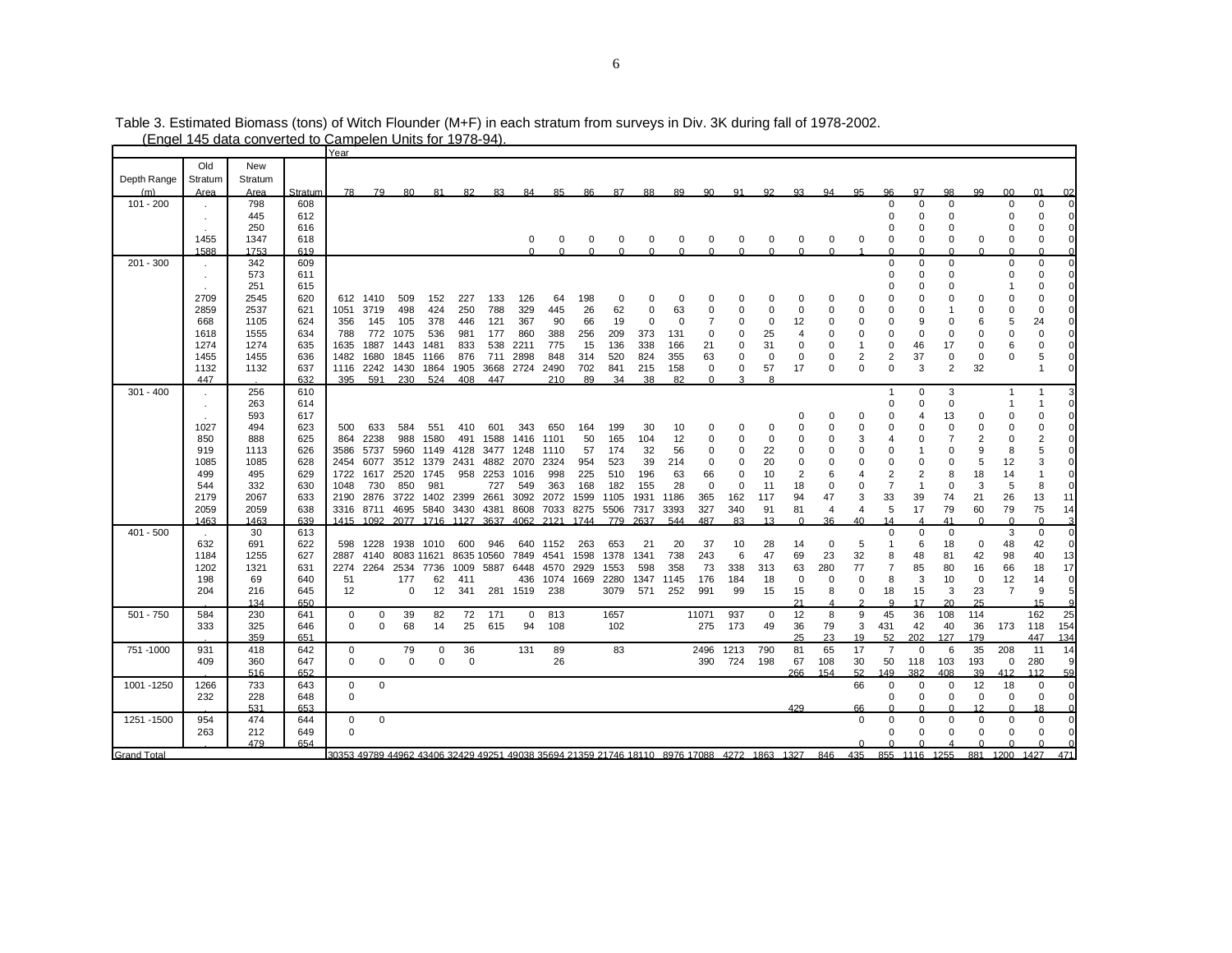|                    |             | New     |            |             |             |             |             |             |             |                   |             |                |             |                |                |             |                |                |                |                         |                     |                         |
|--------------------|-------------|---------|------------|-------------|-------------|-------------|-------------|-------------|-------------|-------------------|-------------|----------------|-------------|----------------|----------------|-------------|----------------|----------------|----------------|-------------------------|---------------------|-------------------------|
|                    | Old Stratum | Stratum |            |             |             |             |             |             |             |                   |             |                |             |                |                |             |                |                |                |                         |                     |                         |
| Depth Range (m)    | Area        | Area    | Stratum    | 84          | 85          | 86          | 87          | 88          | 89          | 90                | 91          | 92             | 93          | 94             | 95             | 96          | 97             | 98             | 99 00          |                         | 01                  | 02                      |
| $30 - 56$          |             | 268     | 784        |             |             |             |             |             |             |                   |             |                |             |                |                | 0           | $\mathbf 0$    | $\mathbf 0$    |                | 1                       | $\mathbf 0$         | $\Omega$                |
| $57 - 92$          | 2071        | 2071    | 350        | 136         | $\pmb{0}$   | $\mathsf 0$ | 0           | $\mathsf 0$ | $\mathsf 0$ | $\pmb{0}$         | $\mathbf 0$ | $\mathsf 0$    | $\mathbf 0$ | $\pmb{0}$      | 0              | 0           | 0              | 0              | 0              | $\mathsf 0$             | 0                   | $\mathbf 0$             |
|                    | 1780        | 1780    | 363        | 85          | $\pmb{0}$   | 50          | 0           | $\mathsf 0$ | $\mathsf 0$ | 264               | 33          | 41             | $\bf 0$     | $\pmb{0}$      | $\mathbf 0$    | 0           | 0              | $\mathbf 0$    | 0              | $\mathsf 0$             | $\mathsf 0$         | $\mathbf 0$             |
|                    | 1121        | 1121    | 371        | 46          | 0           | $\pmb{0}$   | 0           | $\mathsf 0$ | 0           | $\mathsf 0$       | $\mathsf 0$ | 0              | 0           | 0              | 0              | 0           | 0              | 0              | 0              | $\mathsf 0$             | $\mathsf 0$         | $\circ$                 |
|                    | 2460        | 2460    | 372        | 144         | $\Omega$    | $\mathsf 0$ | 0           | 16          | 0           |                   | 8           | $\mathsf 0$    | $\mathsf 0$ | $\Omega$       | 27             | 0           | 0              | $\pmb{0}$      | $\mathbf 0$    | $\mathsf 0$             | $\mathsf 0$         | $\circ$                 |
|                    | 1120        | 1120    | 384        | 98          | $\Omega$    | $\mathbf 0$ | $\mathbf 0$ | $\mathbf 0$ | $\mathbf 0$ | 38<br>$\mathbf 0$ | $\mathbf 0$ | $\mathbf 0$    | $\mathbf 0$ | $\mathbf 0$    | $\mathbf 0$    | 0           | $\mathbf 0$    | $\mathbf 0$    | $\mathbf 0$    | $\mathbf 0$             | $\mathbf 0$         | $\mathbf{0}$            |
|                    |             |         |            |             |             |             |             |             |             |                   |             |                |             |                |                |             | $\Omega$       |                |                |                         | $\Omega$            |                         |
|                    |             | 465     | 785        |             |             |             |             |             |             |                   |             |                |             |                |                | $\Omega$    |                | $\Omega$       |                | $\Omega$                |                     | $\circ$                 |
| $93 - 183$         | 1519        | 1519    | 328        | 45          | $\pmb{0}$   | $\mathsf 0$ | $\mathsf 0$ | $\mathsf 0$ | $\mathsf 0$ | $\mathsf 0$       | $\mathsf 0$ | $\mathsf 0$    | $\mathsf 0$ | $\mathbf 0$    | $\pmb{0}$      | 0           | 0              | $\mathsf 0$    | $\pmb{0}$      | $\mathsf 0$             | $\mathsf 0$         | $\mathbf 0$             |
|                    | 1574        | 1574    | 341        | 230         | $\Omega$    | $\mathsf 0$ | 34          | 34          | 0           | 0                 | $\mathsf 0$ | $\mathsf 0$    | $\bf 0$     | $\mathbf 0$    | $\mathbf 0$    | 0           | 0              | 1              | 0              | $\mathsf 0$             | $\mathsf 0$         | $\circ$                 |
|                    | 585         | 585     | 342        | $\mathsf 0$ | $\mathbf 0$ | $\pmb{0}$   | $\mathsf 0$ | $\mathbf 0$ | 0           | $\mathbf 0$       | $\mathsf 0$ | $\mathsf 0$    | $\mathsf 0$ | $\circ$        | $\pmb{0}$      | 0           | 0              | $\pmb{0}$      | 0              | $\mathsf 0$             | $\mathsf 0$         |                         |
|                    | 525         | 525     | 343        | 84          | $\Omega$    | 0           | 0           | 0           | 0           | $\mathsf 0$       | 0           | 0              | 0           | $\Omega$       | $\mathbf 0$    | 0           | 0              | 0              | 0              | $\mathsf 0$             | $\mathsf 0$         | $\Omega$                |
|                    | 2120        | 2120    | 348        | 334         | 0           | 0           | 0           | 44          | 0           | 0                 | 0           | 0              |             | 0              | 0              | 0           | 0              | 0              | 0              | 1                       | 0                   | 0                       |
|                    | 2114        | 2114    | 349        | 306         | 0           | 155         | 0           | 36          | 0           | 145               | 0           | 0              | 0           | $\mathbf 0$    | 0              | 0           | 0              | 0              | $\pmb{0}$      | $\overline{\mathbf{c}}$ | 0                   | $\mathbf 0$             |
|                    | 2817        | 2817    | 364        | 202         | 0           | 143         | 0           | 39          | 0           | 27                | 0           | 0              | 0           | 0              | 0              | 0           | 0              | 0              | 0              | 0                       | 0                   | $\Omega$                |
|                    | 1041        | 1041    | 365        | 100         | 0           | 68          | 29          | 18          | 0           | $\mathbf 0$       | 36          | 0              | $\mathbf 0$ | $\mathbf 0$    | 0              | 0           | 0              | 0              | 0              |                         | 0                   | $\Omega$                |
|                    | 1320        | 1320    | 370        | 190         | 0           | 0           | 34          | 0           | 0           | 0                 | 0           | 0              | 0           | 0              | 0              | 0           | 0              | 0              | 0              | 0                       | 0                   | $\Omega$                |
|                    | 2356        | 2356    | 385        | 340         | 0           | 79          | 58          | 27          | 0           | 0                 | 0           | 0              | 0           | 0              | 0              | 0           | 0              | 0              | 0              | 0                       | 0                   | $\Omega$                |
|                    | 1481        | 1481    | 390        | 159         | $\pmb{0}$   | $\pmb{0}$   | 0           | $\mathbf 0$ | 0           | $\pmb{0}$         | $\mathsf 0$ | 0              | $\mathbf 0$ | $\pmb{0}$      | $\mathbf 0$    | 0           | $\mathbf 0$    | 0              | $\mathbf 0$    | 0                       | $\pmb{0}$           | C                       |
|                    |             | 84      | 786        |             |             |             |             |             |             |                   |             |                |             |                |                | 1           | 0              | 0              |                | 0                       | 1                   | C                       |
|                    |             |         |            |             |             |             |             |             |             |                   |             |                |             |                |                |             |                |                |                |                         |                     |                         |
|                    |             | 613     | 787        |             |             |             |             |             |             |                   |             |                |             |                |                | 0           | $\mathbf 0$    | 0              |                | 0                       | $\mathsf 0$         | C                       |
|                    |             | 261     | 788        |             |             |             |             |             |             |                   |             |                |             |                |                | $\Omega$    | 0              | 0              |                | 0                       | 0                   |                         |
|                    |             | 89      | 790        |             |             |             |             |             |             |                   |             |                |             |                |                | 0           | 0              | 1              |                | 0                       | 1                   | $\epsilon$              |
|                    |             | 72      | 793        |             |             |             |             |             |             |                   |             |                |             |                |                | 0           | $\mathbf 0$    | $\pmb{0}$      |                | 0                       | $\mathsf 0$         |                         |
|                    |             | 216     | 794        |             |             |             |             |             |             |                   |             |                |             |                |                | 0           | 0              | 0              |                |                         | 0                   | $\mathsf{C}$            |
|                    |             | 98      | 797        |             |             |             |             |             |             |                   |             |                |             |                |                | 0           | 0              | 0              |                | $\mathsf 0$             | $\mathsf 0$         | $\mathsf{C}$            |
|                    |             | 72      | 799        |             |             |             |             |             |             |                   |             |                |             |                |                |             |                |                |                | $\Omega$                |                     |                         |
| 184 - 274          | 1494        | 1582    | 344        | 159         | 37          | 29          | 127         | $\mathbf 0$ | $\mathbf 0$ | $\mathbf 0$       | $\mathsf 0$ | $\mathbf 0$    | $\mathbf 0$ | $\mathbf 0$    | $\mathsf 0$    | 0           | $\mathsf 0$    | $\mathsf 0$    | $\mathsf 0$    | $\mathbf{1}$            | $\mathbf 0$         | $\overline{\mathbf{3}}$ |
|                    | 983         | 983     | 347        | 467         | $\mathbf 0$ | 42          | $\mathbf 0$ | 154         | 66          | $\mathbf 0$       | $\mathbf 0$ | $\mathbf 0$    | $\mathbf 0$ | $\mathbf 0$    | $\mathbf 0$    | 0           | $\mathbf 0$    | $\mathbf 0$    | $\mathbf 0$    | $\mathbf 0$             | $\overline{4}$      | $\mathbf 0$             |
|                    | 1394        | 1394    | 366        | 186         | 355         | 307         | 171         | 110         | 187         | 27                | $\mathbf 0$ | $\overline{7}$ | $\Omega$    | $\Omega$       | $\mathbf 0$    | 0           | $\mathbf 0$    | $\mathbf 0$    | 0              | $\mathbf 0$             | $\mathsf 0$         | $\Omega$                |
|                    | 961         | 961     | 369        | 374         | 570         | 706         | 320         | 1061        | 429         | 473               | 162         | $\mathsf 0$    | $\Omega$    | $\Omega$       | $\mathbf 0$    | 0           | $\mathsf 0$    | $\pmb{0}$      | $\mathbf 0$    | $\mathsf 0$             | $\mathsf 0$         | $\Omega$                |
|                    | 983         | 983     | 386        | 168         | 519         | 1082        | 1518        | 1750        | 442         | 218               | 307         | 875            | $\Omega$    | $\Omega$       | $\mathbf 0$    | 0           | $\mathbf 0$    | 0              | $\mathbf 0$    | $\mathsf 0$             | $\mathsf 0$         | $\mathbf 0$             |
|                    | 821         | 821     | 389        | 196         | 133         | 760         | 250         | 138         | 21          | 79                | 0           | 27             | 0           | $\mathbf 0$    | 38             | 0           | $\Omega$       | 0              | 0              | 11                      | 0                   | $\Omega$                |
|                    | 282         | 282     | 391        | $\Omega$    | 32          | $\mathbf 0$ | 9           | $\Omega$    | $\mathbf 0$ | $\mathbf 0$       | 70          | 22             | $\mathbf 0$ | $\mathbf 0$    | 36             | $\mathbf 0$ | 25             | 0              | 0              | $\mathbf 0$             | $\mathbf 0$         | $\Omega$                |
|                    |             | 164     | 795        |             |             |             |             |             |             |                   |             |                |             |                |                | O           | $\Omega$       | $\Omega$       |                | $\Omega$                | $\Omega$            | $\Omega$                |
| 184 - 366          | $\cdot$     | 72      | 789        |             |             |             |             |             |             |                   |             |                |             |                |                | 0           | 0              | $\pmb{0}$      |                | $\mathbf 0$             | 0                   | $\mathbf 0$             |
|                    |             | 227     | 791        |             |             |             |             |             |             |                   |             |                |             |                |                | 6           | 0              | 0              |                | 0                       | $\mathsf 0$         |                         |
|                    |             | 100     | <u>798</u> |             |             |             |             |             |             |                   |             |                |             |                |                | 0           |                | 21             |                | 3                       | 23                  | $\Omega$                |
| $275 - 366$        | 1432        | 1432    | 345        | 4484        | 1227        | 617         | 3693        | 2099        | 2358        | 750               | $\,0\,$     | 61             | 73          | $\pmb{0}$      | 10             | 3           | $\,$ 5 $\,$    | 35             | 3              | 5                       | $\mathbf 0$         | 8                       |
|                    | 865         | 865     | 346        | 1423        | 2240        | 3321        | 1201        | 1823        | 1287        | 1863              | 203         | 40             | 14          | 0              | 0              | 12          | 3              | $\mathbf{1}$   | 20             | 16                      | 8                   | 4                       |
|                    | 334         | 334     | 368        | 47          | 29          | 386         | 23          | 64          | 144         | 106               | 39          | 14             | $\mathbf 0$ | $\mathbf 0$    | 22             | $\pmb{0}$   | 0              | $\mathbf 0$    | $\pmb{0}$      | 6                       | $\mathbf 0$         | $\mathbf 0$             |
|                    | 718         | 718     | 387        | 169         | 404         | 276         | 572         | 1775        | 1546        | 3668              | 159         | 52             | 32          | 12             | 63             | 8           | $\overline{c}$ | $\mathbf 0$    | 5              | 38                      | 4                   | 6                       |
|                    | 361         | 361     | 388        | 1229        | 48          |             | 589         | 92          | 126         | $\mathbf 0$       | 125         | 173            | $\mathbf 0$ | 14             | $\pmb{0}$      | 0           | 0              | 12             | 0              | 5                       | 17                  | 6                       |
|                    | 145         | 145     | 392        | 55          | 13          | 20          | 50          | 13          | $\mathbf 0$ | $\mathbf 0$       | $\mathbf 0$ | $\mathbf 0$    | $\mathbf 0$ | $\overline{4}$ | $\mathbf 0$    | $\mathbf 0$ | $\mathbf 0$    | $\mathbf 0$    | $\mathbf 0$    | $\mathbf 0$             | 14                  | $\overline{0}$          |
|                    |             | 175     | 796        |             |             |             |             |             |             |                   |             |                |             |                |                | 0           | 1              | $\overline{2}$ |                | $\mathsf 0$             | $\overline{4}$      |                         |
|                    |             | 81      | 800        |             |             |             |             |             |             |                   |             |                |             |                |                |             |                |                |                | 6                       | 24                  | 22                      |
| $367 - 549$        | 186         | 186     | 729        | 146         | 127         | 280         |             |             |             | 48                | 274         | 246            | 42          | 131            | $\overline{2}$ | 151         | 24             | $\mathsf 0$    | $\pmb{0}$      | $\overline{1}$          | 13                  | 33                      |
|                    | 216         | 216     | 731        | 498         | 248         |             |             |             |             | 465               | 178         | 356            | 38          | 79             | 19             |             | $\pmb{0}$      | $\overline{7}$ | 19             | 16                      | $\overline{4}$      | 3                       |
|                    | 468         | 468     | 733        | 328         | 1164        |             |             |             |             | 1618              | 2110        | 610            | 183         | 60             | 23             | 12          | $\mathbf 0$    | 41             | 54             | 62                      | 50                  | 106                     |
|                    | 272         |         |            |             |             |             |             |             |             |                   |             |                |             |                |                |             |                |                |                |                         |                     |                         |
|                    |             | 272     | 735        | 367         | 34          | 1714        |             |             |             |                   | 222         | 216            | 40          | 12             | 3              | 20          | 23<br>37       | 18<br>11       | 12             | 3                       | 3<br>54             | 12                      |
|                    |             | 50      | 792        |             |             |             |             |             |             |                   |             |                |             |                |                | 55          |                |                |                | 29                      |                     | 49                      |
| $550 - 731$        | 170         | 170     | 730        | 104         | 16          |             |             |             |             |                   | 130         | 6              | 140         | 88             | 83             | $\pmb{0}$   | 21             | 11             | 10             | 59                      | 274                 | 113                     |
|                    | 231         | 231     | 732        | 282         | 235         |             |             |             |             | 29                | 207         | 283            | 41          | 194            | 16             | 147         | 121            | 440            | 252            | 230                     | 207                 | 115                     |
|                    | 228         | 228     | 734        | 30          | 184         |             |             |             |             | 168               | 100         | 11             | 106         | 49             | 37             | 127         | 15             | 149            | 95             | 47                      | 17                  | <b>79</b>               |
|                    | 175         | 175     | 736        |             | 268         | 709         |             |             |             | 355               | 913         | 90             | 70          | 20             | 10             | 261         | 41             | 135            | Q3             | 415                     | 185                 | 1196                    |
| 732 - 914          | $\cdot$     | 227     | 737        |             |             |             |             |             |             |                   |             |                |             |                | 19             | 130         | 104            | 438            | 151            | 11                      | 124                 | 502                     |
|                    | $\cdot$     | 223     | 741        |             |             |             |             |             |             |                   |             |                |             |                |                | 115         | 164            | 313            | $\overline{7}$ | 0                       | 3                   | 159                     |
|                    |             | 348     | 745        |             |             |             |             |             |             |                   |             |                |             |                |                | 154         | 212            | 123            | 65             | $\mathbf 0$             | $\mathbf 0$         | $\mathbf 0$             |
|                    |             | 159     | 748        |             |             |             |             |             |             |                   |             |                |             |                |                | 87          | $\Omega$       | O              | 40             | n                       | n                   | $\Omega$                |
| 915 - 1097         | $\cdot$     | 221     | 738        |             |             |             |             |             |             |                   |             |                |             |                | 10             | 331         | 127            | 24             | 0              | 0                       | 7                   | $6 \overline{6}$        |
|                    |             | 206     | 742        |             |             |             |             |             |             |                   |             |                |             |                |                | 31          | 3              | 9              | 0              | $\mathsf 0$             | $\mathbf 0$         | $\mathbf 0$             |
|                    |             | 392     | 746        |             |             |             |             |             |             |                   |             |                |             |                |                | 120         | 126            | $\mathsf 0$    | 0              | $\mathsf 0$             | $\mathsf 0$         | $\Omega$                |
|                    |             | 126     | 749        |             |             |             |             |             |             |                   |             |                |             |                |                | 33          | 29             | 0              |                | $\mathbf 0$             | 0                   | $\Omega$                |
| 1098 - 1280        |             | 254     | 739        |             |             |             |             |             |             |                   |             |                |             |                |                | $\mathbf 0$ | $\mathbf 0$    | $\mathbf 0$    | $\mathbf 0$    | $\mathbf 0$             | $\mathsf 0$         | $\mathbf{0}$            |
|                    |             | 211     | 743        |             |             |             |             |             |             |                   |             |                |             |                |                | 0           | 0              | 0              | 0              | 0                       | $\mathsf{O}\xspace$ | 0                       |
|                    |             | 724     | 747        |             |             |             |             |             |             |                   |             |                |             |                |                | 0           | $\mathbf 0$    | 107            | $\mathbf 0$    | $\mathbf 0$             | $\mathbf 0$         | $\Omega$                |
|                    |             | 556     | 750        |             |             |             |             |             |             |                   |             |                |             |                |                |             |                |                |                | $\mathbf 0$             |                     |                         |
| 1281 - 1463        |             | 264     | 740        |             |             |             |             |             |             |                   |             |                |             |                |                | $\mathsf 0$ | $\mathsf 0$    | $\mathsf 0$    | $\mathbf 0$    | $\mathsf 0$             | $\mathsf 0$         | $\overline{0}$          |
|                    |             | 280     | 744        |             |             |             |             |             |             |                   |             |                |             |                |                | 0           | $\mathbf 0$    | $\Omega$       |                | $\mathbf 0$             | $\mathbf 0$         | $\mathbf{C}$            |
|                    |             | 229     | 751        |             |             |             |             |             |             |                   |             |                |             |                |                |             |                |                |                | 0                       |                     |                         |
| <b>Grand Total</b> |             |         |            | 13210       | 7881        | 10743       | 8679        | 9294        | 6606        | 10341             | 5274        | 3131           | 778         | 663            | 418            | 1806        | 1095           | 1906           | 826            | 968                     | 1042                | 2428                    |

Table 4. Estimated Biomass (tons) of Witch Flounder (M+F) in each stratum from surveys in Div. 3L during fall of 1983-2002. (Engel 145 data converted to Campelen Units for 1983-94).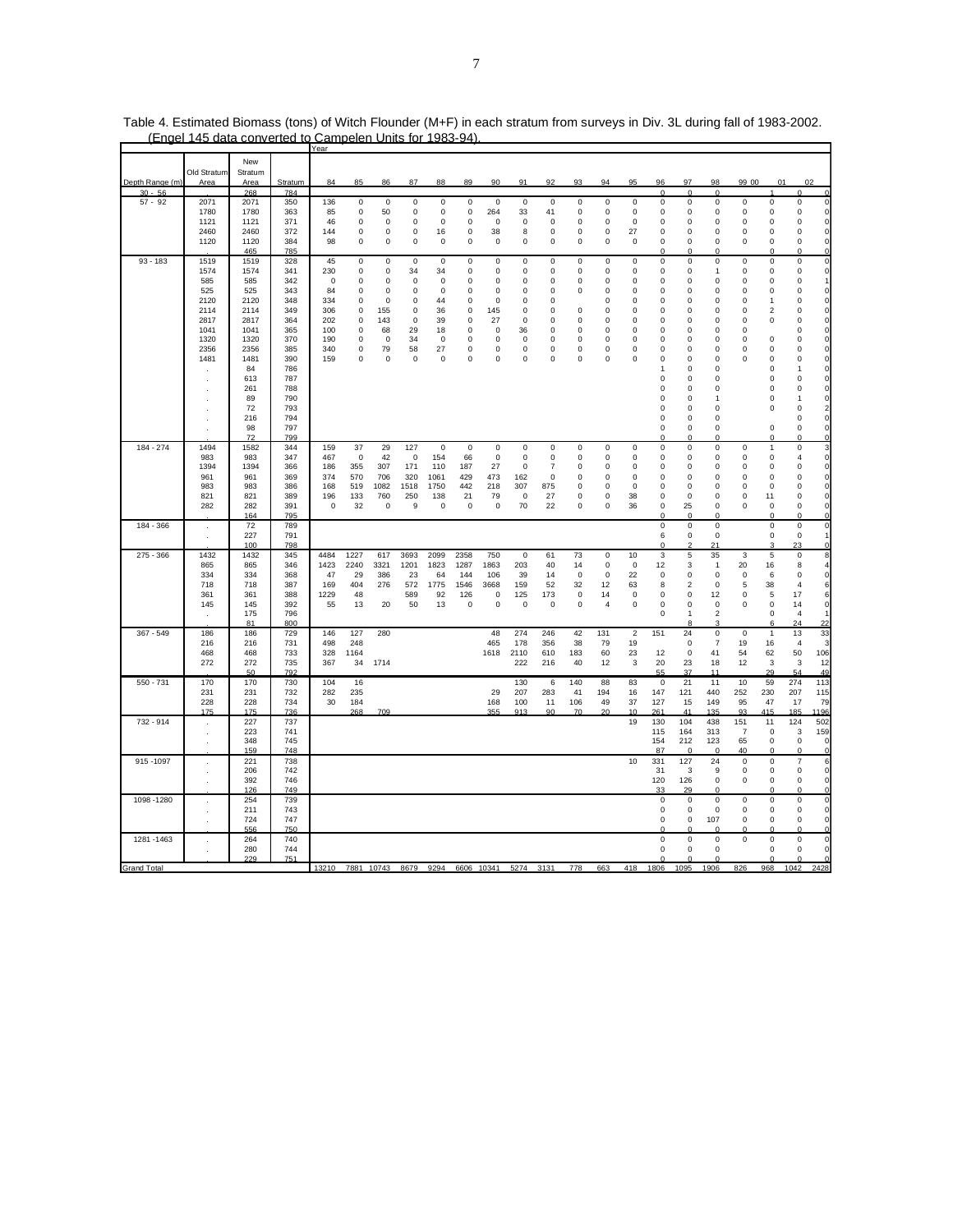|                    |              |              |            | Year        |                    |                |                   |                 |                    |                    |                |                 |                 |               |                |                |                |                  |               |                      |                |                      |                |                      |                   |                |                      |               |                   |
|--------------------|--------------|--------------|------------|-------------|--------------------|----------------|-------------------|-----------------|--------------------|--------------------|----------------|-----------------|-----------------|---------------|----------------|----------------|----------------|------------------|---------------|----------------------|----------------|----------------------|----------------|----------------------|-------------------|----------------|----------------------|---------------|-------------------|
|                    |              |              |            |             |                    |                |                   |                 |                    |                    |                |                 |                 |               |                |                |                |                  |               |                      |                |                      |                |                      |                   |                |                      |               |                   |
|                    | Old          | New          |            |             |                    |                |                   |                 |                    |                    |                |                 |                 |               |                |                |                |                  |               |                      |                |                      |                |                      |                   |                |                      |               |                   |
| Depth Range        | Stratum      | Stratum      |            |             |                    |                |                   |                 |                    |                    |                |                 |                 |               |                |                |                |                  |               |                      |                |                      |                |                      |                   |                |                      |               |                   |
|                    | Srea         | Area         | Stratum    | 77          | 78                 | 79             | 80                | 81              | 82                 | 83                 | 84             | 85              | 86              | 87            | 88             | 89             | 90             | 91               | 92            | 93                   | 94             | 95                   | 96             | 97                   | 98                | 99             | 0 <sub>0</sub>       | 01            | 02                |
| $101 - 200$        | 1427         | 633          | 201        | 0           | 0                  | $\Omega$       | 0                 | $\mathbf 0$     | $^{\circ}$         | $\mathbf 0$        | 65             | $\Omega$        | $\Omega$        | 0             | 0              | $\Omega$       | 0              | $\mathbf 0$      | 0             | $\Omega$             | $\mathbf 0$    |                      | $\Omega$       | $\Omega$             | $\mathbf 0$       | $\mathbf 0$    | $\overline{0}$       | 0             |                   |
|                    | 1823         | 1594         | 205        | $\mathbf 0$ | 0                  | $\Omega$       | 0                 | $\Omega$        | 21                 | 0                  | 0              | 0               | 0               | $\Omega$      | $\Omega$       | $\Omega$       | 0              | 0                | 0             | 0                    | 0              |                      | $\Omega$       | $\Omega$             | 0                 | O              | $\mathbf 0$          | $\mathbf 0$   |                   |
|                    | 2582         | 1870         | 206        | 129         | 0                  | 0              | 0                 | $\Omega$        | 59                 | 0                  | 0              | 0               | 0               | 0             | 0              | 0              | 0              | 0                | 0             | 0                    | 0              | $\Omega$             | $\Omega$       | $\Omega$             | 0                 | U              | 0                    | $\Omega$      |                   |
|                    | 2246         | 2264         | 207        | $\Omega$    | 0                  | $\Omega$       | $\Omega$          | $\Omega$        | 21                 | $\mathbf 0$        | $\Omega$       | $\Omega$        | $\Omega$        | $\Omega$      | $\Omega$       | $\Omega$       | $\Omega$       | $\Omega$         | 0             | 0                    | 0              | $\Omega$             | 0              | O                    | 0                 | $\Omega$       | 0                    | 0             |                   |
|                    |              | 733<br>778   | 237<br>238 |             |                    |                |                   |                 |                    |                    |                |                 |                 |               |                |                |                |                  |               | $\Omega$             | $\Omega$       | $\Omega$             | 0<br>$\Omega$  | $\Omega$             | 0<br>$\Omega$     | 0<br>$\Omega$  | 0<br>C               | 0             | 0                 |
| $201 - 300$        | 440          | 621          | 202        | $\mathbf 0$ | 0                  | $\mathbf 0$    | 0                 | $\mathsf 0$     | $\mathbf 0$        | 0                  | $\mathsf 0$    | $\mathbf 0$     | 0               | 0             |                | $\Omega$       | 0              | $\mathbf 0$      | $\mathbf 0$   | 0                    | 0              | $\Omega$             | 0              | $\Omega$             | $\mathbf 0$       | $\mathbf 0$    | 0                    | 0             | $\Omega$          |
|                    | 1608         | 680          | 209        | 158         | 37                 | 32             | 147               | $\mathbf 0$     | 80                 | 158                | 32             | 147             | $\Omega$        | $\pmb{0}$     | $\Omega$       | $\Omega$       | 37             | $\mathbf 0$      | 0             | $\Omega$             | 0              | O                    | $\Omega$       | $\Omega$             | 0                 | $\Omega$       | 0                    | $\Omega$      |                   |
|                    | 774          | 1035         | 210        | 142         | 46                 | 106            | 405               | 35              | 124                | 0                  | 373            | 0               | $\Omega$        | 53            | 0              | 53             | 0              | 0                | 0             | $\Omega$             | 0              | 0                    | 0              | 0                    | $\mathbf 0$       | 0              | 0                    | 0             |                   |
|                    | 1725         | 1583         | 213        | 386         | 271                | 203            | 326               | 435             | 475                | 308                | 190            | 185             | 185             | 158           | 30             | 53             | 0              | 0                | 0             | 0                    | 0              | 0                    | 0              | $\Omega$<br>$\Omega$ | 36                | 0<br>$\Omega$  | 0                    | $\mathbf 0$   |                   |
|                    | 1171<br>1270 | 1341<br>1302 | 214<br>215 | 268<br>218  | 69<br>22           | $\Omega$<br>29 | 97<br>$\mathbf 0$ | 64<br>35        | 141<br>78          | 101<br>$\mathbf 0$ | 40<br>58       | 134<br>$\Omega$ | 81<br>$\Omega$  | 0<br>$\Omega$ | 27<br>$\Omega$ | 54<br>$\Omega$ | 32<br>$\Omega$ | $\mathbf 0$<br>0 | $\Omega$<br>0 | $\Omega$<br>$\Omega$ | $\Omega$<br>0  | $\Omega$<br>$\Omega$ | $\Omega$<br>0  | 0                    | $\mathbf 0$<br>0  | 0              | 0<br>0               | $\Omega$<br>0 | $\mathbf 0$       |
|                    | 1428         | 2196         | 228        | 565         | 262                | 393            | 746               | 196             | 825                | 295                | 421            | 56              | 1080            | 112           | 196            | 393            | 229            | $\mathbf 0$      | 79            | 101                  | $\mathbf 0$    | $\Omega$             | 0              | $\Omega$             | $\mathbf 0$       | $\Omega$       | $\mathbf 0$          | 0             | 38                |
|                    | 508          | 530          | 234        | $\Omega$    | 42                 | 35             | $\Omega$          | $\Omega$        | $\Omega$           | $\cap$             | $\Omega$       | $\Omega$        | $\Omega$        | $\Omega$      | $\Omega$       | $\Omega$       | $\Omega$       | $\Omega$         | $\Omega$      |                      | $\Omega$       |                      | $\Omega$       |                      | $\Omega$          | $\Omega$       | $\Omega$             | O             | $\Omega$          |
| $301 - 400$        | 480          | 487          | 203        | 0           | 0                  | $\Omega$       | 0                 | 0               | 66                 | 154                | $\mathbf 0$    | 0               | 33              | 0             | 0              | 22             | 0              | 0                | 0             | 0                    | 0              | 0                    | 0              | $\Omega$             | 0                 | 0              | 0                    | 0             | $\Omega$          |
|                    | 448          | 588          | 208        | 339         | 62                 | 139            | 508               | 154             | 924                | 123                | 144            | 965             | 123             | 0             | $\Omega$       | 123            | 0              | 0                | 0             | 0                    | 0              | 0                    | $\Omega$       | 0                    | 0                 | O              | $\mathbf 0$          | $\Omega$      |                   |
|                    | 330          | 251          | 211        | 545         | 306                | 148            | 390               | 91              | 340                | 23                 | 136            | 106             | 23              | 45            | $\Omega$       | 68             | $\Omega$       | 0                | 0             | 0                    | 0              | 0                    | 0              | $\Omega$             | 0                 | 0              | 0                    | $\mathbf 0$   | $\Omega$          |
|                    | 384          | 360          | 216        | $\Omega$    | 0                  | 40             | 40                | 106             | 106                | 123                | $\overline{0}$ | $\Omega$        | 79              | 26            | 26             | 26             | $\Omega$       | $\mathbf 0$      | 0             | 0                    | 0              | $\Omega$             | 25             | $\Omega$             | $\mathbf 0$       | $\Omega$       | $\overline{0}$       | $\Omega$      | 25                |
|                    | 441<br>567   | 450<br>536   | 222<br>229 | 303<br>312  | 182<br>292         | 45<br>175      | 152<br>331        | 212<br>117      | 465<br>195         | 101<br>214         | 40<br>130      | 61<br>52        | $\Omega$<br>846 | 0<br>260      | 394<br>364     | 61<br>664      | 0<br>78        | 20<br>26         | 0<br>130      | $\Omega$<br>221      | $\Omega$<br>25 | $\Omega$<br>$\Omega$ | 58<br>$\Omega$ | $\Omega$<br>$\Omega$ | 62<br>$\Omega$    | 62<br>$\Omega$ | 0<br>37              | 0<br>33       | $\overline{0}$    |
| $401 - 500$        | 354          | 288          | 204        | 73          | 0                  | 73             |                   | 97              | 130                | 16                 | 122            | $\Omega$        | 97              | 24            | 73             | 97             | 24             | $\mathbf 0$      | $\mathbf 0$   | $\Omega$             | 0              | $\mathbf 0$          | $\mathbf 0$    | $\Omega$             | $\mathbf 0$       | $\mathbf 0$    | $\mathbf 0$          | 0             | $\Omega$          |
|                    | 268          | 241          | 217        | 0           | $\mathbf 0$        | 18             | 0                 | $\Omega$        | $^{\circ}$         | 0                  |                | 0               | 74              | 92            | 74             | 92             | 18             | $\mathbf 0$      | 0             | 0                    | 155            | 0                    | 33             | 66                   | 31                | $\mathbf 0$    | $\mathbf 0$          | $\Omega$      |                   |
|                    | 180          | 158          | 223        | 12          | 0                  | $\Omega$       | $\mathbf 0$       | 37              | $\mathbf 0$        | $\mathbf 0$        | 50             | $\Omega$        | 248             | 161           | 124            | 111            | 37             | 66               | 33            | 76                   | 145            | $\Omega$             | 75             | 43                   | 19                | 0              |                      | 43            | 12                |
|                    | 686          | 598          | 227        | 165         | 189                | 47             | 566               | 189             | 396                | 283                | 126            | 212             | 409             | 684           | 220            | 354            | 4404           | 661              | 330           | 329                  | $\mathbf 0$    | $\Omega$             | 0              | 206                  | 329               | 535            | 0                    | 206           | 47                |
|                    | 420          | 414          | 235        | 1343        | $\mathbf 0$        | 664            | 549               | 664             | 578                | 1358               | 770            | 520             | 376             | 289           | 0              | 202            | 173            | 96               | 19            | 0                    | 304            | 0                    | 51             | 28                   | 85                | $\mathbf 0$    | $\mathbf 0$          | $\mathbf 0$   | 65                |
|                    |              | 133          | 240        |             |                    |                |                   |                 |                    |                    |                |                 | 4658            |               |                |                |                |                  | 365           | 348                  | 140<br>281     | $\Omega$<br>306      | 146<br>217     | 55<br>268            | 45<br>690         | 137<br>536     | 37<br>460            | 76<br>68      | $\sqrt{ }$<br>115 |
| $501 - 750$        | 664<br>420   | 557<br>362   | 212<br>218 | 2147<br>0   | 183<br>$\mathbf 0$ | 868            | 228<br>$\Omega$   | 731<br>$\Omega$ | 1461<br>$^{\circ}$ | 1705<br>0          | 1127           | 1621<br>29      | $\mathbf 0$     | 1302<br>58    | 685<br>173     | 891<br>144     | 1218<br>87     | 411<br>29        | $\mathbf 0$   | 77<br>100            | 199            | 17                   | 199            | 75                   | 50                | 47             | 50                   | 0             | $\Omega$          |
|                    | 270          | 228          | 224        | 0           | 0                  | $\Omega$       | 0                 | $\Omega$        | 0                  | $\Omega$           | 0              | 0               | 56              | 56            | 204            | 186            | 19             | 111              | 74            | 0                    | 146            | 31                   | 78             | 141                  | 84                | 16             | 94                   | 72            | 16                |
|                    | 237          | 185          | 230        | 0           | 0                  |                | 16                | $\Omega$        | $\Omega$           | $\Omega$           | 16             | $\Omega$        | 65              | 16            | 147            | 782            | 1695           | 4548             | 880           | 471                  | 382            | 827                  | 582            | 865                  | 102               | 674            | 165                  | 130           | 29                |
|                    |              | 120          | 239        |             |                    |                |                   |                 |                    |                    |                |                 |                 |               |                |                |                |                  |               |                      | $\Omega$       | c                    | $\Omega$       |                      | $\Omega$          | $\cap$         | $\sqrt{ }$           |               | $\Omega$          |
| 751 - 1000         | 213          | 283          | 219        |             |                    |                |                   | 0               |                    | $\mathbf 0$        |                | 0               | 0               | 0             | 0              | 0              | $\Omega$       | $\mathbf 0$      | $\mathbf 0$   | 156                  | 58             | 39                   | 58             | 39                   | 78                | $\mathbf 0$    | 17                   | 16            | 62                |
|                    | 182          | 186          | 231        | 0           | 0                  |                | $\mathbf 0$       |                 | $\mathbf 0$        | $\Omega$           | $\overline{0}$ | $\Omega$        | $\Omega$        | $\mathbf 0$   | $\Omega$       |                | $\Omega$       | 939              | 401           | 512                  | 375            | 563                  | 26             | 90                   | 832               | 461            | 1011                 | 205           | 951               |
| 1001 - 1250        | 122<br>324   | 193<br>303   | 236<br>220 | $\Omega$    |                    |                |                   | 25              | $\Omega$           | $\cap$             | $\Omega$       |                 | $\Omega$        | $\Omega$      | 8              |                | 59             | 34               | 151           | 199                  | 159            | 25                   | 133            | 13<br>$\Omega$       | 38<br>$\mathbf 0$ | 66             | 80<br>$\overline{0}$ | 173           | 80<br>19          |
|                    | 177          | 195          | 225        | 0           | 0                  |                |                   |                 |                    |                    |                |                 |                 |               |                |                |                |                  |               |                      |                |                      | 42<br>0        | $\Omega$             | 0                 | 13             | 13                   | 0<br>12       | $\Omega$          |
|                    | 236          | 228          | 232        | $\Omega$    | $\Omega$           |                |                   |                 |                    |                    |                |                 |                 |               |                |                |                |                  |               |                      |                |                      | $\Omega$       |                      | $\Omega$          | $\Omega$       | $\Omega$             | 63            | C                 |
| 1251 - 1500        | 286          | 330          | 221        |             |                    |                |                   |                 |                    |                    |                |                 |                 |               |                |                |                |                  |               |                      |                |                      | 0              | $\Omega$             | 0                 | 0              | $\mathbf 0$          | 0             | 23                |
|                    | 180          | 201          | 226        |             | 0                  |                |                   |                 |                    |                    |                |                 |                 |               |                |                |                |                  |               |                      |                |                      | $\Omega$       | $\Omega$             | $\mathbf 0$       | $\Omega$       | $\Omega$             | $\Omega$      | $\Omega$          |
|                    | 180          | 237          | 233        |             |                    |                |                   |                 |                    |                    |                |                 |                 |               |                |                |                |                  |               |                      |                |                      | $\cap$         |                      | 23                |                |                      |               | 16                |
| <b>Grand Total</b> |              |              |            | 7106        | 1962               | 3016           | 4503              |                 | 3190 6486 4963     |                    |                | 3840 4089       | 9432            | 3337          | 2746 5377      |                |                | 8110 6941        | 2463          | 2588                 | 2369           | 1808                 | 1724           | 1890                 | 2505              | 2548           | 1964                 | 1096          | 1497              |

Table 5. Abundance (000s) per stratum of Witch Flounder (M+F) from surveys in Div. 2J during fall of 1977-2002. (Engel 145 data converted to Campelen Units for 1977-94).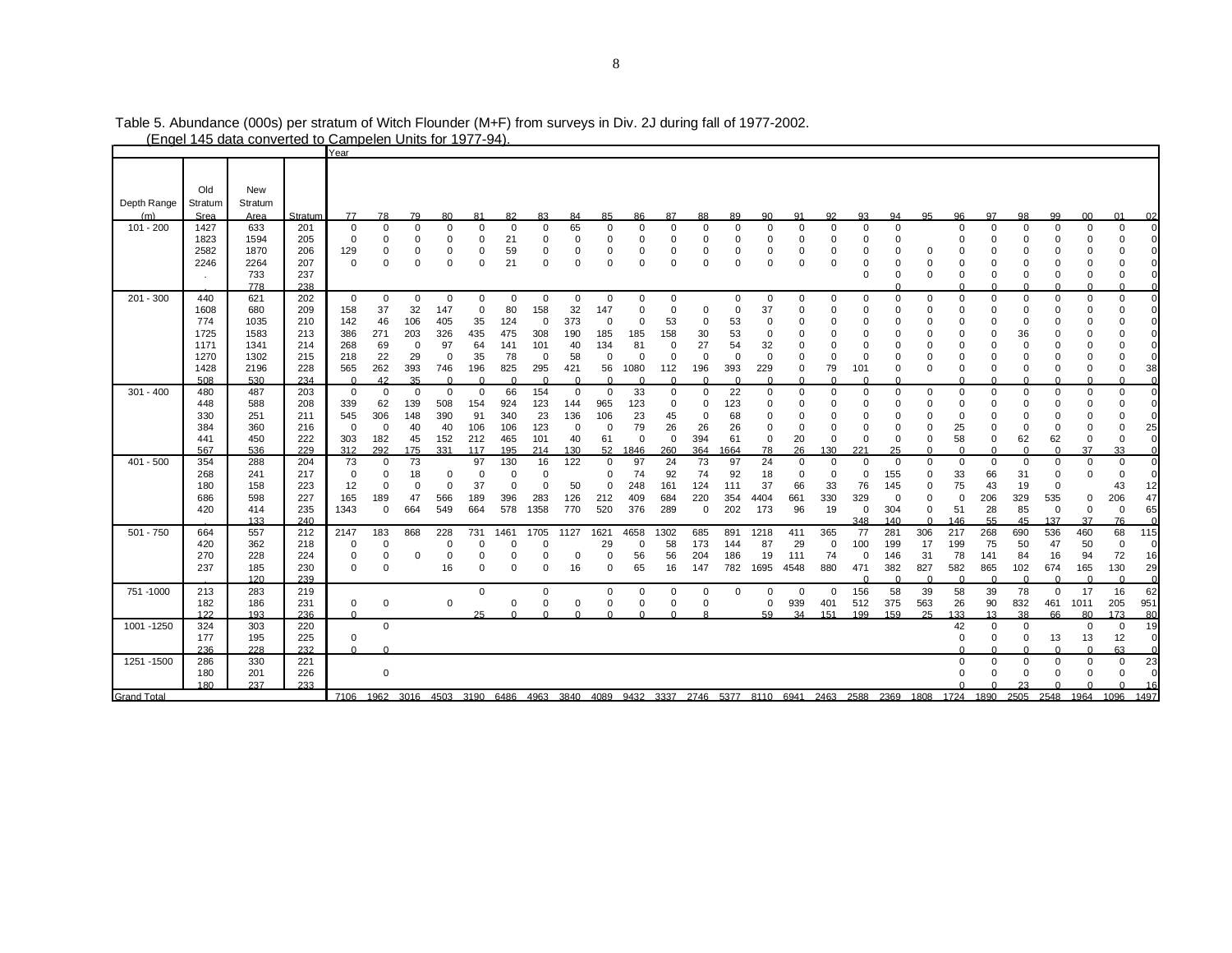| Old<br>New<br>Depth Range<br>Stratum<br>Stratum<br>99<br>Srea<br>97<br>98<br>0 <sup>0</sup><br>Stratum<br>78<br>79<br>87<br>88<br>89<br>90.<br>91<br>92<br>93<br>94<br>95<br>96<br>Area<br>80.<br>81<br>82<br>83<br>84<br>85<br>86<br>$101 - 200$<br>798<br>608<br>$\Omega$<br>$\Omega$<br>$\Omega$<br>$\mathbf 0$<br>445<br>612<br>$\Omega$<br>$\Omega$<br>31<br>$\Omega$<br>250<br>616<br>$\Omega$<br>$\Omega$<br>$\Omega$<br>$\Omega$<br>1455<br>1347<br>618<br>$\Omega$<br>0<br>0<br>0<br>0<br>0<br>0<br>0<br>$\Omega$<br>0<br>$\Omega$<br>$\Omega$<br>0<br>$\Omega$<br>$\Omega$<br>$\Omega$<br>0<br>1588<br>1753<br>619<br>$\Omega$<br>$\Omega$<br>54<br>$\Omega$<br>$\Omega$<br>$\Omega$<br>$\Omega$<br>$\Omega$<br>$\Omega$<br>$\Omega$<br>$\Omega$<br>$\Omega$<br>$\Omega$<br>$\Omega$<br>$\Omega$<br>$\Omega$<br>$\Omega$<br>$201 - 300$<br>$\mathbf 0$<br>0<br>342<br>609<br>0<br>$\mathbf 0$<br>573<br>611<br>$\Omega$<br>$\Omega$<br>0<br>$\Omega$<br>$\cdot$<br>615<br>17<br>251<br>0<br>$\Omega$<br>2709<br>620<br>1975<br>2545<br>963<br>621<br>149<br>166<br>112<br>115<br>80<br>124<br>0<br>$\Omega$<br>$\Omega$<br>$\Omega$<br>$\Omega$<br>0<br>$\Omega$<br>$\Omega$<br>0<br>0<br>0<br>0<br>0<br>0<br>286<br>688<br>253<br>393<br>28<br>66<br>$\mathbf 0$<br>2859<br>2537<br>621<br>1999<br>5148<br>696<br>169<br>$\Omega$<br>486<br>$\Omega$<br>$\Omega$<br>$\Omega$<br>$\Omega$<br>0<br>0<br>187<br>0<br>0<br>$\Omega$<br>668<br>624<br>525<br>230<br>597<br>368<br>31<br>23<br>22<br>$\mathbf 0$<br>30<br>30<br>1105<br>161<br>459<br>184<br>161<br>92<br>$\Omega$<br>$\mathbf 0$<br>$\Omega$<br>$\Omega$<br>57<br>0<br>0<br>0<br>634<br>835<br>668<br>223<br>890<br>544<br>267<br>283<br>0<br>0<br>0<br>0<br>1618<br>1555<br>841<br>1272<br>911<br>482<br>254<br>0<br>240<br>13<br>0<br>$\Omega$<br>$\Omega$<br>0<br>1906<br>584<br>2432<br>175<br>29<br>29<br>$\mathbf 0$<br>70<br>1274<br>1274<br>635<br>1694<br>1782<br>1577<br>876<br>1127<br>29<br>146<br>456<br>58<br>0<br>105<br>0<br>80<br>$\Omega$<br>$\Omega$<br>29<br>1455<br>1455<br>636<br>1716<br>1887<br>1168<br>961<br>634<br>2927<br>976<br>400<br>486<br>767<br>240<br>29<br>$\mathbf 0$<br>$\Omega$<br>33<br>67<br>$\Omega$<br>$\Omega$<br>0<br>1716<br>$\Omega$<br>$\Omega$<br>1132<br>1132<br>637<br>3292<br>2362<br>2380<br>4765<br>3530<br>3315<br>740<br>960<br>195<br>156<br>0<br>52<br>52<br>$\Omega$<br>$\Omega$<br>$\mathbf 0$<br>31<br>62<br>145<br>1609<br>1972<br>0<br>632<br>447<br>553<br>769<br>261<br>646<br>512<br>492<br>225<br>Q2<br>31<br>31<br>61<br>57<br>$\Omega$<br>$\epsilon$<br>$301 - 400$<br>256<br>610<br>104<br>18<br>53<br>35<br>263<br>36<br>18<br>$\mathbf 0$<br>163<br>614<br>$\cdot$<br>593<br>617<br>27<br>51<br>$\mathbf 0$<br>41<br>$^{\circ}$<br>$\Omega$<br>O<br>$\Omega$<br>537<br>$\mathbf 0$<br>$\mathbf 0$<br>1027<br>494<br>623<br>871<br>989<br>871<br>742<br>480<br>871<br>565<br>918<br>283<br>311<br>47<br>O<br>$\mathbf 0$<br>$\Omega$<br>$\Omega$<br>$\Omega$<br>0<br>∩<br>2572<br>3976<br>585<br>2222<br>2081<br>78<br>322<br>292<br>88<br>31<br>850<br>888<br>625<br>1579<br>1462<br>1684<br>$\Omega$<br>41<br>24<br>0<br>31<br>$\Omega$<br>$\Omega$<br>0<br>$\Omega$<br>0<br>919<br>11251 10644<br>1593<br>6928<br>4867<br>2865<br>582<br>$\mathbf 0$<br>$\Omega$<br>$\mathbf 0$<br>122<br>$\Omega$<br>575<br>1113<br>626<br>1618<br>63<br>126<br>329<br>42<br>$\Omega$<br>$\mathbf 0$<br>364<br>8849<br>$\Omega$<br>628<br>8358<br>5249<br>3433<br>2708<br>4229<br>1692<br>269<br>634<br>$\mathbf 0$<br>27<br>$\mathbf 0$<br>30<br>179<br>269<br>1085<br>1085<br>3603<br>1841<br>6567<br>896<br>$\mathbf 0$<br>149<br>$\Omega$<br>$\Omega$<br>$\Omega$<br>499<br>526<br>732<br>755<br>412<br>34<br>68<br>375<br>280<br>495<br>629<br>3032<br>3672<br>4915<br>2791<br>1476<br>3638<br>1373<br>2094<br>103<br>$\Omega$<br>46<br>182<br>136<br>306<br>34<br>332<br>798<br>299<br>274<br>249<br>125<br>$\mathbf 0$<br>25<br>30<br>46<br>46<br>23<br>101<br>544<br>630<br>2769<br>1347<br>1122<br>1310<br>898<br>917<br>$\Omega$<br>$\mathbf 0$<br>$\mathbf 0$<br>114<br>2179<br>2067<br>633<br>3897<br>4526<br>2955<br>3627<br>1853<br>3687<br>1063<br>360<br>552<br>600<br>57<br>67<br>221<br>284<br>348<br>63<br>190<br>2964<br>2098<br>3047<br>2848<br>3559<br>3485<br>2059<br>2059<br>638<br>9725<br>9559<br>5910<br>6849 14417 12385 11330<br>7534 11400<br>535<br>317<br>368<br>13<br>78<br>150<br>157<br>661<br>602<br>1020<br>6833 15200<br>5047<br>612<br>1463<br>2650<br>1236<br>503<br>489<br>67<br>24<br>226<br>168<br>1463<br>639<br>2013<br>1157<br>2013<br>1429<br>4025<br>5459<br>2792<br>2381<br>3321<br>$\Omega$<br>115<br>34<br>101<br>$\Omega$<br>$\Omega$<br>$\overline{2}$<br>$401 - 500$<br>30<br>613<br>14<br>220<br>4<br>23<br>632<br>622<br>290<br>130<br>58<br>238<br>0<br>28<br>32<br>95<br>63<br>691<br>2652<br>1942 3347<br>1608<br>1130<br>2260<br>978<br>1934<br>696<br>1478<br>203<br>261<br>0<br>271<br>792<br>3882<br>1954<br>434<br>3625<br>367<br>127<br>660<br>2012<br>1184<br>1255<br>627<br>6026 11618 12948 22938 18544 22232<br>18690 17311<br>7753<br>7199<br>6271<br>1343<br>2244<br>628<br>1202<br>1321<br>631<br>5677<br>6338 13261<br>1819<br>8863 12666 11433<br>3417<br>2563<br>1819<br>276<br>2563<br>2260<br>727<br>2453<br>537<br>178<br>569<br>485<br>84<br>8515<br>8019<br>198<br>640<br>232<br>82<br>463<br>572 1716<br>2465<br>4017<br>2274<br>1648<br>245<br>245<br>91<br>$\Omega$<br>$\mathbf 0$<br>38<br>19<br>62<br>-5<br>47<br>69<br>109<br>$\Omega$<br>74<br>216<br>645<br>0<br>295<br>2020<br>393<br>5837<br>1108<br>463<br>2357<br>196<br>47<br>188<br>119<br>0<br>149<br>45<br>13<br>104<br>204<br>14<br>14<br>412<br>37<br>28<br>147<br>313<br>179<br>134<br>650<br>25<br>$\sqrt{2}$<br>79<br>53<br>74<br>253<br>190<br>506<br>378<br>$501 - 750$<br>584<br>230<br>641<br>0<br>80<br>161<br>60<br>241<br>$\mathbf{0}$<br>1004<br>2437<br>17031<br>1366<br>0<br>0<br>$\mathbf 0$<br>46<br>23<br>46<br>290<br>209<br>22<br>2209<br>156<br>156<br>797<br>333<br>325<br>646<br>$\Omega$<br>710<br>92<br>122<br>527<br>366<br>462<br>156<br>115<br>247<br>571<br>359<br>651<br>49<br>444<br>771<br>444<br>111<br>1089<br>383<br>173<br>86<br>29<br>29<br>173<br>597<br>751 - 1000<br>931<br>418<br>642<br>0<br>64<br>0<br>43<br>128<br>128<br>128<br>4013<br>2177<br>$\mathbf 0$<br>$\mathbf 0$<br>$\mathbf 0$<br>$\mathbf 0$<br>1594<br>506<br>281<br>264<br>50<br>173<br>198<br>272<br>743<br>409<br>360<br>647<br>$\Omega$<br>$\Omega$<br>38<br>534<br>$\mathbf 0$<br>652<br>516<br>899<br>355<br>390<br>745<br>1207<br>1526<br>177<br>887<br>733<br>$\mathbf 0$<br>235<br>34<br>45<br>1001 - 1250<br>1266<br>643<br>0<br>0<br>0<br>$\Omega$ |     | בווסטו ודט טמונו טטוויטונט |     | Year     |  | <u>oampoion on its ion is ro</u> |  |  |  |  |  |  |  |             |   |             |             |             |                |
|----------------------------------------------------------------------------------------------------------------------------------------------------------------------------------------------------------------------------------------------------------------------------------------------------------------------------------------------------------------------------------------------------------------------------------------------------------------------------------------------------------------------------------------------------------------------------------------------------------------------------------------------------------------------------------------------------------------------------------------------------------------------------------------------------------------------------------------------------------------------------------------------------------------------------------------------------------------------------------------------------------------------------------------------------------------------------------------------------------------------------------------------------------------------------------------------------------------------------------------------------------------------------------------------------------------------------------------------------------------------------------------------------------------------------------------------------------------------------------------------------------------------------------------------------------------------------------------------------------------------------------------------------------------------------------------------------------------------------------------------------------------------------------------------------------------------------------------------------------------------------------------------------------------------------------------------------------------------------------------------------------------------------------------------------------------------------------------------------------------------------------------------------------------------------------------------------------------------------------------------------------------------------------------------------------------------------------------------------------------------------------------------------------------------------------------------------------------------------------------------------------------------------------------------------------------------------------------------------------------------------------------------------------------------------------------------------------------------------------------------------------------------------------------------------------------------------------------------------------------------------------------------------------------------------------------------------------------------------------------------------------------------------------------------------------------------------------------------------------------------------------------------------------------------------------------------------------------------------------------------------------------------------------------------------------------------------------------------------------------------------------------------------------------------------------------------------------------------------------------------------------------------------------------------------------------------------------------------------------------------------------------------------------------------------------------------------------------------------------------------------------------------------------------------------------------------------------------------------------------------------------------------------------------------------------------------------------------------------------------------------------------------------------------------------------------------------------------------------------------------------------------------------------------------------------------------------------------------------------------------------------------------------------------------------------------------------------------------------------------------------------------------------------------------------------------------------------------------------------------------------------------------------------------------------------------------------------------------------------------------------------------------------------------------------------------------------------------------------------------------------------------------------------------------------------------------------------------------------------------------------------------------------------------------------------------------------------------------------------------------------------------------------------------------------------------------------------------------------------------------------------------------------------------------------------------------------------------------------------------------------------------------------------------------------------------------------------------------------------------------------------------------------------------------------------------------------------------------------------------------------------------------------------------------------------------------------------------------------------------------------------------------------------------------------------------------------------------------------------------------------------------------------------------------------------------------------------------------------------------------------------------------------------------------------------------------------------------------------------------------------------------------------------------------------------------------------------------------------------------------------------------------------------------------------------------------------------------------------------------------------------------------------------------------------------------------------------------------------------------------------------------------------------------------------------------------------------------------------------------------------------------------------------------------------------------------------------------------------------------------------------------------------------------------------------------------------------------------------------------------------------|-----|----------------------------|-----|----------|--|----------------------------------|--|--|--|--|--|--|--|-------------|---|-------------|-------------|-------------|----------------|
|                                                                                                                                                                                                                                                                                                                                                                                                                                                                                                                                                                                                                                                                                                                                                                                                                                                                                                                                                                                                                                                                                                                                                                                                                                                                                                                                                                                                                                                                                                                                                                                                                                                                                                                                                                                                                                                                                                                                                                                                                                                                                                                                                                                                                                                                                                                                                                                                                                                                                                                                                                                                                                                                                                                                                                                                                                                                                                                                                                                                                                                                                                                                                                                                                                                                                                                                                                                                                                                                                                                                                                                                                                                                                                                                                                                                                                                                                                                                                                                                                                                                                                                                                                                                                                                                                                                                                                                                                                                                                                                                                                                                                                                                                                                                                                                                                                                                                                                                                                                                                                                                                                                                                                                                                                                                                                                                                                                                                                                                                                                                                                                                                                                                                                                                                                                                                                                                                                                                                                                                                                                                                                                                                                                                                                                                                                                                                                                                                                                                                                                                                                                                                                                                                                                                                          |     |                            |     |          |  |                                  |  |  |  |  |  |  |  |             |   |             |             |             |                |
|                                                                                                                                                                                                                                                                                                                                                                                                                                                                                                                                                                                                                                                                                                                                                                                                                                                                                                                                                                                                                                                                                                                                                                                                                                                                                                                                                                                                                                                                                                                                                                                                                                                                                                                                                                                                                                                                                                                                                                                                                                                                                                                                                                                                                                                                                                                                                                                                                                                                                                                                                                                                                                                                                                                                                                                                                                                                                                                                                                                                                                                                                                                                                                                                                                                                                                                                                                                                                                                                                                                                                                                                                                                                                                                                                                                                                                                                                                                                                                                                                                                                                                                                                                                                                                                                                                                                                                                                                                                                                                                                                                                                                                                                                                                                                                                                                                                                                                                                                                                                                                                                                                                                                                                                                                                                                                                                                                                                                                                                                                                                                                                                                                                                                                                                                                                                                                                                                                                                                                                                                                                                                                                                                                                                                                                                                                                                                                                                                                                                                                                                                                                                                                                                                                                                                          |     |                            |     |          |  |                                  |  |  |  |  |  |  |  |             |   |             |             |             |                |
|                                                                                                                                                                                                                                                                                                                                                                                                                                                                                                                                                                                                                                                                                                                                                                                                                                                                                                                                                                                                                                                                                                                                                                                                                                                                                                                                                                                                                                                                                                                                                                                                                                                                                                                                                                                                                                                                                                                                                                                                                                                                                                                                                                                                                                                                                                                                                                                                                                                                                                                                                                                                                                                                                                                                                                                                                                                                                                                                                                                                                                                                                                                                                                                                                                                                                                                                                                                                                                                                                                                                                                                                                                                                                                                                                                                                                                                                                                                                                                                                                                                                                                                                                                                                                                                                                                                                                                                                                                                                                                                                                                                                                                                                                                                                                                                                                                                                                                                                                                                                                                                                                                                                                                                                                                                                                                                                                                                                                                                                                                                                                                                                                                                                                                                                                                                                                                                                                                                                                                                                                                                                                                                                                                                                                                                                                                                                                                                                                                                                                                                                                                                                                                                                                                                                                          |     |                            |     |          |  |                                  |  |  |  |  |  |  |  |             |   |             |             | 01          | 0 <sup>2</sup> |
|                                                                                                                                                                                                                                                                                                                                                                                                                                                                                                                                                                                                                                                                                                                                                                                                                                                                                                                                                                                                                                                                                                                                                                                                                                                                                                                                                                                                                                                                                                                                                                                                                                                                                                                                                                                                                                                                                                                                                                                                                                                                                                                                                                                                                                                                                                                                                                                                                                                                                                                                                                                                                                                                                                                                                                                                                                                                                                                                                                                                                                                                                                                                                                                                                                                                                                                                                                                                                                                                                                                                                                                                                                                                                                                                                                                                                                                                                                                                                                                                                                                                                                                                                                                                                                                                                                                                                                                                                                                                                                                                                                                                                                                                                                                                                                                                                                                                                                                                                                                                                                                                                                                                                                                                                                                                                                                                                                                                                                                                                                                                                                                                                                                                                                                                                                                                                                                                                                                                                                                                                                                                                                                                                                                                                                                                                                                                                                                                                                                                                                                                                                                                                                                                                                                                                          |     |                            |     |          |  |                                  |  |  |  |  |  |  |  |             |   |             |             | $\mathbf 0$ |                |
|                                                                                                                                                                                                                                                                                                                                                                                                                                                                                                                                                                                                                                                                                                                                                                                                                                                                                                                                                                                                                                                                                                                                                                                                                                                                                                                                                                                                                                                                                                                                                                                                                                                                                                                                                                                                                                                                                                                                                                                                                                                                                                                                                                                                                                                                                                                                                                                                                                                                                                                                                                                                                                                                                                                                                                                                                                                                                                                                                                                                                                                                                                                                                                                                                                                                                                                                                                                                                                                                                                                                                                                                                                                                                                                                                                                                                                                                                                                                                                                                                                                                                                                                                                                                                                                                                                                                                                                                                                                                                                                                                                                                                                                                                                                                                                                                                                                                                                                                                                                                                                                                                                                                                                                                                                                                                                                                                                                                                                                                                                                                                                                                                                                                                                                                                                                                                                                                                                                                                                                                                                                                                                                                                                                                                                                                                                                                                                                                                                                                                                                                                                                                                                                                                                                                                          |     |                            |     |          |  |                                  |  |  |  |  |  |  |  |             |   |             |             | $\Omega$    |                |
|                                                                                                                                                                                                                                                                                                                                                                                                                                                                                                                                                                                                                                                                                                                                                                                                                                                                                                                                                                                                                                                                                                                                                                                                                                                                                                                                                                                                                                                                                                                                                                                                                                                                                                                                                                                                                                                                                                                                                                                                                                                                                                                                                                                                                                                                                                                                                                                                                                                                                                                                                                                                                                                                                                                                                                                                                                                                                                                                                                                                                                                                                                                                                                                                                                                                                                                                                                                                                                                                                                                                                                                                                                                                                                                                                                                                                                                                                                                                                                                                                                                                                                                                                                                                                                                                                                                                                                                                                                                                                                                                                                                                                                                                                                                                                                                                                                                                                                                                                                                                                                                                                                                                                                                                                                                                                                                                                                                                                                                                                                                                                                                                                                                                                                                                                                                                                                                                                                                                                                                                                                                                                                                                                                                                                                                                                                                                                                                                                                                                                                                                                                                                                                                                                                                                                          |     |                            |     |          |  |                                  |  |  |  |  |  |  |  |             |   |             |             | $\Omega$    |                |
|                                                                                                                                                                                                                                                                                                                                                                                                                                                                                                                                                                                                                                                                                                                                                                                                                                                                                                                                                                                                                                                                                                                                                                                                                                                                                                                                                                                                                                                                                                                                                                                                                                                                                                                                                                                                                                                                                                                                                                                                                                                                                                                                                                                                                                                                                                                                                                                                                                                                                                                                                                                                                                                                                                                                                                                                                                                                                                                                                                                                                                                                                                                                                                                                                                                                                                                                                                                                                                                                                                                                                                                                                                                                                                                                                                                                                                                                                                                                                                                                                                                                                                                                                                                                                                                                                                                                                                                                                                                                                                                                                                                                                                                                                                                                                                                                                                                                                                                                                                                                                                                                                                                                                                                                                                                                                                                                                                                                                                                                                                                                                                                                                                                                                                                                                                                                                                                                                                                                                                                                                                                                                                                                                                                                                                                                                                                                                                                                                                                                                                                                                                                                                                                                                                                                                          |     |                            |     |          |  |                                  |  |  |  |  |  |  |  |             |   |             |             | 0           |                |
|                                                                                                                                                                                                                                                                                                                                                                                                                                                                                                                                                                                                                                                                                                                                                                                                                                                                                                                                                                                                                                                                                                                                                                                                                                                                                                                                                                                                                                                                                                                                                                                                                                                                                                                                                                                                                                                                                                                                                                                                                                                                                                                                                                                                                                                                                                                                                                                                                                                                                                                                                                                                                                                                                                                                                                                                                                                                                                                                                                                                                                                                                                                                                                                                                                                                                                                                                                                                                                                                                                                                                                                                                                                                                                                                                                                                                                                                                                                                                                                                                                                                                                                                                                                                                                                                                                                                                                                                                                                                                                                                                                                                                                                                                                                                                                                                                                                                                                                                                                                                                                                                                                                                                                                                                                                                                                                                                                                                                                                                                                                                                                                                                                                                                                                                                                                                                                                                                                                                                                                                                                                                                                                                                                                                                                                                                                                                                                                                                                                                                                                                                                                                                                                                                                                                                          |     |                            |     |          |  |                                  |  |  |  |  |  |  |  |             |   |             |             | $\Omega$    |                |
|                                                                                                                                                                                                                                                                                                                                                                                                                                                                                                                                                                                                                                                                                                                                                                                                                                                                                                                                                                                                                                                                                                                                                                                                                                                                                                                                                                                                                                                                                                                                                                                                                                                                                                                                                                                                                                                                                                                                                                                                                                                                                                                                                                                                                                                                                                                                                                                                                                                                                                                                                                                                                                                                                                                                                                                                                                                                                                                                                                                                                                                                                                                                                                                                                                                                                                                                                                                                                                                                                                                                                                                                                                                                                                                                                                                                                                                                                                                                                                                                                                                                                                                                                                                                                                                                                                                                                                                                                                                                                                                                                                                                                                                                                                                                                                                                                                                                                                                                                                                                                                                                                                                                                                                                                                                                                                                                                                                                                                                                                                                                                                                                                                                                                                                                                                                                                                                                                                                                                                                                                                                                                                                                                                                                                                                                                                                                                                                                                                                                                                                                                                                                                                                                                                                                                          |     |                            |     |          |  |                                  |  |  |  |  |  |  |  |             |   |             |             | 0           |                |
|                                                                                                                                                                                                                                                                                                                                                                                                                                                                                                                                                                                                                                                                                                                                                                                                                                                                                                                                                                                                                                                                                                                                                                                                                                                                                                                                                                                                                                                                                                                                                                                                                                                                                                                                                                                                                                                                                                                                                                                                                                                                                                                                                                                                                                                                                                                                                                                                                                                                                                                                                                                                                                                                                                                                                                                                                                                                                                                                                                                                                                                                                                                                                                                                                                                                                                                                                                                                                                                                                                                                                                                                                                                                                                                                                                                                                                                                                                                                                                                                                                                                                                                                                                                                                                                                                                                                                                                                                                                                                                                                                                                                                                                                                                                                                                                                                                                                                                                                                                                                                                                                                                                                                                                                                                                                                                                                                                                                                                                                                                                                                                                                                                                                                                                                                                                                                                                                                                                                                                                                                                                                                                                                                                                                                                                                                                                                                                                                                                                                                                                                                                                                                                                                                                                                                          |     |                            |     |          |  |                                  |  |  |  |  |  |  |  |             |   |             |             | $\Omega$    |                |
|                                                                                                                                                                                                                                                                                                                                                                                                                                                                                                                                                                                                                                                                                                                                                                                                                                                                                                                                                                                                                                                                                                                                                                                                                                                                                                                                                                                                                                                                                                                                                                                                                                                                                                                                                                                                                                                                                                                                                                                                                                                                                                                                                                                                                                                                                                                                                                                                                                                                                                                                                                                                                                                                                                                                                                                                                                                                                                                                                                                                                                                                                                                                                                                                                                                                                                                                                                                                                                                                                                                                                                                                                                                                                                                                                                                                                                                                                                                                                                                                                                                                                                                                                                                                                                                                                                                                                                                                                                                                                                                                                                                                                                                                                                                                                                                                                                                                                                                                                                                                                                                                                                                                                                                                                                                                                                                                                                                                                                                                                                                                                                                                                                                                                                                                                                                                                                                                                                                                                                                                                                                                                                                                                                                                                                                                                                                                                                                                                                                                                                                                                                                                                                                                                                                                                          |     |                            |     |          |  |                                  |  |  |  |  |  |  |  |             |   |             |             | $\Omega$    |                |
|                                                                                                                                                                                                                                                                                                                                                                                                                                                                                                                                                                                                                                                                                                                                                                                                                                                                                                                                                                                                                                                                                                                                                                                                                                                                                                                                                                                                                                                                                                                                                                                                                                                                                                                                                                                                                                                                                                                                                                                                                                                                                                                                                                                                                                                                                                                                                                                                                                                                                                                                                                                                                                                                                                                                                                                                                                                                                                                                                                                                                                                                                                                                                                                                                                                                                                                                                                                                                                                                                                                                                                                                                                                                                                                                                                                                                                                                                                                                                                                                                                                                                                                                                                                                                                                                                                                                                                                                                                                                                                                                                                                                                                                                                                                                                                                                                                                                                                                                                                                                                                                                                                                                                                                                                                                                                                                                                                                                                                                                                                                                                                                                                                                                                                                                                                                                                                                                                                                                                                                                                                                                                                                                                                                                                                                                                                                                                                                                                                                                                                                                                                                                                                                                                                                                                          |     |                            |     |          |  |                                  |  |  |  |  |  |  |  |             |   |             |             | $\Omega$    |                |
|                                                                                                                                                                                                                                                                                                                                                                                                                                                                                                                                                                                                                                                                                                                                                                                                                                                                                                                                                                                                                                                                                                                                                                                                                                                                                                                                                                                                                                                                                                                                                                                                                                                                                                                                                                                                                                                                                                                                                                                                                                                                                                                                                                                                                                                                                                                                                                                                                                                                                                                                                                                                                                                                                                                                                                                                                                                                                                                                                                                                                                                                                                                                                                                                                                                                                                                                                                                                                                                                                                                                                                                                                                                                                                                                                                                                                                                                                                                                                                                                                                                                                                                                                                                                                                                                                                                                                                                                                                                                                                                                                                                                                                                                                                                                                                                                                                                                                                                                                                                                                                                                                                                                                                                                                                                                                                                                                                                                                                                                                                                                                                                                                                                                                                                                                                                                                                                                                                                                                                                                                                                                                                                                                                                                                                                                                                                                                                                                                                                                                                                                                                                                                                                                                                                                                          |     |                            |     |          |  |                                  |  |  |  |  |  |  |  |             |   |             |             | 0           |                |
|                                                                                                                                                                                                                                                                                                                                                                                                                                                                                                                                                                                                                                                                                                                                                                                                                                                                                                                                                                                                                                                                                                                                                                                                                                                                                                                                                                                                                                                                                                                                                                                                                                                                                                                                                                                                                                                                                                                                                                                                                                                                                                                                                                                                                                                                                                                                                                                                                                                                                                                                                                                                                                                                                                                                                                                                                                                                                                                                                                                                                                                                                                                                                                                                                                                                                                                                                                                                                                                                                                                                                                                                                                                                                                                                                                                                                                                                                                                                                                                                                                                                                                                                                                                                                                                                                                                                                                                                                                                                                                                                                                                                                                                                                                                                                                                                                                                                                                                                                                                                                                                                                                                                                                                                                                                                                                                                                                                                                                                                                                                                                                                                                                                                                                                                                                                                                                                                                                                                                                                                                                                                                                                                                                                                                                                                                                                                                                                                                                                                                                                                                                                                                                                                                                                                                          |     |                            |     |          |  |                                  |  |  |  |  |  |  |  |             |   |             |             | 30          |                |
|                                                                                                                                                                                                                                                                                                                                                                                                                                                                                                                                                                                                                                                                                                                                                                                                                                                                                                                                                                                                                                                                                                                                                                                                                                                                                                                                                                                                                                                                                                                                                                                                                                                                                                                                                                                                                                                                                                                                                                                                                                                                                                                                                                                                                                                                                                                                                                                                                                                                                                                                                                                                                                                                                                                                                                                                                                                                                                                                                                                                                                                                                                                                                                                                                                                                                                                                                                                                                                                                                                                                                                                                                                                                                                                                                                                                                                                                                                                                                                                                                                                                                                                                                                                                                                                                                                                                                                                                                                                                                                                                                                                                                                                                                                                                                                                                                                                                                                                                                                                                                                                                                                                                                                                                                                                                                                                                                                                                                                                                                                                                                                                                                                                                                                                                                                                                                                                                                                                                                                                                                                                                                                                                                                                                                                                                                                                                                                                                                                                                                                                                                                                                                                                                                                                                                          |     |                            |     |          |  |                                  |  |  |  |  |  |  |  |             |   |             |             | 0           |                |
|                                                                                                                                                                                                                                                                                                                                                                                                                                                                                                                                                                                                                                                                                                                                                                                                                                                                                                                                                                                                                                                                                                                                                                                                                                                                                                                                                                                                                                                                                                                                                                                                                                                                                                                                                                                                                                                                                                                                                                                                                                                                                                                                                                                                                                                                                                                                                                                                                                                                                                                                                                                                                                                                                                                                                                                                                                                                                                                                                                                                                                                                                                                                                                                                                                                                                                                                                                                                                                                                                                                                                                                                                                                                                                                                                                                                                                                                                                                                                                                                                                                                                                                                                                                                                                                                                                                                                                                                                                                                                                                                                                                                                                                                                                                                                                                                                                                                                                                                                                                                                                                                                                                                                                                                                                                                                                                                                                                                                                                                                                                                                                                                                                                                                                                                                                                                                                                                                                                                                                                                                                                                                                                                                                                                                                                                                                                                                                                                                                                                                                                                                                                                                                                                                                                                                          |     |                            |     |          |  |                                  |  |  |  |  |  |  |  |             |   |             |             | $\mathbf 0$ |                |
|                                                                                                                                                                                                                                                                                                                                                                                                                                                                                                                                                                                                                                                                                                                                                                                                                                                                                                                                                                                                                                                                                                                                                                                                                                                                                                                                                                                                                                                                                                                                                                                                                                                                                                                                                                                                                                                                                                                                                                                                                                                                                                                                                                                                                                                                                                                                                                                                                                                                                                                                                                                                                                                                                                                                                                                                                                                                                                                                                                                                                                                                                                                                                                                                                                                                                                                                                                                                                                                                                                                                                                                                                                                                                                                                                                                                                                                                                                                                                                                                                                                                                                                                                                                                                                                                                                                                                                                                                                                                                                                                                                                                                                                                                                                                                                                                                                                                                                                                                                                                                                                                                                                                                                                                                                                                                                                                                                                                                                                                                                                                                                                                                                                                                                                                                                                                                                                                                                                                                                                                                                                                                                                                                                                                                                                                                                                                                                                                                                                                                                                                                                                                                                                                                                                                                          |     |                            |     |          |  |                                  |  |  |  |  |  |  |  |             |   |             |             | 71          |                |
|                                                                                                                                                                                                                                                                                                                                                                                                                                                                                                                                                                                                                                                                                                                                                                                                                                                                                                                                                                                                                                                                                                                                                                                                                                                                                                                                                                                                                                                                                                                                                                                                                                                                                                                                                                                                                                                                                                                                                                                                                                                                                                                                                                                                                                                                                                                                                                                                                                                                                                                                                                                                                                                                                                                                                                                                                                                                                                                                                                                                                                                                                                                                                                                                                                                                                                                                                                                                                                                                                                                                                                                                                                                                                                                                                                                                                                                                                                                                                                                                                                                                                                                                                                                                                                                                                                                                                                                                                                                                                                                                                                                                                                                                                                                                                                                                                                                                                                                                                                                                                                                                                                                                                                                                                                                                                                                                                                                                                                                                                                                                                                                                                                                                                                                                                                                                                                                                                                                                                                                                                                                                                                                                                                                                                                                                                                                                                                                                                                                                                                                                                                                                                                                                                                                                                          |     |                            |     |          |  |                                  |  |  |  |  |  |  |  |             |   |             |             | 31          |                |
|                                                                                                                                                                                                                                                                                                                                                                                                                                                                                                                                                                                                                                                                                                                                                                                                                                                                                                                                                                                                                                                                                                                                                                                                                                                                                                                                                                                                                                                                                                                                                                                                                                                                                                                                                                                                                                                                                                                                                                                                                                                                                                                                                                                                                                                                                                                                                                                                                                                                                                                                                                                                                                                                                                                                                                                                                                                                                                                                                                                                                                                                                                                                                                                                                                                                                                                                                                                                                                                                                                                                                                                                                                                                                                                                                                                                                                                                                                                                                                                                                                                                                                                                                                                                                                                                                                                                                                                                                                                                                                                                                                                                                                                                                                                                                                                                                                                                                                                                                                                                                                                                                                                                                                                                                                                                                                                                                                                                                                                                                                                                                                                                                                                                                                                                                                                                                                                                                                                                                                                                                                                                                                                                                                                                                                                                                                                                                                                                                                                                                                                                                                                                                                                                                                                                                          |     |                            |     |          |  |                                  |  |  |  |  |  |  |  |             |   |             |             |             |                |
|                                                                                                                                                                                                                                                                                                                                                                                                                                                                                                                                                                                                                                                                                                                                                                                                                                                                                                                                                                                                                                                                                                                                                                                                                                                                                                                                                                                                                                                                                                                                                                                                                                                                                                                                                                                                                                                                                                                                                                                                                                                                                                                                                                                                                                                                                                                                                                                                                                                                                                                                                                                                                                                                                                                                                                                                                                                                                                                                                                                                                                                                                                                                                                                                                                                                                                                                                                                                                                                                                                                                                                                                                                                                                                                                                                                                                                                                                                                                                                                                                                                                                                                                                                                                                                                                                                                                                                                                                                                                                                                                                                                                                                                                                                                                                                                                                                                                                                                                                                                                                                                                                                                                                                                                                                                                                                                                                                                                                                                                                                                                                                                                                                                                                                                                                                                                                                                                                                                                                                                                                                                                                                                                                                                                                                                                                                                                                                                                                                                                                                                                                                                                                                                                                                                                                          |     |                            |     |          |  |                                  |  |  |  |  |  |  |  |             |   |             |             | 55          | 106            |
|                                                                                                                                                                                                                                                                                                                                                                                                                                                                                                                                                                                                                                                                                                                                                                                                                                                                                                                                                                                                                                                                                                                                                                                                                                                                                                                                                                                                                                                                                                                                                                                                                                                                                                                                                                                                                                                                                                                                                                                                                                                                                                                                                                                                                                                                                                                                                                                                                                                                                                                                                                                                                                                                                                                                                                                                                                                                                                                                                                                                                                                                                                                                                                                                                                                                                                                                                                                                                                                                                                                                                                                                                                                                                                                                                                                                                                                                                                                                                                                                                                                                                                                                                                                                                                                                                                                                                                                                                                                                                                                                                                                                                                                                                                                                                                                                                                                                                                                                                                                                                                                                                                                                                                                                                                                                                                                                                                                                                                                                                                                                                                                                                                                                                                                                                                                                                                                                                                                                                                                                                                                                                                                                                                                                                                                                                                                                                                                                                                                                                                                                                                                                                                                                                                                                                          |     |                            |     |          |  |                                  |  |  |  |  |  |  |  |             |   |             |             | 36          |                |
|                                                                                                                                                                                                                                                                                                                                                                                                                                                                                                                                                                                                                                                                                                                                                                                                                                                                                                                                                                                                                                                                                                                                                                                                                                                                                                                                                                                                                                                                                                                                                                                                                                                                                                                                                                                                                                                                                                                                                                                                                                                                                                                                                                                                                                                                                                                                                                                                                                                                                                                                                                                                                                                                                                                                                                                                                                                                                                                                                                                                                                                                                                                                                                                                                                                                                                                                                                                                                                                                                                                                                                                                                                                                                                                                                                                                                                                                                                                                                                                                                                                                                                                                                                                                                                                                                                                                                                                                                                                                                                                                                                                                                                                                                                                                                                                                                                                                                                                                                                                                                                                                                                                                                                                                                                                                                                                                                                                                                                                                                                                                                                                                                                                                                                                                                                                                                                                                                                                                                                                                                                                                                                                                                                                                                                                                                                                                                                                                                                                                                                                                                                                                                                                                                                                                                          |     |                            |     |          |  |                                  |  |  |  |  |  |  |  |             |   |             |             | $\mathbf 0$ |                |
|                                                                                                                                                                                                                                                                                                                                                                                                                                                                                                                                                                                                                                                                                                                                                                                                                                                                                                                                                                                                                                                                                                                                                                                                                                                                                                                                                                                                                                                                                                                                                                                                                                                                                                                                                                                                                                                                                                                                                                                                                                                                                                                                                                                                                                                                                                                                                                                                                                                                                                                                                                                                                                                                                                                                                                                                                                                                                                                                                                                                                                                                                                                                                                                                                                                                                                                                                                                                                                                                                                                                                                                                                                                                                                                                                                                                                                                                                                                                                                                                                                                                                                                                                                                                                                                                                                                                                                                                                                                                                                                                                                                                                                                                                                                                                                                                                                                                                                                                                                                                                                                                                                                                                                                                                                                                                                                                                                                                                                                                                                                                                                                                                                                                                                                                                                                                                                                                                                                                                                                                                                                                                                                                                                                                                                                                                                                                                                                                                                                                                                                                                                                                                                                                                                                                                          |     |                            |     |          |  |                                  |  |  |  |  |  |  |  |             |   |             |             | $\mathbf 0$ |                |
|                                                                                                                                                                                                                                                                                                                                                                                                                                                                                                                                                                                                                                                                                                                                                                                                                                                                                                                                                                                                                                                                                                                                                                                                                                                                                                                                                                                                                                                                                                                                                                                                                                                                                                                                                                                                                                                                                                                                                                                                                                                                                                                                                                                                                                                                                                                                                                                                                                                                                                                                                                                                                                                                                                                                                                                                                                                                                                                                                                                                                                                                                                                                                                                                                                                                                                                                                                                                                                                                                                                                                                                                                                                                                                                                                                                                                                                                                                                                                                                                                                                                                                                                                                                                                                                                                                                                                                                                                                                                                                                                                                                                                                                                                                                                                                                                                                                                                                                                                                                                                                                                                                                                                                                                                                                                                                                                                                                                                                                                                                                                                                                                                                                                                                                                                                                                                                                                                                                                                                                                                                                                                                                                                                                                                                                                                                                                                                                                                                                                                                                                                                                                                                                                                                                                                          |     |                            |     |          |  |                                  |  |  |  |  |  |  |  |             |   |             |             | 35          |                |
|                                                                                                                                                                                                                                                                                                                                                                                                                                                                                                                                                                                                                                                                                                                                                                                                                                                                                                                                                                                                                                                                                                                                                                                                                                                                                                                                                                                                                                                                                                                                                                                                                                                                                                                                                                                                                                                                                                                                                                                                                                                                                                                                                                                                                                                                                                                                                                                                                                                                                                                                                                                                                                                                                                                                                                                                                                                                                                                                                                                                                                                                                                                                                                                                                                                                                                                                                                                                                                                                                                                                                                                                                                                                                                                                                                                                                                                                                                                                                                                                                                                                                                                                                                                                                                                                                                                                                                                                                                                                                                                                                                                                                                                                                                                                                                                                                                                                                                                                                                                                                                                                                                                                                                                                                                                                                                                                                                                                                                                                                                                                                                                                                                                                                                                                                                                                                                                                                                                                                                                                                                                                                                                                                                                                                                                                                                                                                                                                                                                                                                                                                                                                                                                                                                                                                          |     |                            |     |          |  |                                  |  |  |  |  |  |  |  |             |   |             |             | 306         |                |
|                                                                                                                                                                                                                                                                                                                                                                                                                                                                                                                                                                                                                                                                                                                                                                                                                                                                                                                                                                                                                                                                                                                                                                                                                                                                                                                                                                                                                                                                                                                                                                                                                                                                                                                                                                                                                                                                                                                                                                                                                                                                                                                                                                                                                                                                                                                                                                                                                                                                                                                                                                                                                                                                                                                                                                                                                                                                                                                                                                                                                                                                                                                                                                                                                                                                                                                                                                                                                                                                                                                                                                                                                                                                                                                                                                                                                                                                                                                                                                                                                                                                                                                                                                                                                                                                                                                                                                                                                                                                                                                                                                                                                                                                                                                                                                                                                                                                                                                                                                                                                                                                                                                                                                                                                                                                                                                                                                                                                                                                                                                                                                                                                                                                                                                                                                                                                                                                                                                                                                                                                                                                                                                                                                                                                                                                                                                                                                                                                                                                                                                                                                                                                                                                                                                                                          |     |                            |     |          |  |                                  |  |  |  |  |  |  |  |             |   |             |             | 114         |                |
|                                                                                                                                                                                                                                                                                                                                                                                                                                                                                                                                                                                                                                                                                                                                                                                                                                                                                                                                                                                                                                                                                                                                                                                                                                                                                                                                                                                                                                                                                                                                                                                                                                                                                                                                                                                                                                                                                                                                                                                                                                                                                                                                                                                                                                                                                                                                                                                                                                                                                                                                                                                                                                                                                                                                                                                                                                                                                                                                                                                                                                                                                                                                                                                                                                                                                                                                                                                                                                                                                                                                                                                                                                                                                                                                                                                                                                                                                                                                                                                                                                                                                                                                                                                                                                                                                                                                                                                                                                                                                                                                                                                                                                                                                                                                                                                                                                                                                                                                                                                                                                                                                                                                                                                                                                                                                                                                                                                                                                                                                                                                                                                                                                                                                                                                                                                                                                                                                                                                                                                                                                                                                                                                                                                                                                                                                                                                                                                                                                                                                                                                                                                                                                                                                                                                                          |     |                            |     |          |  |                                  |  |  |  |  |  |  |  |             |   |             |             | 45          |                |
|                                                                                                                                                                                                                                                                                                                                                                                                                                                                                                                                                                                                                                                                                                                                                                                                                                                                                                                                                                                                                                                                                                                                                                                                                                                                                                                                                                                                                                                                                                                                                                                                                                                                                                                                                                                                                                                                                                                                                                                                                                                                                                                                                                                                                                                                                                                                                                                                                                                                                                                                                                                                                                                                                                                                                                                                                                                                                                                                                                                                                                                                                                                                                                                                                                                                                                                                                                                                                                                                                                                                                                                                                                                                                                                                                                                                                                                                                                                                                                                                                                                                                                                                                                                                                                                                                                                                                                                                                                                                                                                                                                                                                                                                                                                                                                                                                                                                                                                                                                                                                                                                                                                                                                                                                                                                                                                                                                                                                                                                                                                                                                                                                                                                                                                                                                                                                                                                                                                                                                                                                                                                                                                                                                                                                                                                                                                                                                                                                                                                                                                                                                                                                                                                                                                                                          |     |                            |     |          |  |                                  |  |  |  |  |  |  |  |             |   |             |             | 15          | 20             |
|                                                                                                                                                                                                                                                                                                                                                                                                                                                                                                                                                                                                                                                                                                                                                                                                                                                                                                                                                                                                                                                                                                                                                                                                                                                                                                                                                                                                                                                                                                                                                                                                                                                                                                                                                                                                                                                                                                                                                                                                                                                                                                                                                                                                                                                                                                                                                                                                                                                                                                                                                                                                                                                                                                                                                                                                                                                                                                                                                                                                                                                                                                                                                                                                                                                                                                                                                                                                                                                                                                                                                                                                                                                                                                                                                                                                                                                                                                                                                                                                                                                                                                                                                                                                                                                                                                                                                                                                                                                                                                                                                                                                                                                                                                                                                                                                                                                                                                                                                                                                                                                                                                                                                                                                                                                                                                                                                                                                                                                                                                                                                                                                                                                                                                                                                                                                                                                                                                                                                                                                                                                                                                                                                                                                                                                                                                                                                                                                                                                                                                                                                                                                                                                                                                                                                          |     |                            |     |          |  |                                  |  |  |  |  |  |  |  |             |   |             |             | 135         | 72             |
|                                                                                                                                                                                                                                                                                                                                                                                                                                                                                                                                                                                                                                                                                                                                                                                                                                                                                                                                                                                                                                                                                                                                                                                                                                                                                                                                                                                                                                                                                                                                                                                                                                                                                                                                                                                                                                                                                                                                                                                                                                                                                                                                                                                                                                                                                                                                                                                                                                                                                                                                                                                                                                                                                                                                                                                                                                                                                                                                                                                                                                                                                                                                                                                                                                                                                                                                                                                                                                                                                                                                                                                                                                                                                                                                                                                                                                                                                                                                                                                                                                                                                                                                                                                                                                                                                                                                                                                                                                                                                                                                                                                                                                                                                                                                                                                                                                                                                                                                                                                                                                                                                                                                                                                                                                                                                                                                                                                                                                                                                                                                                                                                                                                                                                                                                                                                                                                                                                                                                                                                                                                                                                                                                                                                                                                                                                                                                                                                                                                                                                                                                                                                                                                                                                                                                          |     |                            |     |          |  |                                  |  |  |  |  |  |  |  |             |   |             |             | 617         | 252            |
|                                                                                                                                                                                                                                                                                                                                                                                                                                                                                                                                                                                                                                                                                                                                                                                                                                                                                                                                                                                                                                                                                                                                                                                                                                                                                                                                                                                                                                                                                                                                                                                                                                                                                                                                                                                                                                                                                                                                                                                                                                                                                                                                                                                                                                                                                                                                                                                                                                                                                                                                                                                                                                                                                                                                                                                                                                                                                                                                                                                                                                                                                                                                                                                                                                                                                                                                                                                                                                                                                                                                                                                                                                                                                                                                                                                                                                                                                                                                                                                                                                                                                                                                                                                                                                                                                                                                                                                                                                                                                                                                                                                                                                                                                                                                                                                                                                                                                                                                                                                                                                                                                                                                                                                                                                                                                                                                                                                                                                                                                                                                                                                                                                                                                                                                                                                                                                                                                                                                                                                                                                                                                                                                                                                                                                                                                                                                                                                                                                                                                                                                                                                                                                                                                                                                                          |     |                            |     |          |  |                                  |  |  |  |  |  |  |  |             |   |             |             | $\Omega$    |                |
|                                                                                                                                                                                                                                                                                                                                                                                                                                                                                                                                                                                                                                                                                                                                                                                                                                                                                                                                                                                                                                                                                                                                                                                                                                                                                                                                                                                                                                                                                                                                                                                                                                                                                                                                                                                                                                                                                                                                                                                                                                                                                                                                                                                                                                                                                                                                                                                                                                                                                                                                                                                                                                                                                                                                                                                                                                                                                                                                                                                                                                                                                                                                                                                                                                                                                                                                                                                                                                                                                                                                                                                                                                                                                                                                                                                                                                                                                                                                                                                                                                                                                                                                                                                                                                                                                                                                                                                                                                                                                                                                                                                                                                                                                                                                                                                                                                                                                                                                                                                                                                                                                                                                                                                                                                                                                                                                                                                                                                                                                                                                                                                                                                                                                                                                                                                                                                                                                                                                                                                                                                                                                                                                                                                                                                                                                                                                                                                                                                                                                                                                                                                                                                                                                                                                                          |     |                            |     |          |  |                                  |  |  |  |  |  |  |  |             |   |             |             | 14          | $\frac{93}{9}$ |
|                                                                                                                                                                                                                                                                                                                                                                                                                                                                                                                                                                                                                                                                                                                                                                                                                                                                                                                                                                                                                                                                                                                                                                                                                                                                                                                                                                                                                                                                                                                                                                                                                                                                                                                                                                                                                                                                                                                                                                                                                                                                                                                                                                                                                                                                                                                                                                                                                                                                                                                                                                                                                                                                                                                                                                                                                                                                                                                                                                                                                                                                                                                                                                                                                                                                                                                                                                                                                                                                                                                                                                                                                                                                                                                                                                                                                                                                                                                                                                                                                                                                                                                                                                                                                                                                                                                                                                                                                                                                                                                                                                                                                                                                                                                                                                                                                                                                                                                                                                                                                                                                                                                                                                                                                                                                                                                                                                                                                                                                                                                                                                                                                                                                                                                                                                                                                                                                                                                                                                                                                                                                                                                                                                                                                                                                                                                                                                                                                                                                                                                                                                                                                                                                                                                                                          |     |                            |     |          |  |                                  |  |  |  |  |  |  |  |             |   |             |             | 158         |                |
|                                                                                                                                                                                                                                                                                                                                                                                                                                                                                                                                                                                                                                                                                                                                                                                                                                                                                                                                                                                                                                                                                                                                                                                                                                                                                                                                                                                                                                                                                                                                                                                                                                                                                                                                                                                                                                                                                                                                                                                                                                                                                                                                                                                                                                                                                                                                                                                                                                                                                                                                                                                                                                                                                                                                                                                                                                                                                                                                                                                                                                                                                                                                                                                                                                                                                                                                                                                                                                                                                                                                                                                                                                                                                                                                                                                                                                                                                                                                                                                                                                                                                                                                                                                                                                                                                                                                                                                                                                                                                                                                                                                                                                                                                                                                                                                                                                                                                                                                                                                                                                                                                                                                                                                                                                                                                                                                                                                                                                                                                                                                                                                                                                                                                                                                                                                                                                                                                                                                                                                                                                                                                                                                                                                                                                                                                                                                                                                                                                                                                                                                                                                                                                                                                                                                                          |     |                            |     |          |  |                                  |  |  |  |  |  |  |  |             |   |             |             | 773         | 362            |
|                                                                                                                                                                                                                                                                                                                                                                                                                                                                                                                                                                                                                                                                                                                                                                                                                                                                                                                                                                                                                                                                                                                                                                                                                                                                                                                                                                                                                                                                                                                                                                                                                                                                                                                                                                                                                                                                                                                                                                                                                                                                                                                                                                                                                                                                                                                                                                                                                                                                                                                                                                                                                                                                                                                                                                                                                                                                                                                                                                                                                                                                                                                                                                                                                                                                                                                                                                                                                                                                                                                                                                                                                                                                                                                                                                                                                                                                                                                                                                                                                                                                                                                                                                                                                                                                                                                                                                                                                                                                                                                                                                                                                                                                                                                                                                                                                                                                                                                                                                                                                                                                                                                                                                                                                                                                                                                                                                                                                                                                                                                                                                                                                                                                                                                                                                                                                                                                                                                                                                                                                                                                                                                                                                                                                                                                                                                                                                                                                                                                                                                                                                                                                                                                                                                                                          |     |                            |     |          |  |                                  |  |  |  |  |  |  |  |             |   |             |             | 314         | 212            |
|                                                                                                                                                                                                                                                                                                                                                                                                                                                                                                                                                                                                                                                                                                                                                                                                                                                                                                                                                                                                                                                                                                                                                                                                                                                                                                                                                                                                                                                                                                                                                                                                                                                                                                                                                                                                                                                                                                                                                                                                                                                                                                                                                                                                                                                                                                                                                                                                                                                                                                                                                                                                                                                                                                                                                                                                                                                                                                                                                                                                                                                                                                                                                                                                                                                                                                                                                                                                                                                                                                                                                                                                                                                                                                                                                                                                                                                                                                                                                                                                                                                                                                                                                                                                                                                                                                                                                                                                                                                                                                                                                                                                                                                                                                                                                                                                                                                                                                                                                                                                                                                                                                                                                                                                                                                                                                                                                                                                                                                                                                                                                                                                                                                                                                                                                                                                                                                                                                                                                                                                                                                                                                                                                                                                                                                                                                                                                                                                                                                                                                                                                                                                                                                                                                                                                          |     |                            |     |          |  |                                  |  |  |  |  |  |  |  |             |   |             |             | 138         | g              |
|                                                                                                                                                                                                                                                                                                                                                                                                                                                                                                                                                                                                                                                                                                                                                                                                                                                                                                                                                                                                                                                                                                                                                                                                                                                                                                                                                                                                                                                                                                                                                                                                                                                                                                                                                                                                                                                                                                                                                                                                                                                                                                                                                                                                                                                                                                                                                                                                                                                                                                                                                                                                                                                                                                                                                                                                                                                                                                                                                                                                                                                                                                                                                                                                                                                                                                                                                                                                                                                                                                                                                                                                                                                                                                                                                                                                                                                                                                                                                                                                                                                                                                                                                                                                                                                                                                                                                                                                                                                                                                                                                                                                                                                                                                                                                                                                                                                                                                                                                                                                                                                                                                                                                                                                                                                                                                                                                                                                                                                                                                                                                                                                                                                                                                                                                                                                                                                                                                                                                                                                                                                                                                                                                                                                                                                                                                                                                                                                                                                                                                                                                                                                                                                                                                                                                          |     |                            |     |          |  |                                  |  |  |  |  |  |  |  |             |   |             |             | 110         | 74             |
|                                                                                                                                                                                                                                                                                                                                                                                                                                                                                                                                                                                                                                                                                                                                                                                                                                                                                                                                                                                                                                                                                                                                                                                                                                                                                                                                                                                                                                                                                                                                                                                                                                                                                                                                                                                                                                                                                                                                                                                                                                                                                                                                                                                                                                                                                                                                                                                                                                                                                                                                                                                                                                                                                                                                                                                                                                                                                                                                                                                                                                                                                                                                                                                                                                                                                                                                                                                                                                                                                                                                                                                                                                                                                                                                                                                                                                                                                                                                                                                                                                                                                                                                                                                                                                                                                                                                                                                                                                                                                                                                                                                                                                                                                                                                                                                                                                                                                                                                                                                                                                                                                                                                                                                                                                                                                                                                                                                                                                                                                                                                                                                                                                                                                                                                                                                                                                                                                                                                                                                                                                                                                                                                                                                                                                                                                                                                                                                                                                                                                                                                                                                                                                                                                                                                                          |     |                            |     |          |  |                                  |  |  |  |  |  |  |  |             |   |             |             | 166         | 99             |
|                                                                                                                                                                                                                                                                                                                                                                                                                                                                                                                                                                                                                                                                                                                                                                                                                                                                                                                                                                                                                                                                                                                                                                                                                                                                                                                                                                                                                                                                                                                                                                                                                                                                                                                                                                                                                                                                                                                                                                                                                                                                                                                                                                                                                                                                                                                                                                                                                                                                                                                                                                                                                                                                                                                                                                                                                                                                                                                                                                                                                                                                                                                                                                                                                                                                                                                                                                                                                                                                                                                                                                                                                                                                                                                                                                                                                                                                                                                                                                                                                                                                                                                                                                                                                                                                                                                                                                                                                                                                                                                                                                                                                                                                                                                                                                                                                                                                                                                                                                                                                                                                                                                                                                                                                                                                                                                                                                                                                                                                                                                                                                                                                                                                                                                                                                                                                                                                                                                                                                                                                                                                                                                                                                                                                                                                                                                                                                                                                                                                                                                                                                                                                                                                                                                                                          |     |                            |     |          |  |                                  |  |  |  |  |  |  |  |             |   |             |             | 791         | 156            |
|                                                                                                                                                                                                                                                                                                                                                                                                                                                                                                                                                                                                                                                                                                                                                                                                                                                                                                                                                                                                                                                                                                                                                                                                                                                                                                                                                                                                                                                                                                                                                                                                                                                                                                                                                                                                                                                                                                                                                                                                                                                                                                                                                                                                                                                                                                                                                                                                                                                                                                                                                                                                                                                                                                                                                                                                                                                                                                                                                                                                                                                                                                                                                                                                                                                                                                                                                                                                                                                                                                                                                                                                                                                                                                                                                                                                                                                                                                                                                                                                                                                                                                                                                                                                                                                                                                                                                                                                                                                                                                                                                                                                                                                                                                                                                                                                                                                                                                                                                                                                                                                                                                                                                                                                                                                                                                                                                                                                                                                                                                                                                                                                                                                                                                                                                                                                                                                                                                                                                                                                                                                                                                                                                                                                                                                                                                                                                                                                                                                                                                                                                                                                                                                                                                                                                          |     |                            |     |          |  |                                  |  |  |  |  |  |  |  |             |   |             |             | 536         | 786            |
|                                                                                                                                                                                                                                                                                                                                                                                                                                                                                                                                                                                                                                                                                                                                                                                                                                                                                                                                                                                                                                                                                                                                                                                                                                                                                                                                                                                                                                                                                                                                                                                                                                                                                                                                                                                                                                                                                                                                                                                                                                                                                                                                                                                                                                                                                                                                                                                                                                                                                                                                                                                                                                                                                                                                                                                                                                                                                                                                                                                                                                                                                                                                                                                                                                                                                                                                                                                                                                                                                                                                                                                                                                                                                                                                                                                                                                                                                                                                                                                                                                                                                                                                                                                                                                                                                                                                                                                                                                                                                                                                                                                                                                                                                                                                                                                                                                                                                                                                                                                                                                                                                                                                                                                                                                                                                                                                                                                                                                                                                                                                                                                                                                                                                                                                                                                                                                                                                                                                                                                                                                                                                                                                                                                                                                                                                                                                                                                                                                                                                                                                                                                                                                                                                                                                                          |     |                            |     |          |  |                                  |  |  |  |  |  |  |  |             |   |             |             | 1552        | 1242           |
|                                                                                                                                                                                                                                                                                                                                                                                                                                                                                                                                                                                                                                                                                                                                                                                                                                                                                                                                                                                                                                                                                                                                                                                                                                                                                                                                                                                                                                                                                                                                                                                                                                                                                                                                                                                                                                                                                                                                                                                                                                                                                                                                                                                                                                                                                                                                                                                                                                                                                                                                                                                                                                                                                                                                                                                                                                                                                                                                                                                                                                                                                                                                                                                                                                                                                                                                                                                                                                                                                                                                                                                                                                                                                                                                                                                                                                                                                                                                                                                                                                                                                                                                                                                                                                                                                                                                                                                                                                                                                                                                                                                                                                                                                                                                                                                                                                                                                                                                                                                                                                                                                                                                                                                                                                                                                                                                                                                                                                                                                                                                                                                                                                                                                                                                                                                                                                                                                                                                                                                                                                                                                                                                                                                                                                                                                                                                                                                                                                                                                                                                                                                                                                                                                                                                                          |     |                            |     |          |  |                                  |  |  |  |  |  |  |  |             |   |             |             | 33          | 58             |
|                                                                                                                                                                                                                                                                                                                                                                                                                                                                                                                                                                                                                                                                                                                                                                                                                                                                                                                                                                                                                                                                                                                                                                                                                                                                                                                                                                                                                                                                                                                                                                                                                                                                                                                                                                                                                                                                                                                                                                                                                                                                                                                                                                                                                                                                                                                                                                                                                                                                                                                                                                                                                                                                                                                                                                                                                                                                                                                                                                                                                                                                                                                                                                                                                                                                                                                                                                                                                                                                                                                                                                                                                                                                                                                                                                                                                                                                                                                                                                                                                                                                                                                                                                                                                                                                                                                                                                                                                                                                                                                                                                                                                                                                                                                                                                                                                                                                                                                                                                                                                                                                                                                                                                                                                                                                                                                                                                                                                                                                                                                                                                                                                                                                                                                                                                                                                                                                                                                                                                                                                                                                                                                                                                                                                                                                                                                                                                                                                                                                                                                                                                                                                                                                                                                                                          |     |                            |     |          |  |                                  |  |  |  |  |  |  |  |             |   |             |             | 867         | 25             |
|                                                                                                                                                                                                                                                                                                                                                                                                                                                                                                                                                                                                                                                                                                                                                                                                                                                                                                                                                                                                                                                                                                                                                                                                                                                                                                                                                                                                                                                                                                                                                                                                                                                                                                                                                                                                                                                                                                                                                                                                                                                                                                                                                                                                                                                                                                                                                                                                                                                                                                                                                                                                                                                                                                                                                                                                                                                                                                                                                                                                                                                                                                                                                                                                                                                                                                                                                                                                                                                                                                                                                                                                                                                                                                                                                                                                                                                                                                                                                                                                                                                                                                                                                                                                                                                                                                                                                                                                                                                                                                                                                                                                                                                                                                                                                                                                                                                                                                                                                                                                                                                                                                                                                                                                                                                                                                                                                                                                                                                                                                                                                                                                                                                                                                                                                                                                                                                                                                                                                                                                                                                                                                                                                                                                                                                                                                                                                                                                                                                                                                                                                                                                                                                                                                                                                          |     |                            |     |          |  |                                  |  |  |  |  |  |  |  |             |   |             |             | 238         | 177            |
|                                                                                                                                                                                                                                                                                                                                                                                                                                                                                                                                                                                                                                                                                                                                                                                                                                                                                                                                                                                                                                                                                                                                                                                                                                                                                                                                                                                                                                                                                                                                                                                                                                                                                                                                                                                                                                                                                                                                                                                                                                                                                                                                                                                                                                                                                                                                                                                                                                                                                                                                                                                                                                                                                                                                                                                                                                                                                                                                                                                                                                                                                                                                                                                                                                                                                                                                                                                                                                                                                                                                                                                                                                                                                                                                                                                                                                                                                                                                                                                                                                                                                                                                                                                                                                                                                                                                                                                                                                                                                                                                                                                                                                                                                                                                                                                                                                                                                                                                                                                                                                                                                                                                                                                                                                                                                                                                                                                                                                                                                                                                                                                                                                                                                                                                                                                                                                                                                                                                                                                                                                                                                                                                                                                                                                                                                                                                                                                                                                                                                                                                                                                                                                                                                                                                                          |     |                            |     |          |  |                                  |  |  |  |  |  |  |  |             |   |             |             | 0           | $\Omega$       |
| $\Omega$                                                                                                                                                                                                                                                                                                                                                                                                                                                                                                                                                                                                                                                                                                                                                                                                                                                                                                                                                                                                                                                                                                                                                                                                                                                                                                                                                                                                                                                                                                                                                                                                                                                                                                                                                                                                                                                                                                                                                                                                                                                                                                                                                                                                                                                                                                                                                                                                                                                                                                                                                                                                                                                                                                                                                                                                                                                                                                                                                                                                                                                                                                                                                                                                                                                                                                                                                                                                                                                                                                                                                                                                                                                                                                                                                                                                                                                                                                                                                                                                                                                                                                                                                                                                                                                                                                                                                                                                                                                                                                                                                                                                                                                                                                                                                                                                                                                                                                                                                                                                                                                                                                                                                                                                                                                                                                                                                                                                                                                                                                                                                                                                                                                                                                                                                                                                                                                                                                                                                                                                                                                                                                                                                                                                                                                                                                                                                                                                                                                                                                                                                                                                                                                                                                                                                 | 232 | 228                        | 648 | $\Omega$ |  |                                  |  |  |  |  |  |  |  | $\mathbf 0$ | 0 | $\mathbf 0$ | $\mathbf 0$ | 0           |                |
| 531<br>37<br>653<br>974<br>256<br>$\Omega$<br>$\Omega$<br>$\Omega$<br>$\Omega$                                                                                                                                                                                                                                                                                                                                                                                                                                                                                                                                                                                                                                                                                                                                                                                                                                                                                                                                                                                                                                                                                                                                                                                                                                                                                                                                                                                                                                                                                                                                                                                                                                                                                                                                                                                                                                                                                                                                                                                                                                                                                                                                                                                                                                                                                                                                                                                                                                                                                                                                                                                                                                                                                                                                                                                                                                                                                                                                                                                                                                                                                                                                                                                                                                                                                                                                                                                                                                                                                                                                                                                                                                                                                                                                                                                                                                                                                                                                                                                                                                                                                                                                                                                                                                                                                                                                                                                                                                                                                                                                                                                                                                                                                                                                                                                                                                                                                                                                                                                                                                                                                                                                                                                                                                                                                                                                                                                                                                                                                                                                                                                                                                                                                                                                                                                                                                                                                                                                                                                                                                                                                                                                                                                                                                                                                                                                                                                                                                                                                                                                                                                                                                                                           |     |                            |     |          |  |                                  |  |  |  |  |  |  |  |             |   |             |             | 37          |                |
| 1251 - 1500<br>954<br>474<br>644<br>$\mathbf 0$<br>$\mathbf 0$<br>0<br>$\Omega$<br>$\Omega$<br>$\Omega$<br>$\Omega$<br>$\Omega$                                                                                                                                                                                                                                                                                                                                                                                                                                                                                                                                                                                                                                                                                                                                                                                                                                                                                                                                                                                                                                                                                                                                                                                                                                                                                                                                                                                                                                                                                                                                                                                                                                                                                                                                                                                                                                                                                                                                                                                                                                                                                                                                                                                                                                                                                                                                                                                                                                                                                                                                                                                                                                                                                                                                                                                                                                                                                                                                                                                                                                                                                                                                                                                                                                                                                                                                                                                                                                                                                                                                                                                                                                                                                                                                                                                                                                                                                                                                                                                                                                                                                                                                                                                                                                                                                                                                                                                                                                                                                                                                                                                                                                                                                                                                                                                                                                                                                                                                                                                                                                                                                                                                                                                                                                                                                                                                                                                                                                                                                                                                                                                                                                                                                                                                                                                                                                                                                                                                                                                                                                                                                                                                                                                                                                                                                                                                                                                                                                                                                                                                                                                                                          |     |                            |     |          |  |                                  |  |  |  |  |  |  |  |             |   |             |             | 0           |                |
| 212<br>649<br>$\Omega$<br>263<br>$\Omega$<br>$\Omega$<br>$\Omega$<br>$\Omega$<br>$\Omega$                                                                                                                                                                                                                                                                                                                                                                                                                                                                                                                                                                                                                                                                                                                                                                                                                                                                                                                                                                                                                                                                                                                                                                                                                                                                                                                                                                                                                                                                                                                                                                                                                                                                                                                                                                                                                                                                                                                                                                                                                                                                                                                                                                                                                                                                                                                                                                                                                                                                                                                                                                                                                                                                                                                                                                                                                                                                                                                                                                                                                                                                                                                                                                                                                                                                                                                                                                                                                                                                                                                                                                                                                                                                                                                                                                                                                                                                                                                                                                                                                                                                                                                                                                                                                                                                                                                                                                                                                                                                                                                                                                                                                                                                                                                                                                                                                                                                                                                                                                                                                                                                                                                                                                                                                                                                                                                                                                                                                                                                                                                                                                                                                                                                                                                                                                                                                                                                                                                                                                                                                                                                                                                                                                                                                                                                                                                                                                                                                                                                                                                                                                                                                                                                |     |                            |     |          |  |                                  |  |  |  |  |  |  |  |             |   |             |             | $\Omega$    |                |
| 479<br>654<br>38                                                                                                                                                                                                                                                                                                                                                                                                                                                                                                                                                                                                                                                                                                                                                                                                                                                                                                                                                                                                                                                                                                                                                                                                                                                                                                                                                                                                                                                                                                                                                                                                                                                                                                                                                                                                                                                                                                                                                                                                                                                                                                                                                                                                                                                                                                                                                                                                                                                                                                                                                                                                                                                                                                                                                                                                                                                                                                                                                                                                                                                                                                                                                                                                                                                                                                                                                                                                                                                                                                                                                                                                                                                                                                                                                                                                                                                                                                                                                                                                                                                                                                                                                                                                                                                                                                                                                                                                                                                                                                                                                                                                                                                                                                                                                                                                                                                                                                                                                                                                                                                                                                                                                                                                                                                                                                                                                                                                                                                                                                                                                                                                                                                                                                                                                                                                                                                                                                                                                                                                                                                                                                                                                                                                                                                                                                                                                                                                                                                                                                                                                                                                                                                                                                                                         |     |                            |     |          |  |                                  |  |  |  |  |  |  |  |             |   |             |             |             |                |
| <b>Grand Total</b><br>59729 84955 72872 70058 52146 75267 79553 70384 40917 37279 35486 22734 29338 10045<br>8918<br>4815<br>3546<br>5081<br>7952<br>6377<br>5716<br>7955<br>5441                                                                                                                                                                                                                                                                                                                                                                                                                                                                                                                                                                                                                                                                                                                                                                                                                                                                                                                                                                                                                                                                                                                                                                                                                                                                                                                                                                                                                                                                                                                                                                                                                                                                                                                                                                                                                                                                                                                                                                                                                                                                                                                                                                                                                                                                                                                                                                                                                                                                                                                                                                                                                                                                                                                                                                                                                                                                                                                                                                                                                                                                                                                                                                                                                                                                                                                                                                                                                                                                                                                                                                                                                                                                                                                                                                                                                                                                                                                                                                                                                                                                                                                                                                                                                                                                                                                                                                                                                                                                                                                                                                                                                                                                                                                                                                                                                                                                                                                                                                                                                                                                                                                                                                                                                                                                                                                                                                                                                                                                                                                                                                                                                                                                                                                                                                                                                                                                                                                                                                                                                                                                                                                                                                                                                                                                                                                                                                                                                                                                                                                                                                        |     |                            |     |          |  |                                  |  |  |  |  |  |  |  |             |   |             |             | 7220        | 3752           |

Table 6. Abundance (000s) per stratum of Witch Flounder (M+F) from surveys in Div. 3K during fall of 1978-2002. (Engel 145 data converted to Campelen Units for 1978-94).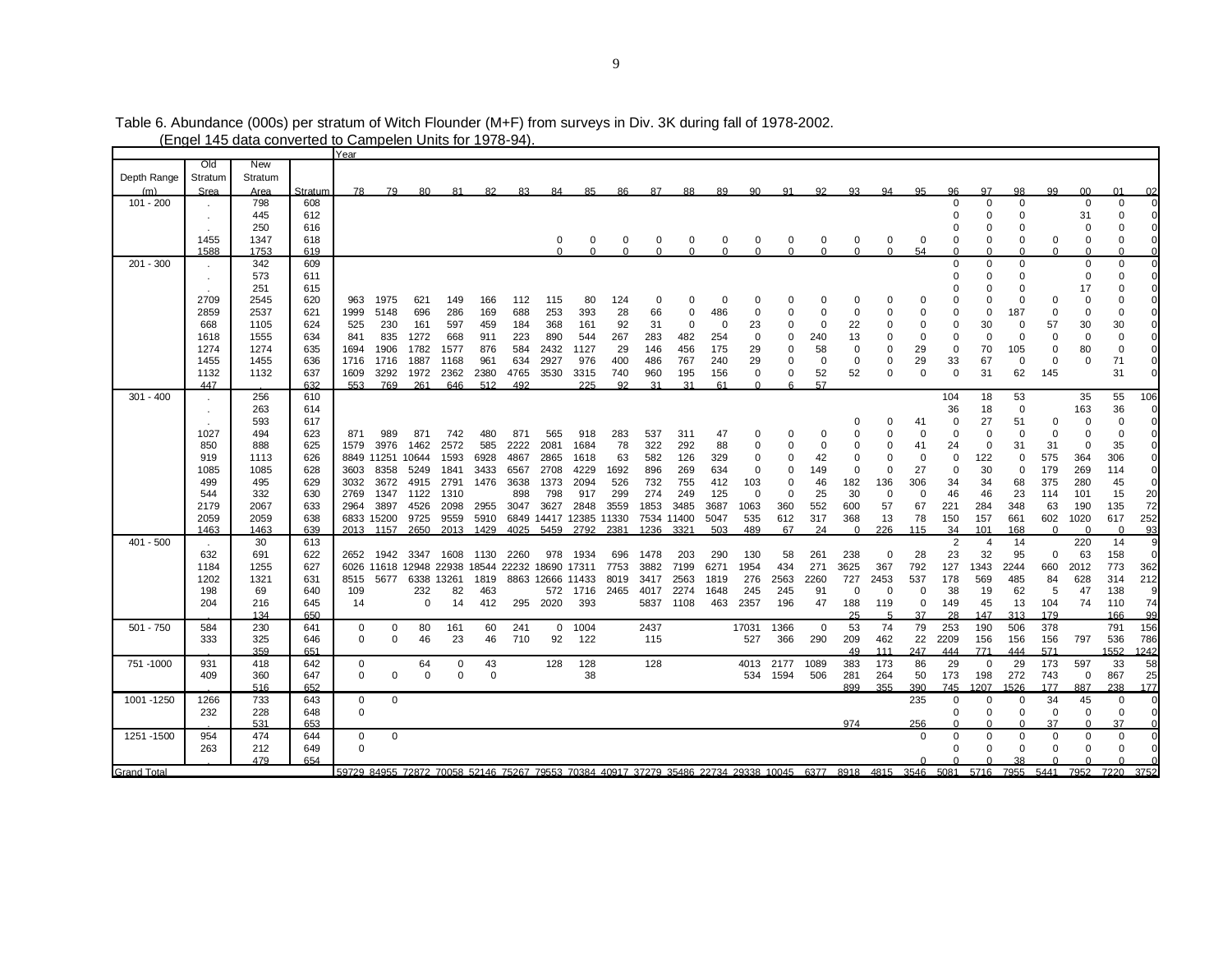|                             |             | New            |                | Year                          |             |             |             |             |             |             |             |                     |             |             |             |                |             |                     |             |             |             |                             |
|-----------------------------|-------------|----------------|----------------|-------------------------------|-------------|-------------|-------------|-------------|-------------|-------------|-------------|---------------------|-------------|-------------|-------------|----------------|-------------|---------------------|-------------|-------------|-------------|-----------------------------|
|                             | Old Stratum |                |                | 84                            | 85          | 86          | 87          | 88          | 89          | 90          | 91          | 92                  | 93          | 94          | 95          | 96             | 97          | 98                  | 99 00       |             | 01          | 02                          |
| Depth Range (m<br>$30 - 56$ | Area        | Stratum<br>268 | Stratum<br>784 |                               |             |             |             |             |             |             |             |                     |             |             |             | $\Omega$       | $\Omega$    | $\Omega$            |             | 74          | $\Omega$    | $\mathcal{C}_{\mathcal{C}}$ |
| $57 - 92$                   | 2071        | 2071           | 350            |                               | $\mathbf 0$ | $\mathbf 0$ | $\pmb{0}$   | 0           | $\mathbf 0$ | $\mathbf 0$ | $\mathbf 0$ | $\mathbf 0$         | $\mathbf 0$ | $\mathbf 0$ | 0           | $\mathsf 0$    | $\pmb{0}$   | $\mathbf 0$         | $\mathbf 0$ | $\mathsf 0$ | $\Omega$    | $\Omega$                    |
|                             |             |                |                | 166                           |             |             |             |             |             |             |             |                     |             |             |             |                |             |                     |             |             | $\Omega$    |                             |
|                             | 1780        | 1780           | 363            | 92                            | 0           | 35          | 0           | 0           | 0           | 306         | 43          | 39                  | 0           | 0           | 0           | 0              | 0           | 0                   | 0           | 0           |             |                             |
|                             | 1121        | 1121           | 371            | 44                            | 0           | 0           | 0           | 0           | 0           | $\mathbf 0$ | 0           | 0                   | 0           | 0           | 0           | 0              | 44          | 0                   | 0           | 0           | 0           |                             |
|                             | 2460        | 2460           | 372            | 182                           | 0           | 0           | 0           | 26          | 0           | 34          | 13          | 0                   | 0           | $\mathbf 0$ | 34          | 0              | 0           | 0                   | 0           | 0           | 0           | C                           |
|                             | 1120        | 1120           | 384            | 128                           | 0           | $\bf 0$     | 0           | 0           | 0           | $\mathbf 0$ | 0           | 0                   | 0           | 0           | $\pmb{0}$   | 0              | $\pmb{0}$   | $\mathsf 0$         | $\mathbf 0$ | $\mathsf 0$ | 0           | $\mathsf{C}$                |
|                             |             | 465            | 785            |                               |             |             |             |             |             |             |             |                     |             |             |             |                |             | O                   |             | $\Omega$    | 32          | $\epsilon$                  |
| $93 - 183$                  | 1519        | 1519           | 328            | 52                            | $\mathbf 0$ | $\mathsf 0$ | $\mathbf 0$ | $\mathsf 0$ | $\mathbf 0$ | $\mathbf 0$ | $\mathsf 0$ | $\mathsf{O}\xspace$ | $\mathsf 0$ | $\mathsf 0$ | $\mathsf 0$ | $\mathsf 0$    | $\mathbf 0$ | $\mathsf{O}\xspace$ | $\mathbf 0$ | $\mathsf 0$ | $\mathbf 0$ | $\mathbf 0$                 |
|                             | 1574        | 1574           | 341            | 217                           | $\mathbf 0$ | $\mathsf 0$ | 24          | 27          | $\bf 0$     | $\mathbf 0$ | 0           | $\mathsf{O}\xspace$ | $\mathsf 0$ | $\mathbf 0$ | $\pmb{0}$   | 0              | $\pmb{0}$   | 43                  | $\mathbf 0$ | $\mathsf 0$ | $\pmb{0}$   | $\mathbf 0$                 |
|                             | 585         | 585            | 342            | 0                             | 0           | 0           | 0           | 0           | 0           | $\mathbf 0$ | 0           | 0                   | 0           | 0           | $\pmb{0}$   | 0              | 0           | 0                   | 40          | 0           | 0           | 40                          |
|                             | 525         | 525            | 343            | 90                            | 0           | 0           | 0           | 0           | 0           | $\mathbf 0$ | 0           | 0                   | 0           | 0           | $\pmb{0}$   | 0              | 0           | 0                   | 0           | 0           | 0           | $\pmb{0}$                   |
|                             | 2120        | 2120           | 348            | 292                           | 0           | 0           | 0           | 58          | 0           | $\mathbf 0$ | 0           | 0                   |             | 0           | $\pmb{0}$   | 0              | 0           | 49                  | 0           | 73          | 0           | $\pmb{0}$                   |
|                             | 2114        | 2114           | 349            | 291                           | $\Omega$    | 162         | $\pmb{0}$   | 32          | 0           | 166         | 0           | 0                   | $\mathbf 0$ | $\mathbf 0$ | 0           | 0              | 42          | $\mathbf 0$         | $\mathbf 0$ | 42          | $\pmb{0}$   | $\mathbf 0$                 |
|                             | 2817        | 2817           | 364            | 271                           | $\mathbf 0$ | 155         | $\mathbf 0$ | 55          | $\mathbf 0$ | 32          | $\mathbf 0$ | $\mathbf 0$         | $\mathbf 0$ | $\mathbf 0$ | $\mathbf 0$ | $\mathbf 0$    | $\mathbf 0$ | 43                  | 43          | $\mathsf 0$ | 43          | $\mathbf 0$                 |
|                             | 1041        | 1041           | 365            | 143                           | 0           | 57          | 48          | 29          | 0           | $\mathbf 0$ | 48          | 0                   | 0           | 0           | 0           | 0              | 0           | 0                   | 0           |             | 0           | $\mathbf 0$                 |
|                             | 1320        | 1320           | 370            | 233                           | $\Omega$    | $\mathbf 0$ | 30          | $\mathsf 0$ | 0           | $\pmb{0}$   | 0           | 0                   | 0           | 0           | 0           | $\mathsf 0$    | 0           | 0                   | 0           | $\mathsf 0$ | 0           | $\pmb{0}$                   |
|                             |             |                |                |                               |             |             |             |             |             |             |             |                     |             |             |             |                |             |                     |             |             |             |                             |
|                             | 2356        | 2356           | 385            | 324                           | 0           | 122         | 36          | 25          | 0           | $\pmb{0}$   | 0           | 0                   | 0           | 0           | $\pmb{0}$   | $\mathsf 0$    | 0           | 0                   | 0           | 0           | 0           | $\pmb{0}$                   |
|                             | 1481        | 1481           | 390            | 136                           | $\Omega$    | $\mathbf 0$ | $\pmb{0}$   | $\mathsf 0$ | 0           | $\mathbf 0$ | 0           | 0                   | 0           | $\mathbf 0$ | $\pmb{0}$   | 0              | 0           | 0                   | 0           | $\mathsf 0$ | $\Omega$    | $\mathbf 0$                 |
|                             |             | 84             | 786            |                               |             |             |             |             |             |             |             |                     |             |             |             | 90             | 36          | 23                  |             | 40          | 164         | 29                          |
|                             |             | 613            | 787            |                               |             |             |             |             |             |             |             |                     |             |             |             | $\bf 0$        | $\pmb{0}$   | $\mathbf 0$         |             | $\mathsf 0$ | $\pmb{0}$   | $\circ$                     |
|                             |             | 261            | 788            |                               |             |             |             |             |             |             |             |                     |             |             |             | 0              | 0           | 18                  |             | 18          | 0           | $\mathsf{C}$                |
|                             |             | 89             | 790            |                               |             |             |             |             |             |             |             |                     |             |             |             | 6              | 18          | 55                  |             | 0           | 37          | 6                           |
|                             |             | 72             | 793            |                               |             |             |             |             |             |             |             |                     |             |             |             | $\mathbf 0$    | $\mathbf 0$ | $\mathbf 0$         |             | $\mathsf 0$ | $\mathbf 0$ | 50                          |
|                             |             | 216            | 794            |                               |             |             |             |             |             |             |             |                     |             |             |             | $\mathbf 0$    | $\mathbf 0$ | $\mathbf 0$         |             |             | $\mathbf 0$ | $\circ$                     |
|                             |             | 98             | 797            |                               |             |             |             |             |             |             |             |                     |             |             |             | $\overline{7}$ | $\mathbf 0$ | $\mathbf 0$         |             | $\mathbf 0$ | 0           | $\circ$                     |
|                             |             | 72             | <b>799</b>     |                               |             |             |             |             |             |             |             |                     |             |             |             | $\Omega$       | O           | $\Omega$            |             | $\Omega$    | O           | $\epsilon$                  |
| 184 - 274                   | 1494        | 1582           | 344            | 206                           | 46          | 117         | 154         | 0           | 0           | 0           | 0           | 0                   | 0           | 0           | 0           | 0              | 0           | 0                   | 0           | 64          | 0           | 87                          |
|                             | 983         | 983            | 347            | 586                           | 0           | 34          | 0           | 135         | 108         | 0           | 0           | 0                   | 0           | 0           | 0           | 0              | 0           | 0                   | 0           | 0           | 45          | 0                           |
|                             | 1394        | 1394           | 366            | 157                           | 362         | 431         | 219         | 110         | 164         | 32          | 0           | 8                   | $\Omega$    | 0           | $\pmb{0}$   | 0              | 38          | 0                   | 38          | $\mathsf 0$ | 0           | $\mathsf{C}$                |
|                             |             |                |                |                               |             |             |             |             |             |             |             |                     |             |             |             |                |             |                     |             |             |             |                             |
|                             | 961         | 961            | 369            | 359                           | 507         | 661         | 330         | 1348        | 529         | 463         | 162         | $\mathbf 0$         | $\mathbf 0$ | $\mathbf 0$ | 39          | $\mathbf 0$    | $\mathbf 0$ | $\mathbf 0$         | $\mathbf 0$ | $\mathbf 0$ | 0           | $\overline{0}$              |
|                             | 983         | 983            | 386            | 186                           | 568         | 1082        | 1792        | 1974        | 352         | 237         | 270         | 1262                | $\Omega$    | $\Omega$    | $\pmb{0}$   | 0              | $\pmb{0}$   | $\pmb{0}$           | 0           | $\mathsf 0$ | 0           | 80                          |
|                             | 821         | 821            | 389            | 169                           | 158         | 875         | 226         | 169         | 28          | 75          | 0           | 38                  | 0           | $\mathbf 0$ | 33          | 0              | 0           | 0                   | 0           | 301         | 0           | $\pmb{0}$                   |
|                             | 282         | 282            | 391            | 0                             | 39          | 0           | 19          | 0           | 0           | $\mathbf 0$ | 91          | 26                  | 0           | 0           | 34          | $\mathsf 0$    | 19          | $\mathbf 0$         | 0           | 0           | 0           | $\mathbf 0$                 |
|                             |             | 164            | <b>705</b>     |                               |             |             |             |             |             |             |             |                     |             |             |             | C              | $\Omega$    | O                   |             | 56          |             |                             |
| 184 - 366                   | $\cdot$     | 72             | 789            |                               |             |             |             |             |             |             |             |                     |             |             |             | $\mathsf 0$    | 5           | 5                   |             | 22          | 5           | 24                          |
|                             | J.          | 227            | 791            |                               |             |             |             |             |             |             |             |                     |             |             |             | 42             | 62          | $\mathbf 0$         |             | $\mathsf 0$ | 28          | 10                          |
|                             |             | 100            | 798            |                               |             |             |             |             |             |             |             |                     |             |             |             |                |             | 172                 |             | 135         | 530         | 21                          |
| $275 - 366$                 | 1432        | 1432           | 345            | 6895                          | 1488        | 739         | 4531        | 2589        | 3180        | 2088        | 0           | 345                 | 394         | 0           | 113         | 70             | 223         | 439                 | 149         | 117         | 79          | 468                         |
|                             | 865         | 865            | 346            | 2380                          | 3498        | 3927        | 1487        | 2427        | 1606        | 2340        | 389         | 170                 | 76          | $\mathbf 0$ | 0           | 35             | 317         | 178                 | 282         | 119         | 278         | 326                         |
|                             | 334         | 334            | 368            | 46                            | 46          | 459         | 23          | 69          | 207         | 115         | 69          | 14                  | $\mathbf 0$ | $\mathbf 0$ | 23          | $\mathbf 0$    | 23          | $\mathbf 0$         | 20          | 23          | $\Omega$    | $\mathbf 0$                 |
|                             | 718         | 718            | 387            | 165                           | 444         | 247         | 691         | 2025        | 1679        | 4971        | 198         | 66                  | 33          | 77          | 99          | 49             | 44          | $\mathbf 0$         | 44          | 593         | 44          | 93                          |
|                             | 361         | 361            | 388            | 1440                          | 50          |             | 819         | 149         | 149         | $\mathbf 0$ | 116         | 199                 | 0           | 14          | $\pmb{0}$   | $\mathsf 0$    | $\mathbf 0$ | 149                 | $\mathbf 0$ | 124         | 309         | 44                          |
|                             | 145         | 145            | 392            | 80                            | 20          | 20          | 70          | 20          | 0           | $\mathbf 0$ | 0           | 0                   | 0           | 7           | 0           | 0              | 0           | $\mathbf 0$         | 0           | $\mathbf 0$ | 16          | $\circ$                     |
|                             |             | 175            | 796            |                               |             |             |             |             |             |             |             |                     |             |             |             | 0              | 107         | 24                  |             | 21          | 638         | 96                          |
|                             |             | 81             | 800            |                               |             |             |             |             |             |             |             |                     |             |             |             |                | 156         | 178                 |             | 136         | 953         | 574                         |
|                             |             |                |                |                               |             |             |             |             |             |             |             | 422                 |             | 290         |             |                |             |                     |             |             |             |                             |
| $367 - 549$                 | 186         | 186            | 729            | 217                           | 192         | 409         |             |             |             | 64          | 341         |                     | 51          |             | 34          | 375            | 115         | $\mathbf 0$         | $\mathbf 0$ | 34          | 13          | 80                          |
|                             | 216         | 216            | 731            | 877                           | 371         |             |             |             |             | 520         | 248         | 604                 | 99          | 200         | 45          |                | $\mathbf 0$ | 74                  | 56          | 59          | 15          | 40                          |
|                             | 468         | 468            | 733            | 338                           | 1609        |             |             |             |             | 2221        | 2983        | 665                 | 258         | 136         | 32          | 19             | $\pmb{0}$   | 114                 | 129         | 170         | 109         | 433                         |
|                             | 272         | 272            | 735            | 661                           | 37          | 2320        |             |             |             |             | 349         | 249                 | 37          | 14          | 75          | 58             | 75          | 168                 | 50          | 17          | 19          | 17                          |
|                             |             | 50             | 792            |                               |             |             |             |             |             |             |             |                     |             |             |             | 901            | 423         | 279                 |             | 915         | 1829        | 2887                        |
| $550 - 731$                 | 170         | 170            | 730            | 105                           | 23          |             |             |             |             |             | 117         | 12                  | 195         | 171         | 108         | 0              | 47          | 19                  | 21          | 58          | 509         | 222                         |
|                             | 231         | 231            | 732            | 365                           | 302         |             |             |             |             | 32          | 270         | 397                 | 48          | 339         | 78          | 280            | 413         | 969                 | 508         | 524         | 565         | 233                         |
|                             | 228         | 228            | 734            | 21                            | 267         |             |             |             |             | 251         | 110         | 16                  | 141         | 146         | 44          | 467            | 70          | 380                 | 173         | 125         | 28          | 265                         |
|                             | 175         | 175            | 736            |                               | 373         | 987         |             |             |             | 506         | 1613        | 217                 | 241         | 34          | 75          | 782            | 277         | 1037                | 433         | 432         | 681         | 3295                        |
| 732 - 914                   |             | 227            | 737            |                               |             |             |             |             |             |             |             |                     |             |             | 78          | 468            | 297         | 1109                | 390         | 16          | 281         | 1028                        |
|                             |             | 223            | 741            |                               |             |             |             |             |             |             |             |                     |             |             |             | 291            | 460         | 892                 | 14          | $\mathbf 0$ | 31          | 291                         |
|                             |             | 348            | 745            |                               |             |             |             |             |             |             |             |                     |             |             |             | 311            | 479         | 168                 | 202         | 24          | 24          | $\mathbf 0$                 |
|                             |             | 159            | 748            |                               |             |             |             |             |             |             |             |                     |             |             |             | 186            | n           | $\Omega$            | 50          | $\Omega$    | n           | $\mathsf{C}$                |
| 915-1097                    |             | 221            | 738            |                               |             |             |             |             |             |             |             |                     |             |             | 61          | 532            | 347         | 56                  | $\pmb{0}$   | $\mathbf 0$ | 14          | 30                          |
|                             | $\cdot$     | 206            | 742            |                               |             |             |             |             |             |             |             |                     |             |             |             | 43             | 14          | 14                  | 13          | 0           | 0           | $\pmb{0}$                   |
|                             |             | 392            | 746            |                               |             |             |             |             |             |             |             |                     |             |             |             | 216            | 168         | $\mathbf 0$         | 0           | 27          | 0           | $\mathbf 0$                 |
|                             |             |                |                |                               |             |             |             |             |             |             |             |                     |             |             |             |                |             |                     |             | $\Omega$    |             |                             |
|                             |             | 126            | 749            |                               |             |             |             |             |             |             |             |                     |             |             |             | 61             | 43          | $\Omega$            |             |             |             | $\mathbf 0$                 |
| 1098-1280                   |             | 254            | 739            |                               |             |             |             |             |             |             |             |                     |             |             |             | $\mathsf 0$    | $\pmb{0}$   | $\mathbf 0$         | $\pmb{0}$   | $\mathsf 0$ | 0           | $\mathbf 0$                 |
|                             |             | 211            | 743            |                               |             |             |             |             |             |             |             |                     |             |             |             | 0              | $\Omega$    | $\Omega$            | 0           | 0           | 0           | $\mathbf 0$                 |
|                             |             | 724            | 747            |                               |             |             |             |             |             |             |             |                     |             |             |             | $\mathsf 0$    | $\mathbf 0$ | 100                 | 0           | 0           | 0           | $\mathsf{C}$                |
|                             |             | 556            | 750            |                               |             |             |             |             |             |             |             |                     |             |             |             | n              | n           |                     |             | ŋ           |             | C                           |
| 1281-1463                   | $\cdot$     | 264            | 740            |                               |             |             |             |             |             |             |             |                     |             |             |             | 0              | 0           | $\mathbf 0$         | 0           | 0           | 0           | 0                           |
|                             |             | 280            | 744            |                               |             |             |             |             |             |             |             |                     |             |             |             | 0              | 0           | 0                   |             | 0           | 0           | $\epsilon$                  |
|                             |             | 229            | 751            |                               |             |             |             |             |             |             |             |                     |             |             |             | O              | 14          | $\Omega$            |             | $\Omega$    |             |                             |
| <b>Grand Total</b>          |             |                |                | 17914 10401 12839 10500 11269 |             |             |             |             | 8002 14453  |             | 7428        | 4748                | 1572        | 1428        | 1004        | 5297           | 4383        | 6755                | 2655        | 5361        | 7316        | 10776                       |

Table 7. Abundance (000s) per stratum of Witch Flounder (M+F) from surveys in Div. 3L during fall of 1983-2002. (Engel 145 data converted to Campelen Units for 1983-94).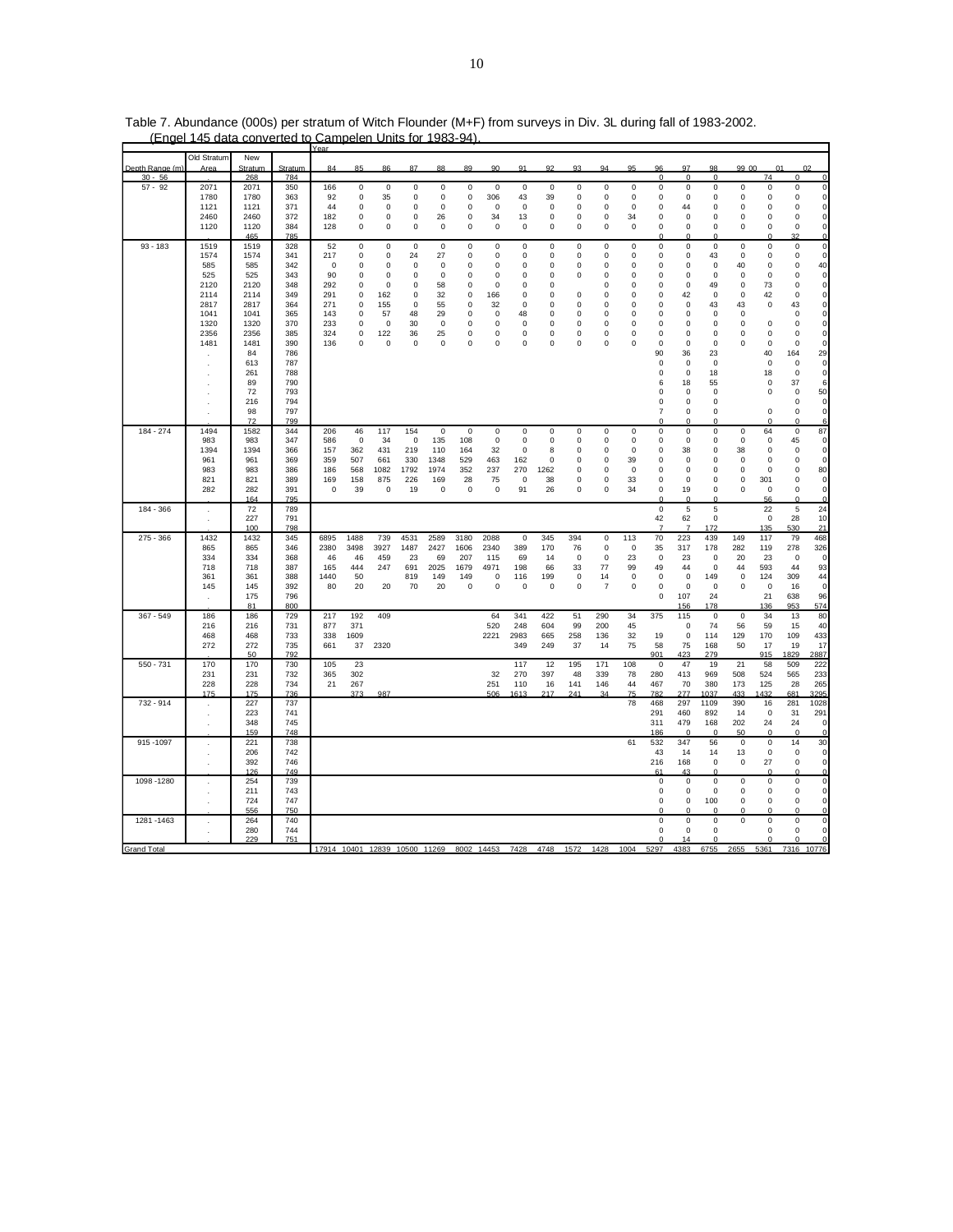|                    |            |            |            | Year         |              |              |              |              |              |              |              |              |               |              |              |               |              |              |              |              |              |              |              |              |              |              |              |              |              |
|--------------------|------------|------------|------------|--------------|--------------|--------------|--------------|--------------|--------------|--------------|--------------|--------------|---------------|--------------|--------------|---------------|--------------|--------------|--------------|--------------|--------------|--------------|--------------|--------------|--------------|--------------|--------------|--------------|--------------|
|                    |            |            |            |              |              |              |              |              |              |              |              |              |               |              |              |               |              |              |              |              |              |              |              |              |              |              |              |              |              |
|                    |            |            |            |              |              |              |              |              |              |              |              |              |               |              |              |               |              |              |              |              |              |              |              |              |              |              |              |              |              |
|                    | Old        | New        |            |              |              |              |              |              |              |              |              |              |               |              |              |               |              |              |              |              |              |              |              |              |              |              |              |              |              |
| Depth Range        | Stratum    | Stratum    |            |              |              |              |              |              |              |              |              |              |               |              |              |               |              |              |              |              |              |              |              |              |              |              |              |              |              |
| (m)                | Area       | Area       | Stratum    | 77           | 78           | 79           | 80           | 81           | 82           | 83           | 84           | 85           | 86            | 87           | 88           | 89            | 90           | 91           | 92           | 93           | 94           | 95           | 96           | 97           | 98           | 99           | 00           | 01           | 02           |
| $101 - 200$        | 1427       | 633        | 201        | 0.00         | 0.00         | 0.00         | 0.00         | 0.00         | 0.00         | 0.00         | 0.33         | 0.00         | 0.00          | 0.00         | 0.00         | 0.00          | 0.00         | 0.00         | 0.00         | 0.00         | 0.00         |              | 0.00         | 0.00         | 0.00         | 0.00         | 0.00         | 0.00         | 0.00         |
|                    | 1823       | 1594       | 205        | 0.00         | 0.00         | 0.00         | 0.00         | 0.00         | 0.08         | 0.00         | 0.00         | 0.00         | 0.00          | 0.00         | 0.00         | 0.00          | 0.00         | 0.00         | 0.00         | 0.00         | 0.00         |              | 0.00         | 0.00         | 0.00         | 0.00         | 0.00         | 0.00         | 0.00         |
|                    | 2582       | 1870       | 206        | 0.36         | 0.00         | 0.00         | 0.00         | 0.00         | 0.17         | 0.00         | 0.00         | 0.00         | 0.00          | 0.00         | 0.00         | 0.00          | 0.00         | 0.00         | 0.00         | 0.00         | 0.00         | 0.00         | 0.00         | 0.00         | 0.00         | 0.00         | 0.00         | 0.00         | 0.00         |
|                    | 2246       | 2264       | 207        | 0.00         | 0.00         | 0.00         | 0.00         | 0.00         | 0.07         | 0.00         | 0.00         | 0.00         | 0.00          | 0.00         | 0.00         | 0.00          | 0.00         | 0.00         | 0.00         | 0.00         | 0.00         | 0.00         | 0.00         | 0.00         | 0.00         | 0.00         | 0.00         | 0.00         | 0.00         |
|                    |            | 733        | 237        |              |              |              |              |              |              |              |              |              |               |              |              |               |              |              |              | 0.00         | 0.00         | 0.00         | 0.00         | 0.00         | 0.00         | 0.00         | 0.00         | 0.00         | 0.00         |
|                    |            | 778        | 238        |              |              |              |              |              |              |              |              |              |               |              |              |               |              |              |              |              | 0.00         |              | 0.00         | 0.00         | 0.00         | 0.00         | 0.00         | 0.00         | 0.00         |
| $201 - 300$        | 440        | 621        | 202        | 0.00         | 0.00         | 0.00         | 0.00         | 0.00         | 0.00         | 0.00         | 0.00         | 0.00         | 0.00          | 0.00         |              | 0.00          | 0.00         | 0.00         | 0.00         | 0.00         | 0.00         | 0.00         | 0.00         | 0.00         | 0.00         | 0.00         | 0.00         | 0.00         | 0.00         |
|                    | 1608       | 680        | 209        | 0.71         | 0.17         | 0.14         | 0.67         | 0.00         | 0.36         | 0.71         | 0.14         | 0.67         | 0.00          | 0.00         | 0.00         | 0.00          | 0.17         | 0.00         | 0.00         | 0.00         | 0.00         | 0.00         | 0.00         | 0.00         | 0.00         | 0.00         | 0.00         | 0.00         | 0.00         |
|                    | 774        | 1035       | 210        | 1.33         | 0.43         | 1.00         | 3.80         | 0.33         | 1.17         | 0.00         | 3.50         | 0.00         | 0.00          | 0.50         | 0.00         | 0.50          | 0.00         | 0.00         | 0.00         | 0.00         | 0.00         | 0.00         | 0.00         | 0.00         | 0.00         | 0.00         | 0.00         | 0.00         | 0.00         |
|                    | 1725       | 1583       | 213        | 1.63         | 1.14         | 0.86         | 1.38         | 1.83         | 2.00         | 1.30         | 0.80         | 0.78         | 0.78          | 0.67         | 0.13         | 0.22          | 0.00         | 0.00         | 0.00         | 0.00         | 0.00         | 0.00         | 0.00         | 0.00         | 0.17         | 0.00         | 0.00         | 0.00         | 0.00         |
|                    | 1171       | 1341       | 214        | 1.67         | 0.43         | 0.00         | 0.60         | 0.40         | 0.88         | 0.63         | 0.25         | 0.83         | 0.50          | 0.00         | 0.17         | 0.33          | 0.20         | 0.00         | 0.00         | 0.00         | 0.00         | 0.00         | 0.00         | 0.00         | 0.00         | 0.00         | 0.00         | 0.00         | 0.00         |
|                    | 1270       | 1302       | 215        | 1.25         | 0.13         | 0.17         | 0.00         | 0.20         | 0.44         | 0.00         | 0.33         | 0.00         | 0.00          | 0.00         | 0.00         | 0.00          | 0.00         | 0.00         | 0.00         | 0.00         | 0.00         | 0.00         | 0.00         | 0.00         | 0.00         | 0.00         | 0.00         | 0.00         | 0.00         |
|                    | 1428       | 2196       | 228        | 2.88         | 1.33         | 2.00         | 3.80         | 1.00         | 4.20         | 1.50         | 2.14         | 0.29         | 5.50          | 0.57         | 1.00         | 2.00          | 1.17         | 0.00         | 0.40         | 0.33         | 0.00         | 0.00         | 0.00         | 0.00         | 0.00         | 0.00         | 0.00         | 0.00         | 0.13         |
|                    | 508        | 530        | 234        | 0.00         | 0.60         | 0.50         | 0.00         | 0.00         | 0.00         | 0.00         | 0.00         | 0.00         | 0.00          | 0.00         | 0.00         | 0.00          | 0.00         | 0.00         | 0.00         | 0.00         | 0.00         |              | 0.00         | 0.00         | 0.00         | 0.00         | 0.00         | 0.00         | 0.00         |
| $301 - 400$        | 480        | 487        | 203        | 0.00         | 0.00         | 0.00         | 0.00         | 0.00         | 1.00         | 2.33         | 0.00         | 0.00         | 0.50          | 0.00         | 0.00         | 0.33          | 0.00         | 0.00         | 0.00         | 0.00         | 0.00         | 0.00         | 0.00         | 0.00         | 0.00         | 0.00         | 0.00         | 0.00         | 0.00         |
|                    | 448        | 588        | 208        | 5.50         | 1.00         | 2.25         | 8.25         | 2.50         | 15.00        | 2.00         |              | 2.33 15.67   | 2.00          | 0.00         | 0.00         | 2.00          | 0.00         | 0.00         | 0.00         | 0.00         | 0.00         | 0.00         | 0.00         | 0.00         | 0.00         | 0.00         | 0.00         | 0.00         | 0.00         |
|                    | 330        | 251        | 211        | 12.00        | 6.75         | 3.25         | 8.60         | 2.00         | 7.50         | 0.50         | 3.00         | 2.33         | 0.50          | 1.00         | 0.00         | 1.50          | 0.00         | 0.00         | 0.00         | 0.00         | 0.00         | 0.00         | 0.00         | 0.00         | 0.00         | 0.00         | 0.00         | 0.00         | 0.00         |
|                    | 384<br>441 | 360<br>450 | 216<br>222 | 0.00         | 0.00         | 0.75<br>0.75 | 0.75<br>2.50 | 2.00<br>3.50 | 2.00         | 2.33         | 0.00         | 0.00         | 1.50          | 0.50         | 0.50<br>6.50 | 0.50          | 0.00         | 0.00         | 0.00<br>0.00 | 0.00<br>0.00 | 0.00         | 0.00         | 0.50         | 0.00         | 0.00         | 0.00         | 0.00<br>0.00 | 0.00<br>0.00 | 0.50<br>0.00 |
|                    | 567        | 536        | 229        | 5.00<br>4.00 | 3.00<br>3.75 | 2.25         | 4.25         | 1.50         | 7.67<br>2.50 | 1.67<br>2.75 | 0.67<br>1.67 | 1.00<br>0.67 | 0.00<br>23.67 | 0.00<br>3.33 | 4.67         | 1.00<br>21.33 | 0.00<br>1.00 | 0.33<br>0.33 | 1.67         | 3.00         | 0.00<br>0.33 | 0.00<br>0.00 | 0.94<br>0.00 | 0.00<br>0.00 | 1.00<br>0.00 | 1.00<br>0.00 | 0.50         | 0.44         | 0.00         |
| $401 - 500$        | 354        | 288        | 204        | 1.50         | 0.00         | 1.50         |              | 2.00         | 2.67         | 0.33         | 2.50         | 0.00         | 2.00          | 0.50         | 1.50         | 2.00          | 0.50         | 0.00         | 0.00         | 0.00         | 0.00         | 0.00         | 0.00         | 0.00         | 0.00         | 0.00         | 0.00         | 0.00         | 0.00         |
|                    | 268        | 241        | 217        | 0.00         | 0.00         | 0.50         | 0.00         | 0.00         | 0.00         | 0.00         |              | 0.00         | 2.00          | 2.50         | 2.00         | 2.50          | 0.50         | 0.00         | 0.00         | 0.00         | 4.67         | 0.00         | 1.00         | 2.00         | 0.94         | 0.00         | 0.00         | 0.00         | 0.00         |
|                    | 180        | 158        | 223        | 0.50         | 0.00         | 0.00         | 0.00         | 1.50         | 0.00         | 0.00         | 2.00         | 0.00         | 10.00         | 6.50         | 5.00         | 4.50          | 1.50         | 2.67         | 1.33         | 3.50         | 6.67         | 0.00         | 3.44         | 2.00         | 0.89         | 0.00         |              | 2.00         | 0.57         |
|                    | 686        | 598        | 227        | 1.75         | 2.00         | 0.50         | 6.00         | 2.00         | 4.20         | 3.00         | 1.33         | 2.25         | 4.33          | 7.25         | 2.33         | 3.75          | 46.67        | 7.00         | 3.50         | 4.00         | 0.00         | 0.00         | 0.00         | 2.50         | 4.00         | 6.50         | 0.00         | 2.50         | 0.57         |
|                    | 420        | 414        | 235        | 23.25        | 0.00         | 11.50        |              | 9.50 11.50   | 10.00        | 23.50        | 13.33        | 9.00         | 6.50          | 5.00         | 0.00         | 3.50          | 3.00         | 1.67         | 0.33         | 0.00         | 5.33         | 0.00         | 0.89         | 0.50         | 1.50         | 0.00         | 0.00         | 0.00         | 1.14         |
|                    |            | 133        | 240        |              |              |              |              |              |              |              |              |              |               |              |              |               |              |              |              | 19.00        | 7.67         | 0.00         | 8.00         | 3.00         | 2.46         | 7.50         | 2.00         | 4.17         | 0.00         |
| $501 - 750$        | 664        | 557        | 212        | 23.50        | 2.00         | 9.50         | 2.50         | 8.00         | 16.00        | 18.67        |              | 12.33 17.75  | 51.00         | 14.25        | 7.50         | 9.75          | 13.33        | 4.50         | 4.00         | 1.00         | 3.67         | 4.00         | 2.83         | 3.50         | 9.00         | 7.00         | 6.00         | 0.89         | 1.50         |
|                    | 420        | 362        | 218        | 0.00         | 0.00         |              | 0.00         | 0.00         | 0.00         | 0.00         |              | 0.50         | 0.00          | 1.00         | 3.00         | 2.50          | 1.50         | 0.50         | 0.00         | 2.00         | 4.00         | 0.33         | 4.00         | 1.50         | 1.00         | 0.94         | 1.00         | 0.00         | 0.00         |
|                    | 270        | 228        | 224        | 0.00         | 0.00         | 0.00         | 0.00         | 0.00         | 0.00         | 0.00         | 0.00         | 0.00         | 1.50          | 1.50         | 5.50         | 5.00          | 0.50         | 3.00         | 2.00         | 0.00         | 4.67         | 1.00         | 2.50         | 4.50         | 2.67         | 0.50         | 3.00         | 2.30         | 0.50         |
|                    | 237        | 185        | 230        | $0.00\,$     | 0.00         |              | 0.50         | 0.00         | 0.00         | 0.00         | 0.50         | 0.00         | 2.00          | 0.50         |              | 4.50 24.00    | 52.00        | 139.50       | 27.00        | 18.50        | 15.00        | 32.50        | 22.89        | 34.00        | 4.00         | 26.50        | 6.50         | 5.11         | 1.14         |
|                    |            | 120        | 239        |              |              |              |              |              |              |              |              |              |               |              |              |               |              |              |              | 0.00         | 0.00         | 0.00         | 0.00         | 0.00         | 0.00         | 0.00         | 0.00         | 0.00         | 0.00         |
| 751-1000           | 213        | 283        | 219        |              |              |              |              | 0.00         |              | 0.00         |              | 0.00         | 0.00          | 0.00         | 0.00         | 0.00          | 0.00         | 0.00         | 0.00         | 4.00         | 1.50         | 1.00         | 1.50         | 1.00         | 2.00         | 0.00         | 0.44         | 0.40         | 1.59         |
|                    | 182        | 186        | 231        | $0.00\,$     | 0.00         |              | 0.00         |              | 0.00         | 0.00         | 0.00         | 0.00         | 0.00          | 0.00         | 0.00         |               | 0.00         | 37.50        | 16.00        | 20.00        | 14.67        | 22.00        | 1.00         |              | 3.50 32.53   | 18.00        | 39.50        |              | 8.00 37.17   |
|                    | 122        | 193        | 236        | 0.00         |              |              |              | 1.50         | 0.00         | 0.00         | 0.00         | 0.00         | 0.00          | 0.00         | 0.50         |               | 3.50         | 2.00         | 9.00         | 7.50         | 6.00         | 0.94         | 5.00         | 0.50         | 1.44         | 2.50         | 3.00         | 6.50         | 3.00         |
| 1001 - 1250        | 324        | 303        | 220        |              | 0.00         |              |              |              |              |              |              |              |               |              |              |               |              |              |              |              |              |              | 1.00         | 0.00         | 0.00         |              | 0.00         | 0.00         | 0.44         |
|                    | 177        | 195        | 225        | 0.00         |              |              |              |              |              |              |              |              |               |              |              |               |              |              |              |              |              |              | 0.00         | 0.00         | 0.00         | 0.50         | 0.50         | 0.44         | 0.00         |
|                    | 236        | 228        | 232        | 0.00         | 0.00         |              |              |              |              |              |              |              |               |              |              |               |              |              |              |              |              |              | 0.00         | 0.00         | 0.00         | 0.00         | 0.00         | 2.00         | 0.00         |
| 1251 - 1500        | 286        | 330        | 221        |              |              |              |              |              |              |              |              |              |               |              |              |               |              |              |              |              |              |              | 0.00         | 0.00         | 0.00         | 0.00         | 0.00         | 0.00         | 0.50         |
|                    | 180        | 201        | 226        |              | 0.00         |              |              |              |              |              |              |              |               |              |              |               |              |              |              |              |              |              | 0.00         | 0.00         | 0.00         | 0.00         | 0.00         | 0.00         | 0.00         |
|                    | 180        | 237        | 233        |              |              |              |              |              |              |              |              |              |               |              |              |               |              |              |              |              |              |              | 0.00         | 0.00         | 0.71         | 0.00         | 0.00         | 0.00         | 0.50         |
| <b>Grand Total</b> |            |            |            | 2.16         | 0.59         | 0.97         | 1.42         | 0.99         | 2.01         | 1.52         | 1.23         | 1.26         | 2.90          | 1.03         | 0.86         | 1.67          | 2.49         | 2.13         | 0.76         | 0.82         | 0.72         | 0.65         | 0.50         | 0.54         | 0.72         | 0.74         | 0.57         | 0.32         | 0.43         |

Table 8.Mean Numbers per Tow of Witch Flounder (M+F) in each stratum from surveys in Div. 2J during fall of 1977-2002.

(Engel 145 data converted to Campelen Units for 1977-94).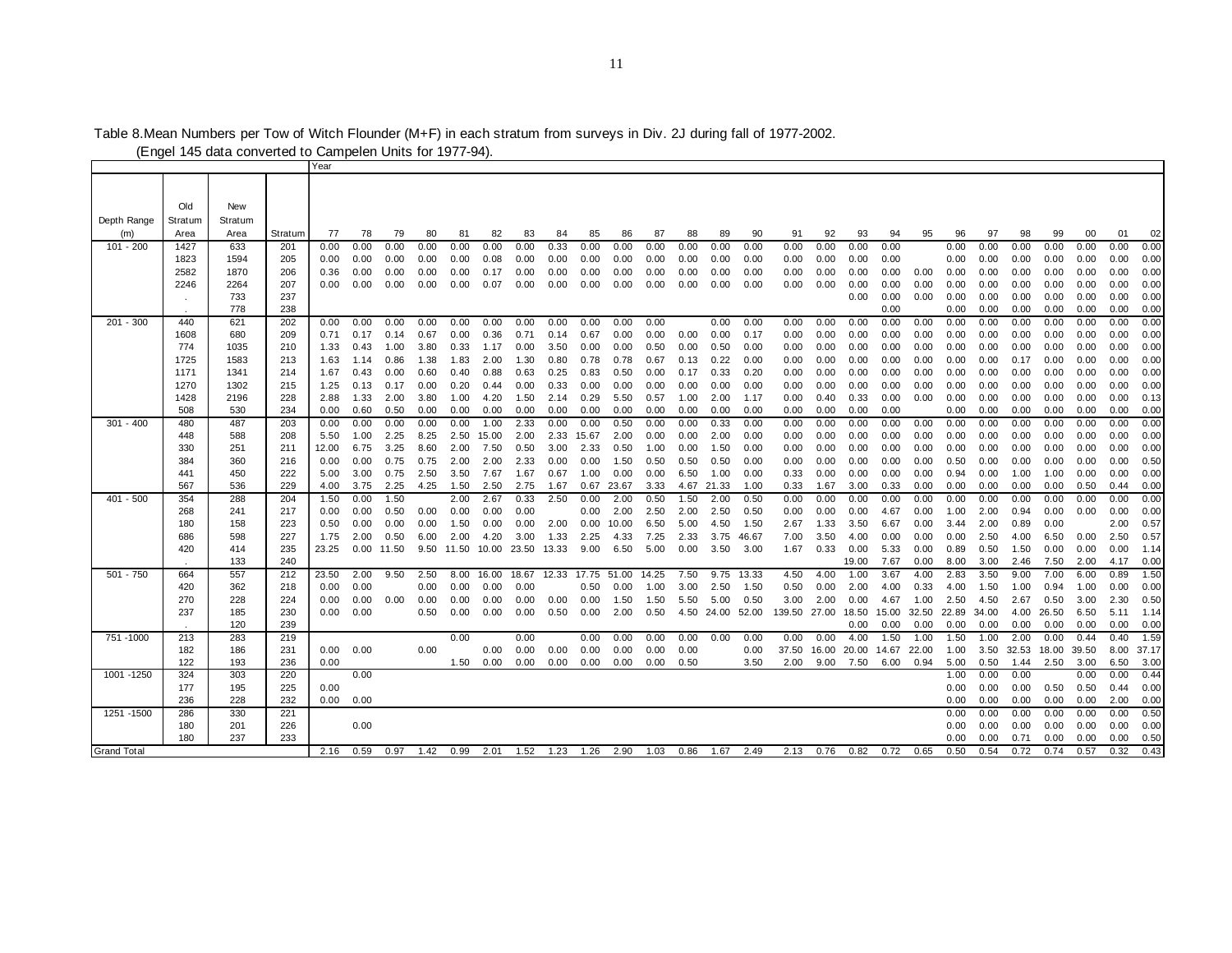|                    |         | <u>ILINGI 140 GAIA CONVENEU IO CAMPEICH OMIS TOL TUZIO-U41.</u> |         |       |       |       |        |        |        |        |        |       |        |       |       |        |            |       |       |       |      |       |       |       |       |       |       |       |
|--------------------|---------|-----------------------------------------------------------------|---------|-------|-------|-------|--------|--------|--------|--------|--------|-------|--------|-------|-------|--------|------------|-------|-------|-------|------|-------|-------|-------|-------|-------|-------|-------|
|                    |         |                                                                 |         | Year  |       |       |        |        |        |        |        |       |        |       |       |        |            |       |       |       |      |       |       |       |       |       |       |       |
|                    |         |                                                                 |         |       |       |       |        |        |        |        |        |       |        |       |       |        |            |       |       |       |      |       |       |       |       |       |       |       |
|                    | Old     | New                                                             |         |       |       |       |        |        |        |        |        |       |        |       |       |        |            |       |       |       |      |       |       |       |       |       |       |       |
| Depth Range        | Stratum | Stratum                                                         |         |       |       |       |        |        |        |        |        |       |        |       |       |        |            |       |       |       |      |       |       |       |       |       |       |       |
| (m)                | Area    | Area                                                            | Stratum | 78    | 79    | 80    | 81     | 82     | 83     | 84     | 85     | 86    | 87     | 88    | 89    | 90     | 91         | 92    | 93    | 94    | 95   | 96    | 97    | 98    | 99    | 00    | 01    | 02    |
| $101 - 200$        |         | 798                                                             | 608     |       |       |       |        |        |        |        |        |       |        |       |       |        |            |       |       |       |      | 0.00  | 0.00  | 0.00  |       | 0.00  | 0.00  | 0.00  |
|                    | $\sim$  |                                                                 |         |       |       |       |        |        |        |        |        |       |        |       |       |        |            |       |       |       |      |       |       |       |       |       |       |       |
|                    | $\cdot$ | 445                                                             | 612     |       |       |       |        |        |        |        |        |       |        |       |       |        |            |       |       |       |      | 0.00  | 0.00  | 0.00  |       | 0.50  | 0.00  | 0.00  |
|                    |         | 250                                                             | 616     |       |       |       |        |        |        |        |        |       |        |       |       |        |            |       |       |       |      | 0.00  | 0.00  | 0.00  |       | 0.00  | 0.00  | 0.00  |
|                    | 1455    | 1347                                                            | 618     |       |       |       |        |        |        | 0.00   | 0.00   | 0.00  | 0.00   | 0.00  | 0.00  | 0.00   | 0.00       | 0.00  | 0.00  | 0.00  | 0.00 | 0.00  | 0.00  | 0.00  | 0.00  | 0.00  | 0.00  | 0.00  |
|                    | 1588    | 1753                                                            | 619     |       |       |       |        |        |        | 0.00   | 0.00   | 0.00  | 0.00   | 0.00  | 0.00  | 0.00   | 0.00       | 0.00  | 0.00  | 0.00  | 0.22 | 0.00  | 0.00  | 0.00  | 0.00  | 0.00  | 0.00  | 0.00  |
| $201 - 300$        | $\sim$  | 342                                                             | 609     |       |       |       |        |        |        |        |        |       |        |       |       |        |            |       |       |       |      | 0.00  | 0.00  | 0.00  |       | 0.00  | 0.00  | 0.00  |
|                    | $\sim$  | 573                                                             | 611     |       |       |       |        |        |        |        |        |       |        |       |       |        |            |       |       |       |      | 0.00  | 0.00  | 0.00  |       | 0.00  | 0.00  | 0.00  |
|                    | $\sim$  | 251                                                             | 615     |       |       |       |        |        |        |        |        |       |        |       |       |        |            |       |       |       |      | 0.00  | 0.00  | 0.00  |       | 0.50  | 0.00  | 0.00  |
|                    | 2709    | 2545                                                            | 620     | 2.58  | 5.30  | 1.67  | 0.40   | 0.44   | 0.30   | 0.31   | 0.21   | 0.33  | 0.00   | 0.00  | 0.00  | 0.00   | 0.00       | 0.00  | 0.00  | 0.00  | 0.00 | 0.00  | 0.00  | 0.00  | 0.00  | 0.00  | 0.00  | 0.00  |
|                    | 2859    | 2537                                                            | 621     | 5.08  | 13.09 | 1.77  | 0.73   | 0.43   | 1.75   | 0.64   | 1.00   | 0.07  | 0.17   | 0.00  | 1.24  | 0.00   | 0.00       | 0.00  | 0.00  | 0.00  | 0.00 | 0.00  | 0.00  | 0.54  | 0.00  | 0.00  | 0.00  | 0.00  |
|                    | 668     | 1105                                                            | 624     | 5.71  | 2.50  | 1.75  | 6.50   | 5.00   | 2.00   | 4.00   | 1.75   | 1.00  | 0.33   | 0.00  | 0.00  | 0.25   | 0.00       | 0.00  | 0.14  | 0.00  | 0.00 | 0.00  | 0.20  | 0.00  | 0.38  | 0.20  | 0.20  | 0.00  |
|                    | 1618    | 1555                                                            | 634     | 3.78  | 3.75  | 5.71  | 3.00   | 4.09   | 1.00   | 4.00   | 2.44   | 1.20  | 1.27   | 2.17  | 1.14  | 0.00   | 0.00       | 1.08  | 0.06  | 0.00  | 0.00 | 0.00  | 0.00  | 0.00  | 0.00  | 0.00  | 0.00  | 0.00  |
|                    | 1274    | 1274                                                            | 635     | 9.67  | 10.88 | 10.17 | 9.00   | 5.00   | 3.33   | 13.88  | 6.43   | 0.17  | 0.83   | 2.60  | 1.00  | 0.17   | 0.00       | 0.33  | 0.00  | 0.00  | 0.17 | 0.00  | 0.40  | 0.60  | 0.00  | 0.46  | 0.00  | 0.00  |
|                    |         |                                                                 |         |       |       |       |        |        |        |        |        |       |        |       |       |        |            |       |       |       |      |       |       |       |       |       |       |       |
|                    | 1455    | 1455                                                            | 636     | 8.57  | 8.57  | 9.43  | 5.83   | 4.80   | 3.17   | 14.63  | 4.88   | 2.00  | 2.43   | 3.83  | 1.20  | 0.14   | 0.00       | 0.00  | 0.00  | 0.00  | 0.14 | 0.17  | 0.33  | 0.00  | 0.00  | 0.00  | 0.36  | 0.00  |
|                    | 1132    | 1132                                                            | 637     | 10.33 | 21.14 | 12.67 | 15.17  | 15.29  | 30.60  | 22.67  | 21.29  | 4.75  | 6.17   | 1.25  | 1.00  | 0.00   | 0.00       | 0.33  | 0.33  | 0.00  | 0.00 | 0.00  | 0.20  | 0.40  | 0.93  |       | 0.20  | 0.00  |
|                    | 447     |                                                                 | 632     | 9.00  | 12.50 | 4.25  | 10.50  | 8.33   | 8.00   |        | 3.67   | 1.50  | 0.50   | 0.50  | 1.00  | 0.00   | 0.10       | 0.92  |       |       |      |       |       |       |       |       |       |       |
| $301 - 400$        | $\sim$  | 256                                                             | 610     |       |       |       |        |        |        |        |        |       |        |       |       |        |            |       |       |       |      | 2.94  | 0.50  | 1.50  |       | 1.00  | 1.57  | 3.00  |
|                    | $\sim$  | 263                                                             | 614     |       |       |       |        |        |        |        |        |       |        |       |       |        |            |       |       |       |      | 1.00  | 0.50  | 0.00  |       | 4.50  | 1.00  | 0.00  |
|                    |         | 593                                                             | 617     |       |       |       |        |        |        |        |        |       |        |       |       |        |            |       | 0.00  | 0.00  | 0.50 | 0.00  | 0.33  | 0.63  | 0.00  | 0.00  | 0.00  | 0.00  |
|                    | 1027    | 494                                                             | 623     | 6.17  | 7.00  | 6.17  | 5.25   | 3.40   | 6.17   | 4.00   | 6.50   | 2.00  | 3.80   | 2.20  | 0.33  | 0.00   | 0.00       | 0.00  | 0.00  | 0.00  | 0.00 | 0.00  | 0.00  | 0.00  | 0.00  | 0.00  | 0.00  | 0.00  |
|                    | 850     | 888                                                             | 625     | 13.50 | 34.00 | 12.50 | 22.00  | 5.00   | 19.00  | 17.80  | 14.40  | 0.67  | 2.75   | 2.50  | 0.75  | 0.00   | 0.00       | 0.00  | 0.00  | 0.00  | 0.33 | 0.20  | 0.00  | 0.25  | 0.25  | 0.00  | 0.29  | 0.00  |
|                    | 919     | 1113                                                            | 626     | 70.00 | 89.00 | 84.20 | 12.60  | 54.80  | 38.50  | 22.67  | 12.80  | 0.50  | 4.60   | 1.00  | 2.60  | 0.00   | 0.00       | 0.33  | 0.00  | 0.00  | 0.00 | 0.00  | 0.80  | 0.00  | 3.76  | 2.38  | 2.00  | 0.00  |
|                    | 1085    | 1085                                                            | 628     | 24.14 | 56.00 | 35.17 | 12.33  | 23.00  | 44.00  | 18.14  | 28.33  | 11.33 | 6.00   | 1.80  | 4.25  | 0.00   | 0.00       | 1.00  | 0.00  | 0.00  | 0.18 | 0.00  | 0.20  | 0.00  | 1.20  | 1.80  | 0.76  | 0.00  |
|                    | 499     | 495                                                             | 629     | 44.17 | 53.50 | 71.60 | 40.67  | 21.50  | 53.00  | 20.00  | 30.50  | 7.67  | 10.67  | 11.00 | 6.00  | 1.50   | 0.00       | 0.67  | 2.67  | 2.00  | 4.50 | 0.50  | 0.50  | 1.00  | 5.50  | 4.11  | 0.67  | 0.00  |
|                    | 544     | 332                                                             | 630     | 37.00 | 18.00 | 15.00 | 17.50  |        | 12.00  | 10.67  | 12.25  | 4.00  | 3.67   | 3.33  | 1.67  | 0.00   | 0.00       | 0.33  | 0.67  | 0.00  | 0.00 | 1.00  | 1.00  | 0.50  | 2.50  | 2.21  | 0.33  | 0.44  |
|                    | 2179    | 2067                                                            | 633     | 9.89  | 13.00 | 15.10 | 7.00   | 9.86   | 10.17  | 12.10  | 9.50   | 11.88 | 6.18   | 11.63 | 12.30 | 3.55   | 1.20       | 1.84  | 2.11  | 0.20  | 0.24 | 0.78  | 1.00  | 1.22  | 0.22  | 0.67  | 0.48  | 0.25  |
|                    | 2059    | 2059                                                            | 638     | 24.13 | 53.67 | 34.33 | 33.75  | 20.87  | 24.18  | 50.90  | 43.73  | 40.00 | 26.60  | 40.25 | 17.82 | 1.89   | 2.16       | 1.12  | 1.30  | 0.05  | 0.28 | 0.53  | 0.56  | 2.33  | 2.13  | 3.60  | 2.18  | 0.89  |
|                    | 1463    | 1463                                                            |         |       |       |       |        |        | 20.00  | 27.13  | 13.88  |       |        |       | 2.50  | 2.43   | 0.33       |       | 0.00  |       | 0.57 |       |       | 0.83  | 0.00  | 0.00  | 0.00  | 0.46  |
|                    |         |                                                                 | 639     | 10.00 | 5.75  | 13.17 | 10.00  | 7.10   |        |        |        | 11.83 | 6.14   | 16.50 |       |        |            | 0.12  |       | 1.13  |      | 0.17  | 0.50  |       |       | 53.24 | 3.44  | 2.29  |
| $401 - 500$        | $\sim$  | 30                                                              | 613     |       |       |       |        |        |        |        |        |       |        |       |       |        |            |       |       |       |      | 0.57  | 1.00  | 3.50  |       |       |       |       |
|                    | 632     | 691                                                             | 622     | 30.50 | 22.33 | 38.50 | 18.50  | 13.00  | 26.00  | 11.25  | 22.25  | 8.00  | 17.00  | 2.33  | 3.33  | 1.50   | 0.67       | 3.00  | 2.50  | 0.00  | 0.30 | 0.24  | 0.33  | 1.00  | 0.00  | 0.67  | 1.67  | 0.00  |
|                    | 1184    | 1255                                                            | 627     | 37.00 | 71.33 | 79.50 | 140.83 | 113.86 | 136.50 | 114.75 | 106.29 | 47.60 | 23.83  | 44.20 | 38.50 | 12.00  | 2.67       | 1.67  | 21.00 | 2.13  | 4.59 | 0.73  | 7.78  | 13.00 | 3.82  | 11.66 | 4.48  | 2.10  |
|                    | 1202    | 1321                                                            | 631     | 51.50 | 34.33 | 38.33 | 80.20  | 11.00  | 53.60  | 76.60  | 69.14  | 48.50 | 20.67  | 15.50 | 11.00 | 1.67   | 15.50      | 13.67 | 4.00  | 13.50 | 2.96 | 0.98  | 3.13  | 2.67  | 0.46  | 3.46  | 1.73  | 1.17  |
|                    | 198     | 69                                                              | 640     | 4.00  |       | 8.50  | 3.00   | 17.00  |        | 21.00  | 63.00  | 90.50 | 147.50 | 83.50 | 60.50 | 9.00   | 9.00       | 3.33  | 0.00  | 0.00  | 0.00 | 4.06  | 2.00  | 6.50  | 0.50  | 5.00  | 14.50 | 1.00  |
|                    | 204     | 216                                                             | 645     | 0.50  |       | 0.00  | 0.50   | 14.67  | 10.50  | 72.00  | 14.00  |       | 208.00 | 39.50 | 16.50 | 84.00  | 7.00       | 1.67  | 6.33  | 4.00  | 0.00 | 5.00  | 1.50  | 0.44  | 3.50  | 2.50  | 3.71  | 2.50  |
|                    |         | 134                                                             | 650     |       |       |       |        |        |        |        |        |       |        |       |       |        |            |       | 1.33  | 0.25  | 2.00 | 1.50  | 8.00  | 17.00 | 9.71  |       | 9.00  | 5.36  |
| $501 - 750$        | 584     | 230                                                             | 641     | 0.00  | 0.00  | 1.00  | 2.00   | 0.75   | 3.00   | 0.00   | 12.50  |       | 30.33  |       |       | 212.00 | 17.00      | 0.00  | 1.67  | 2.33  | 2.50 | 8.00  | 6.00  | 16.00 | 11.94 |       | 25.00 | 4.93  |
|                    | 333     | 325                                                             | 646     | 0.00  | 0.00  | 1.00  | 0.50   | 1.00   | 15.50  | 2.00   | 2.67   |       | 2.50   |       |       | 11.50  | 8.00       | 6.33  | 4.67  | 10.33 | 0.50 | 49.41 | 3.50  | 3.50  | 3.50  | 17.83 | 12.00 | 17.57 |
|                    |         | 359                                                             | 651     |       |       |       |        |        |        |        |        |       |        |       |       |        |            |       | 1.00  | 2.25  | 5.00 | 9.00  | 15.61 | 9.00  | 11.56 |       | 31.43 | 25.14 |
| 751 - 1000         | 931     | 418                                                             | 642     | 0.00  |       | 0.50  | 0.00   | 0.33   |        | 1.00   | 1.00   |       | 1.00   |       |       | 31.33  | 17.00      | 8.50  | 6.67  | 3.00  | 1.50 | 0.50  | 0.00  | 0.50  | 3.00  | 10.39 | 0.57  | 1.00  |
|                    | 409     | 360                                                             | 647     | 0.00  | 0.00  | 0.00  | 0.00   | 0.00   |        |        | 0.67   |       |        |       |       |        | 9.50 28.33 | 9.00  | 5.67  | 5.33  | 1.00 | 3.50  | 4.00  | 5.50  | 15.00 | 0.00  | 17.50 | 0.50  |
|                    |         | 516                                                             | 652     |       |       |       |        |        |        |        |        |       |        |       |       |        |            |       | 12.67 | 5.00  | 5.50 |       |       | 21.50 | 2.50  | 12.50 | 3.36  |       |
|                    |         |                                                                 |         |       |       |       |        |        |        |        |        |       |        |       |       |        |            |       |       |       |      | 10.50 | 17.00 |       |       |       |       | 2.50  |
| 1001 - 1250        | 1266    | 733                                                             | 643     | 0.00  | 0.00  |       |        |        |        |        |        |       |        |       |       |        |            |       |       |       | 2.33 | 0.00  | 0.00  | 0.00  | 0.33  | 0.44  | 0.00  | 0.00  |
|                    | 232     | 228                                                             | 648     | 0.00  |       |       |        |        |        |        |        |       |        |       |       |        |            |       |       |       |      | 0.00  | 0.00  | 0.00  | 0.00  | 0.00  | 0.00  | 0.00  |
|                    |         | 531                                                             | 653     |       |       |       |        |        |        |        |        |       |        |       |       |        |            |       | 13.33 |       | 3.50 | 0.00  | 0.00  | 0.00  | 0.50  | 0.00  | 0.50  | 0.00  |
| 1251 - 1500        | 954     | 474                                                             | 644     | 0.00  | 0.00  |       |        |        |        |        |        |       |        |       |       |        |            |       |       |       | 0.00 | 0.00  | 0.00  | 0.00  | 0.00  | 0.00  | 0.00  | 0.00  |
|                    | 263     | 212                                                             | 649     | 0.00  |       |       |        |        |        |        |        |       |        |       |       |        |            |       |       |       |      | 0.00  | 0.00  | 0.00  | 0.00  | 0.00  | 0.00  | 0.00  |
|                    |         | 479                                                             | 654     |       |       |       |        |        |        |        |        |       |        |       |       |        |            |       |       |       | 0.00 | 0.00  | 0.00  | 0.57  | 0.00  | 0.00  | 0.00  | 0.00  |
| <b>Grand Total</b> |         |                                                                 |         | 13.93 | 21.04 | 18.61 | 17.89  | 13.58  | 20.32  | 18.87  | 16.24  | 10.24 | 8.71   | 8.82  | 5.65  | 6.77   | 2.32       | 1.47  | 2.03  | 1.12  | 0.77 | 1.00  | 1.12  | 1.56  | 1.17  | 1.64  | 1.42  | 0.74  |

Table 9. Mean Numbers per Tow of Witch Flounder (M+F) in each stratum from surveys in Div. 3K during fall of 1978-2002

(Engel 145 data converted to Campelen Units for 1978-94).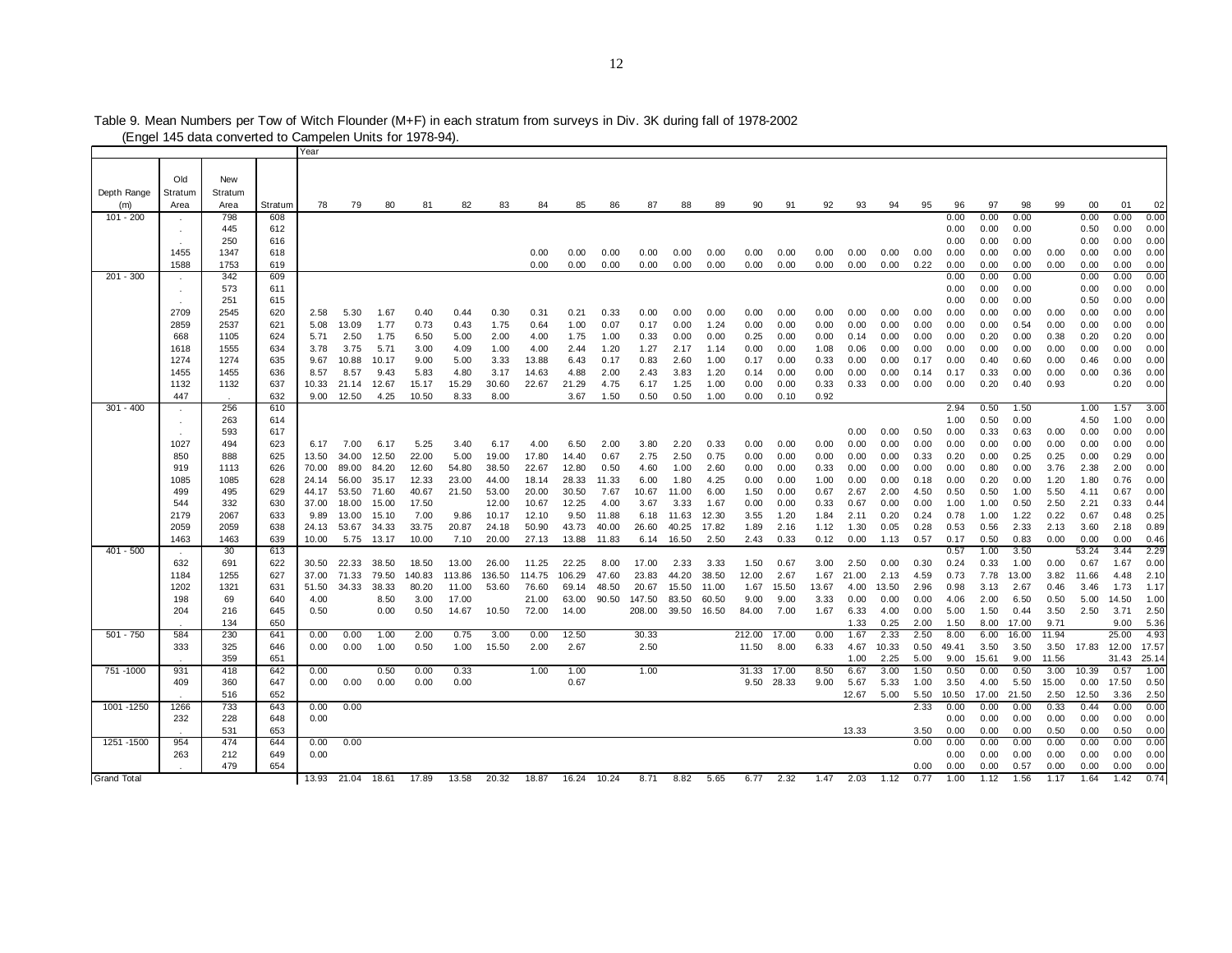|                    |             |            |            | Year          |               |       |       |       |       |       |               |               |              |               |              |              |               |               |               |               |                |                |
|--------------------|-------------|------------|------------|---------------|---------------|-------|-------|-------|-------|-------|---------------|---------------|--------------|---------------|--------------|--------------|---------------|---------------|---------------|---------------|----------------|----------------|
|                    |             | New        |            |               |               |       |       |       |       |       |               |               |              |               |              |              |               |               |               |               |                |                |
|                    | Old Stratum | Stratum    |            |               |               |       |       |       |       |       |               |               |              |               |              |              |               |               |               |               |                |                |
| Depth Range (m)    | Area        | Area       | Stratum    | 84            | 85            | 86    | 87    | 88    | 89    | 90    | 91            | 92            | 93           | 94            | 95           | 96           | 97            | 98            | 99 00         |               | 01             | 02             |
| $30 - 56$          |             | 268        | 784        |               |               |       |       |       |       |       |               |               |              |               |              | 0.00         | 0.00          | 0.00          |               | 2.00          | 0.00           | 0.00           |
| $57 - 92$          | 2071        | 2071       | 350        | 0.58          | 0.00          | 0.00  | 0.00  | 0.00  | 0.00  | 0.00  | 0.00          | 0.00          | 0.00         | 0.00          | 0.00         | 0.00         | 0.00          | 0.00          | 0.00          | 0.00          | 0.00           | 0.00           |
|                    | 1780        | 1780       | 363        | 0.38          | 0.00          | 0.14  | 0.00  | 0.00  | 0.00  | 1.25  | 0.18          | 0.16          | 0.00         | 0.00          | 0.00         | 0.00         | 0.00          | 0.00          | 0.00          | 0.00          | 0.00           | 0.00           |
|                    | 1121        | 1121       | 371        | 0.29          | 0.00          | 0.00  | 0.00  | 0.00  | 0.00  | 0.00  | 0.00          | 0.00          | 0.00         | 0.00          | 0.00         | 0.00         | 0.29          | 0.00          | 0.00          | 0.00          | 0.00           | 0.00           |
|                    | 2460        | 2460       | 372        | 0.54          | 0.00          | 0.00  | 0.00  | 0.08  | 0.00  | 0.10  | 0.04          | 0.00          | 0.00         | 0.00          | 0.10         | 0.00         | 0.00          | 0.00          | 0.00          | 0.00          | 0.00           | 0.00           |
|                    | 1120        | 1120       | 384        | 0.83          | 0.00          | 0.00  | 0.00  | 0.00  | 0.00  | 0.00  | 0.00          | 0.00          | 0.00         | 0.00          | 0.00         | 0.00         | 0.00          | 0.00          | 0.00          | 0.00          | 0.00           | 0.00           |
|                    |             | 465        | 785        |               |               |       |       |       |       |       |               |               |              |               |              | 0.00         | 0.00          | 0.00          |               | 0.00          | 0.50           | 0.00           |
| $93 - 183$         | 1519        | 1519       | 328        | 0.25          | 0.00          | 0.00  | 0.00  | 0.00  | 0.00  | 0.00  | 0.00          | 0.00          | 0.00         | 0.00          | 0.00         | 0.00         | 0.00          | 0.00          | 0.00          | 0.00          | 0.00           | 0.00           |
|                    | 1574        | 1574       | 341        | 1.00          | 0.00          | 0.00  | 0.11  | 0.13  | 0.00  | 0.00  | 0.00          | 0.00          | 0.00         | 0.00          | 0.00         | 0.00         | 0.00          | 0.20          | 0.00          | 0.00          | 0.00           | 0.00           |
|                    | 585         | 585        | 342        | 0.00          | 0.00          | 0.00  | 0.00  | 0.00  | 0.00  | 0.00  | 0.00          | 0.00          | 0.00         | 0.00          | 0.00         | 0.00         | 0.00          | 0.00          | 0.50          | 0.00          | 0.00           | 0.50           |
|                    | 525         | 525        | 343        | 1.25          | 0.00          | 0.00  | 0.00  | 0.00  | 0.00  | 0.00  | 0.00          | 0.00          | 0.00         | 0.00          | 0.00         | 0.00         | 0.00          | 0.00          | 0.00          | 0.00          | 0.00           | 0.00           |
|                    | 2120        | 2120       | 348        | 1.00          | 0.00          | 0.00  | 0.00  | 0.20  | 0.00  | 0.00  | 0.00          | 0.00          |              | 0.00          | 0.00         | 0.00         | 0.00          | 0.17          | 0.00          | 0.25          | 0.00           | 0.00           |
|                    | 2114        | 2114       | 349        | 1.00          | 0.00          | 0.56  | 0.00  | 0.11  | 0.00  | 0.57  | 0.00          | 0.00          | 0.00         | 0.00          | 0.00         | 0.00         | 0.14          | 0.00          | 0.00          | 0.14          | 0.00           | 0.00           |
|                    | 2817        | 2817       | 364        | 0.70          | 0.00          | 0.40  | 0.00  | 0.14  | 0.00  | 0.08  | 0.00          | 0.00          | 0.00         | 0.00          | 0.00         | 0.00         | 0.00          | 0.11          | 0.11          | 0.00          | 0.11           | 0.00           |
|                    | 1041        | 1041       | 365        | 1.00          | 0.00          | 0.40  | 0.33  | 0.20  | 0.00  | 0.00  | 0.33          | 0.00          | 0.00         | 0.00          | 0.00         | 0.00         | 0.00          | 0.00          | 0.00          |               | 0.00           | 0.00           |
|                    | 1320        | 1320       | 370        | 1.29          | 0.00          | 0.00  | 0.17  | 0.00  | 0.00  | 0.00  | 0.00          | 0.00          | 0.00         | 0.00          | 0.00         | 0.00         | 0.00          | 0.00          | 0.00          | 0.00          | 0.00           | 0.00           |
|                    | 2356        | 2356       | 385        | 1.00          | 0.00          | 0.38  | 0.11  | 0.08  | 0.00  | 0.00  | 0.00          | 0.00          | 0.00         | 0.00          | 0.00         | 0.00         | 0.00          | 0.00          | 0.00          | 0.00          | 0.00           | 0.00           |
|                    | 1481        | 1481       | 390        | 0.67          | 0.00          | 0.00  | 0.00  | 0.00  | 0.00  | 0.00  | 0.00          | 0.00          | 0.00         | 0.00          | 0.00         | 0.00         | 0.00          | 0.00          | 0.00          | 0.00          | 0.00           | 0.00           |
|                    |             | 84         | 786        |               |               |       |       |       |       |       |               |               |              |               |              | 7.79         | 3.14          | 2.00          |               | 3.50          | 14.22          | 2.50           |
|                    |             | 613        | 787        |               |               |       |       |       |       |       |               |               |              |               |              | 0.00         | 0.00          | 0.00          |               | 0.00          | 0.00           | 0.00           |
|                    |             | 261        | 788        |               |               |       |       |       |       |       |               |               |              |               |              | 0.00         | 0.00          | 0.50          |               | 0.50          | 0.00           | 0.00           |
|                    |             | 89         | 790        |               |               |       |       |       |       |       |               |               |              |               |              | 0.50         | 1.50          | 4.50          |               | 0.00          | 3.00           | 0.50           |
|                    |             | 72         | 793        |               |               |       |       |       |       |       |               |               |              |               |              | 0.00         | 0.00          | 0.00          |               | 0.00          | 0.00           | 5.00           |
|                    |             | 216        | 794        |               |               |       |       |       |       |       |               |               |              |               |              | 0.00         | 0.00          | 0.00          |               |               | 0.00           | 0.00           |
|                    |             | 98         | 797        |               |               |       |       |       |       |       |               |               |              |               |              | 0.50         | 0.00          | 0.00          |               | 0.00          | 0.00           | 0.00           |
|                    |             | 72         | 799        |               |               |       |       |       |       |       |               |               |              |               |              | 0.00         | 0.00          | 0.00          |               | 0.00          | 0.00           | 0.57           |
| 184 - 274          | 1494        | 1582       | 344        | 1.00          | 0.22          | 0.57  | 0.75  | 0.00  | 0.00  | 0.00  | 0.00          | 0.00          | 0.00         | 0.00          | 0.00         | 0.00         | 0.00          | 0.00          | 0.00          | 0.30          | 0.00           | 0.40           |
|                    | 983         | 983        | 347        | 4.33          | 0.00          | 0.25  | 0.00  | 1.00  | 0.80  | 0.00  | 0.00          | 0.00          | 0.00         | 0.00          | 0.00         | 0.00         | 0.00          | 0.00          | 0.00          | 0.00          | 0.33           | 0.00           |
|                    | 1394        | 1394       | 366        | 0.82          | 1.89          | 2.25  | 1.14  | 0.57  | 0.86  | 0.17  | 0.00          | 0.04          | 0.00         | 0.00          | 0.00         | 0.00         | 0.20          | 0.00          | 0.20          | 0.00          | 0.00           | 0.00           |
|                    | 961         | 961        | 369        | 2.71          | 3.83          | 5.00  | 2.50  | 10.20 | 4.00  | 3.50  | 1.22          | 0.00          | 0.00         | 0.00          | 0.30         | 0.00         | 0.00          | 0.00          | 0.00          | 0.00          | 0.00           | 0.00           |
|                    | 983         | 983        | 386        | 1.38          | 4.20          | 8.00  | 13.25 | 14.60 | 2.60  | 1.75  | 2.00          | 9.33          | 0.00         | 0.00          | 0.00         | 0.00         | 0.00          | 0.00          | 0.00          | 0.00          | 0.00           | 0.59           |
|                    | 821         | 821        | 389        | 1.50          | 1.40          | 7.75  | 2.00  | 1.50  | 0.25  | 0.67  | 0.00          | 0.33          | 0.00         | 0.00          | 0.30         | 0.00         | 0.00          | 0.00          | 0.00          | 2.67          | 0.00           | 0.00           |
|                    | 282         | 282        | 391        | 0.00          | 1.00          | 0.00  | 0.50  | 0.00  | 0.00  | 0.00  | 2.33          | 0.67          | 0.00         | 0.00          | 0.89         | 0.00         | 0.50          | 0.00          | 0.00          | 0.00          | 0.00           | 0.00           |
|                    |             | 164        | 795        |               |               |       |       |       |       |       |               |               |              |               |              | 0.00         | 0.00          | 0.00          |               | 2.50          | 0.00           | 0.00           |
| 184 - 366          |             | 72         | 789        |               |               |       |       |       |       |       |               |               |              |               |              | 0.00         | 0.50          | 0.50          |               | 2.22          | 0.50           | 2.44           |
|                    |             | 227        | 791        |               |               |       |       |       |       |       |               |               |              |               |              | 1.00         | 2.00          | 0.00          |               | 0.00          | 0.89           | 0.33           |
|                    |             | 100        | 798        |               |               |       |       |       |       |       |               |               |              |               |              | 0.50         | 0.50          | 12.50         |               | 9.78          | 38.50          | 1.50           |
| 275 - 366          | 1432        | 1432       | 345        | 35.00         | 7.56          | 3.75  | 23.00 | 13.14 | 16.14 | 10.60 | 0.00          | 1.75          | 2.00         | 0.00          | 0.57         | 0.36         | 1.13          | 2.23          | 0.76          | 0.59          | 0.40           | 2.38           |
|                    | 865         | 865        | 346        | 20.00         | 29.40         | 33.00 | 12.50 | 20.40 | 13.50 | 19.67 | 3.27          | 1.43          | 0.64         | 0.00          | 0.00         | 0.30         | 2.67          | 1.50          | 2.37          | 1.00          | 2.33           | 2.74           |
|                    | 334         | 334        | 368        | 1.00          | 1.00          | 10.00 | 0.50  | 1.50  | 4.50  | 2.50  | 1.50          | 0.30          | 0.00         | 0.00          | 0.50         | 0.00         | 0.50          | 0.00          | 0.44          | 0.50          | 0.00           | 0.00           |
|                    | 718         | 718        | 387        | 1.67          | 4.50          | 2.50  | 7.00  | 20.50 | 17.00 | 50.33 | 2.00          | 0.67          | 0.33         | 0.78          | 1.00         | 0.50         | 0.44          | 0.00          | 0.44          | 6.00          | 0.44           | 0.94           |
|                    | 361         | 361        | 388        | 29.00         | 1.00          |       | 16.50 | 3.00  | 3.00  | 0.00  | 2.33          | 4.00          | 0.00         | 0.29          | 0.00         | 0.00         | 0.00          | 3.00          | 0.00          | 2.50          | 6.22           | 0.89           |
|                    | 145         | 145        | 392        | 4.00          | 1.00          |       | 3.50  |       |       |       | 0.00          | 0.00          | 0.00         | 0.33          | 0.00         |              | 0.00          |               | 0.00          | 0.00          | 0.80           | 0.00           |
|                    |             |            |            |               |               | 1.00  |       | 1.00  | 0.00  | 0.00  |               |               |              |               |              | 0.00         |               | 0.00          |               |               |                |                |
|                    |             | 175        | 796        |               |               |       |       |       |       |       |               |               |              |               |              | 0.00         | 4.44          | 1.00          |               | 0.89<br>12.22 | 26.50          | 4.00           |
|                    |             | 81         | 800        |               |               |       |       |       |       |       |               |               |              |               |              |              | 14.00         | 16.00         |               |               | 85.50          | 51.56          |
| 367 - 549          | 186         | 186        | 729        | 8.50          | 7.50          | 16.00 |       |       |       | 2.50  | 13.33         | 16.50         | 2.00         | 11.33         | 1.33         | 14.67        | 4.50          | 0.00          | 0.00          | 1.33          | 0.50           | 3.11           |
|                    | 216         | 216        | 731        | 29.50         | 12.50         |       |       |       |       | 17.50 | 8.33          | 20.33         | 3.33         | 6.71          | 1.50         |              | 0.00          | 2.50          | 1.89          | 2.00          | 0.50           | 1.33           |
|                    | 468<br>272  | 468<br>272 | 733<br>735 | 5.25<br>17.67 | 25.00<br>1.00 | 62.00 |       |       |       | 34.50 | 46.33<br>9.33 | 10.33<br>6.67 | 4.00<br>1.00 | 2.11<br>0.36  | 0.50<br>2.00 | 0.30<br>1.54 | 0.00<br>2.00  | 1.78<br>4.50  | 2.00<br>1.33  | 2.64<br>0.44  | 1.70<br>0.50   | 6.72           |
|                    |             | 50         | 792        |               |               |       |       |       |       |       |               |               |              |               |              | 131.00       | 61.50         | 40.50         |               | 133.06        | 265.86         | 0.44<br>419.68 |
|                    |             |            |            |               |               |       |       |       |       |       |               |               |              |               |              |              |               |               |               |               |                |                |
| 550 - 731          | 170<br>231  | 170<br>231 | 730<br>732 | 4.50<br>11.50 | 1.00<br>9.50  |       |       |       |       | 1.00  | 5.00<br>8.50  | 0.50<br>12.50 | 8.33<br>1.50 | 7.33<br>10.67 | 4.61<br>2.44 | 0.00<br>8.80 | 2.00<br>13.00 | 0.80<br>30.50 | 0.89<br>16.00 | 2.50<br>16.50 | 21.78<br>17.78 | 9.5C<br>7.33   |
|                    | 228         | 228        | 734        | 0.67          | 8.50          |       |       |       |       | 8.00  | 3.50          | 0.50          | 4.50         | 4.67          | 1.40         | 14.90        | 2.22          | 12.11         | 5.50          | 4.00          | 0.89           | 8.44           |
|                    | 175         | 175        | 736        |               | 15.50         | 41.00 |       |       |       |       |               | 9.00          |              | 1.43          | 3.11         | 32.50        | 11.50         | 43.07         | 18.00         | 59.50         | 28.28          |                |
|                    |             |            |            |               |               |       |       |       |       | 21.00 | 67.00         |               | 10.00        |               |              |              |               |               |               |               |                | 136.89         |
| 732 - 914          |             | 227<br>223 | 737<br>741 |               |               |       |       |       |       |       |               |               |              |               | 2.50         | 15.00        | 9.50          | 35.50         | 12.50         | 0.50          | 9.00           | 32.93          |
|                    |             |            |            |               |               |       |       |       |       |       |               |               |              |               |              | 9.50         | 15.00         | 29.07         | 0.44          | 0.00          | 1.00           | 9.5C           |
|                    |             | 348        | 745        |               |               |       |       |       |       |       |               |               |              |               |              | 6.50         | 10.00         | 3.50          | 4.22          | 0.50          | 0.50           | 0.00           |
|                    |             | 159        | 748        |               |               |       |       |       |       |       |               |               |              |               |              | 8.50         | 0.00          | 0.00          | 2.28          | 0.00          | 0.00           | 0.00           |
| 915-1097           |             | 221        | 738        |               |               |       |       |       |       |       |               |               |              |               | 2.00         | 17.50        | 11.40         | 1.83          | 0.00          | 0.00          | 0.44           | 1.00           |
|                    |             | 206        | 742        |               |               |       |       |       |       |       |               |               |              |               |              | 1.50         | 0.50          | 0.50          | 0.44          | 0.00          | 0.00           | 0.00           |
|                    |             | 392        | 746        |               |               |       |       |       |       |       |               |               |              |               |              | 4.00         | 3.11          | 0.00          | 0.00          | 0.50          | 0.00           | 0.00           |
|                    |             | 126        | 749        |               |               |       |       |       |       |       |               |               |              |               |              | 3.50         | 2.50          | 0.00          |               | 0.00          | 0.00           | 0.00           |
| 1098 - 1280        |             | 254        | 739        |               |               |       |       |       |       |       |               |               |              |               |              | 0.00         | 0.00          | 0.00          | 0.00          | 0.00          | 0.00           | 0.00           |
|                    |             | 211        | 743        |               |               |       |       |       |       |       |               |               |              |               |              | 0.00         | 0.00          | 0.00          | 0.00          | 0.00          | 0.00           | 0.00           |
|                    |             | 724        | 747        |               |               |       |       |       |       |       |               |               |              |               |              | 0.00         | 0.00          | 1.00          | 0.00          | 0.00          | 0.00           | 0.00           |
|                    |             | 556        | 750        |               |               |       |       |       |       |       |               |               |              |               |              | 0.00         | 0.00          | 0.00          | 0.00          | 0.00          | 0.00           | 0.00           |
| 1281 - 1463        |             | 264        | 740        |               |               |       |       |       |       |       |               |               |              |               |              | 0.00         | 0.00          | 0.00          | 0.00          | 0.00          | 0.00           | 0.00           |
|                    |             | 280        | 744        |               |               |       |       |       |       |       |               |               |              |               |              | 0.00         | 0.00          | 0.00          |               | 0.00          | 0.00           | 0.00           |
|                    |             | 229        | 751        |               |               |       |       |       |       |       |               |               |              |               |              | 0.00         | 0.44          | 0.00          |               | 0.00          | 0.00           | 0.00           |
| <b>Grand Total</b> |             |            |            | 3.38          | 1.95          | 2.52  | 2.08  | 2.23  | 1.58  | 2.74  | 1.39          | 0.89          | 0.31         | 0.27          | 0.19         | 0.83         | 0.69          | 1.06          | 0.45          | 0.86          | 1.15           | 1.69           |

Table 10. Mean Numbers per Tow of Witch Flounder (M+F) in each stratum from surveys in Div. 3L during fall of 1983-2002. (Engel 145 data converted to Campelen Units for 1983-94).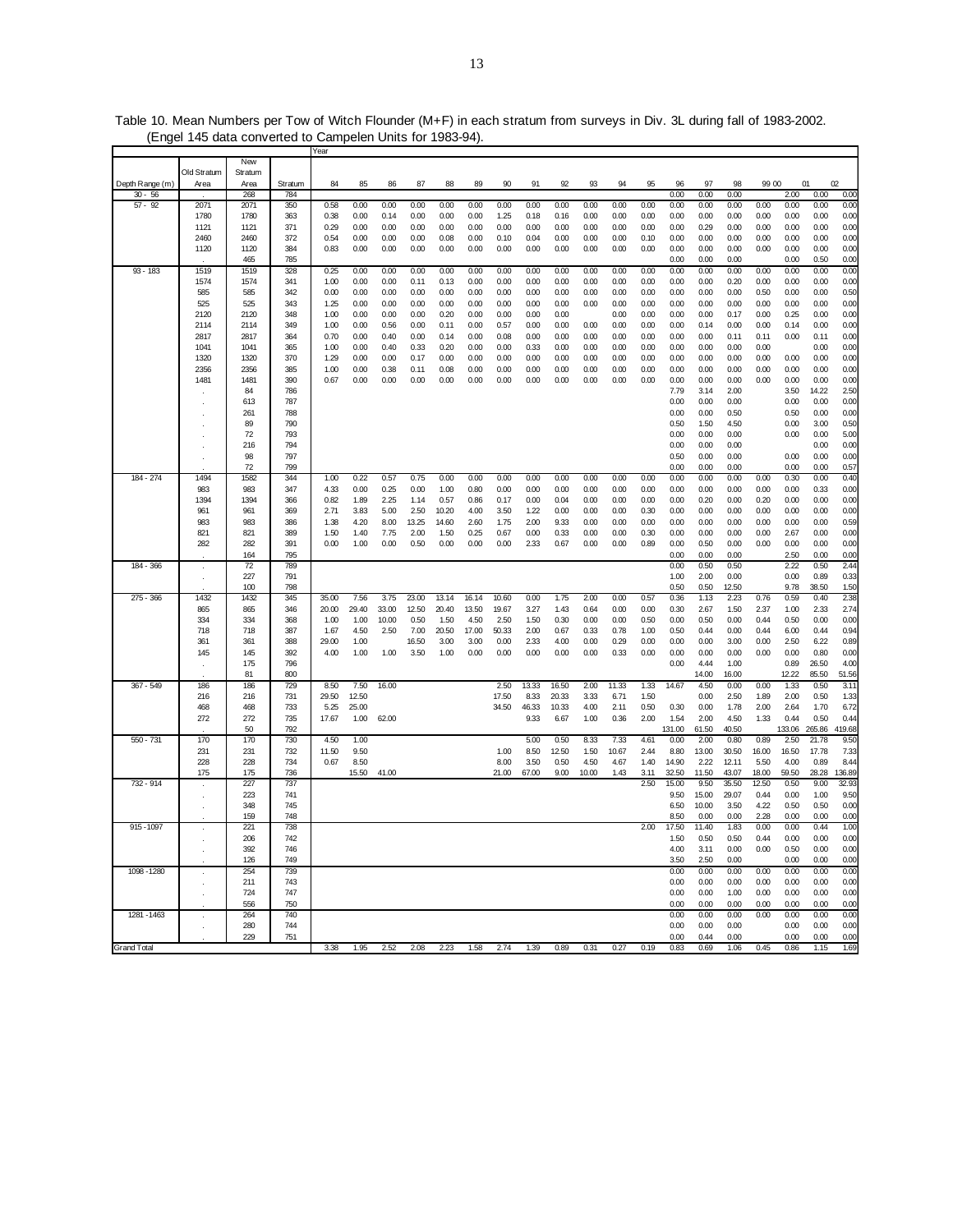|                    |            |            |            | Year         |              |              |              |              |               |                       |              |              |              |              |              |              |              |              |              |              |              |              |              |              |              |              |              |              |              |
|--------------------|------------|------------|------------|--------------|--------------|--------------|--------------|--------------|---------------|-----------------------|--------------|--------------|--------------|--------------|--------------|--------------|--------------|--------------|--------------|--------------|--------------|--------------|--------------|--------------|--------------|--------------|--------------|--------------|--------------|
|                    |            |            |            |              |              |              |              |              |               |                       |              |              |              |              |              |              |              |              |              |              |              |              |              |              |              |              |              |              |              |
|                    |            |            |            |              |              |              |              |              |               |                       |              |              |              |              |              |              |              |              |              |              |              |              |              |              |              |              |              |              |              |
|                    | Old        | New        |            |              |              |              |              |              |               |                       |              |              |              |              |              |              |              |              |              |              |              |              |              |              |              |              |              |              |              |
| Depth Range        | Stratum    | Stratum    |            |              |              |              |              |              |               |                       |              |              |              |              |              |              |              |              |              |              |              |              |              |              |              |              |              |              |              |
| (m)                | Area       | Area       | Stratum    | 77           | 78           | 79           | 80           | 81           | 82            | 83                    | 84           | 85           | 86           | 87           | 88           | 89           | 90           | 91           | 92           | 93           | 94           | 95           | 96           | 97           | 98           | 99           | 00           | 01           | 02           |
| 101 - 200          | 1427       | 633        | 201        | 0.00         | 0.00         | 0.00         | 0.00         | 0.00         | 0.00          | 0.00                  | 0.31         | 0.00         | 0.00         | 0.00         | 0.00         | 0.00         | 0.00         | 0.00         | 0.00         | 0.00         | 0.00         |              | 0.00         | 0.00         | 0.00         | 0.00         | 0.00         | 0.00         | 0.00         |
|                    | 1823       | 1594       | 205        | 0.00         | 0.00         | 0.00         | 0.00         | 0.00         | 0.04          | 0.00                  | 0.00         | 0.00         | 0.00         | 0.00         | 0.00         | 0.00         | 0.00         | 0.00         | 0.00         | 0.00         | 0.00         |              | 0.00         | 0.00         | 0.00         | 0.00         | 0.00         | 0.00         | 0.00         |
|                    | 2582       | 1870       | 206        | 0.32         | 0.00         | 0.00         | 0.00         | 0.00         | 0.10          | 0.00                  | 0.00         | 0.00         | 0.00         | 0.00         | 0.00         | 0.00         | 0.00         | 0.00         | 0.00         | 0.00         | 0.00         | 0.00         | 0.00         | 0.00         | 0.00         | 0.00         | 0.00         | 0.00         | 0.00         |
|                    | 2246       | 2264       | 207        | 0.00         | 0.00         | 0.00         | 0.00         | 0.00         | 0.07          | 0.00                  | 0.00         | 0.00         | 0.00         | 0.00         | 0.00         | 0.00         | 0.00         | 0.00         | 0.00         | 0.00         | 0.00         | 0.00         | 0.00         | 0.00         | 0.00         | 0.00         | 0.00         | 0.00         | 0.00         |
|                    | $\sim$     | 733        | 237        |              |              |              |              |              |               |                       |              |              |              |              |              |              |              |              |              | 0.00         | 0.00         | 0.00         | 0.00         | 0.00         | 0.00         | 0.00         | 0.00         | 0.00         | 0.00         |
|                    |            | 778        | 238        |              |              |              |              |              |               |                       |              |              |              |              |              |              |              |              |              |              | 0.00         |              | 0.00         | 0.00         | 0.00         | 0.00         | 0.00         | 0.00         | 0.00         |
| $201 - 300$        | 440        | 621        | 202        | 0.00         | 0.00         | 0.00         | 0.00         | 0.00         | 0.00          | 0.00                  | 0.00         | 0.00         | 0.00         | 0.00         |              | 0.00         | 0.00         | 0.00         | 0.00         | 0.00         | 0.00         | 0.00         | 0.00         | 0.00         | 0.00         | 0.00         | 0.00         | 0.00         | 0.00         |
|                    | 1608       | 680        | 209        | 0.47         | 0.06         | 0.22         | 0.55         | 0.00         | 0.38          | 0.55                  | 0.08         | 0.69         | 0.00         | 0.00         | 0.00         | 0.00         | 0.06         | 0.00         | 0.00         | 0.00         | 0.00         | 0.00         | 0.00         | 0.00         | 0.00         | 0.00         | 0.00         | 0.00         | 0.00         |
|                    | 774        | 1035       | 210        | 1.25         | 0.42         | 1.14         | 3.18         | 0.23         | 1.22          | 0.00                  | 2.69         | 0.00         | 0.00         | 0.35         | 0.00         | 0.20         | 0.00         | 0.00         | 0.00         | 0.00         | 0.00         | 0.00         | 0.00         | 0.00         | 0.00         | 0.00         | 0.00         | 0.00         | 0.00         |
|                    | 1725       | 1583       | 213        | 1.12         | 1.05         | 0.67         | 1.25         | 1.18         | 1.56          | 0.83                  | 0.50         | 0.43         | 0.55         | 0.41         | 0.09         | 0.24         | 0.00         | 0.00         | 0.00         | 0.00         | 0.00         | 0.00         | 0.00         | 0.00         | 0.04         | 0.00         | 0.00         | 0.00         | 0.00         |
|                    | 1171       | 1341       | 214        | 1.20         | 0.33         | 0.00         | 0.36         | 0.41         | 0.76          | 0.46                  | 0.13         | 0.66         | 0.44         | 0.00         | 0.10         | 0.09         | 0.12         | 0.00         | 0.00         | 0.00         | 0.00         | 0.00         | 0.00         | 0.00         | 0.00         | 0.00         | 0.00         | 0.00         | 0.00         |
|                    | 1270       | 1302       | 215        | 1.10         | 0.19         | 0.06         | 0.00         | 0.47         | 0.38          | 0.00                  | 0.26         | 0.00         | 0.00         | 0.00         | 0.00         | 0.00         | 0.00         | 0.00         | 0.00         | 0.00         | 0.00         | 0.00         | 0.00         | 0.00         | 0.00         | 0.00         | 0.00         | 0.00         | 0.00         |
|                    | 1428       | 2196       | 228        | 2.59         | 0.68         | 1.53         | 2.77         | 0.93         | 3.45          | 1.34                  | 2.38         | 0.40         | 3.71         | 0.47         | 0.63         | 0.77         | 0.39         | 0.00         | 0.22         | 0.12         | 0.00         | 0.00         | 0.00         | 0.00         | 0.00         | 0.00         | 0.00         | 0.00         | 0.01         |
|                    | 508        | 530        | 234        | 0.00         | 0.50         | 0.51         | 0.00         | 0.00         | 0.00          | 0.00                  | 0.00         | 0.00         | 0.00         | 0.00         | 0.00         | 0.00         | 0.00         | 0.00         | 0.00         | 0.00         | 0.00         |              | 0.00         | 0.00         | 0.00         | 0.00         | 0.00         | 0.00         | 0.00         |
| $301 - 400$        | 480<br>448 | 487<br>588 | 203<br>208 | 0.00<br>2.89 | 0.00<br>0.58 | 0.00<br>1.22 | 0.00<br>5.95 | 0.00<br>1.47 | 0.82<br>10.36 | 1.70<br>1.31          | 0.00<br>1.54 | 0.00<br>9.86 | 0.30<br>1.48 | 0.00<br>0.00 | 0.00<br>0.00 | 0.31         | 0.00<br>0.00 | 0.00<br>0.00 | 0.00<br>0.00 | 0.00<br>0.00 | 0.00<br>0.00 | 0.00<br>0.00 | 0.00<br>0.00 | 0.00<br>0.00 | 0.00<br>0.00 | 0.00<br>0.00 | 0.00<br>0.00 | 0.00<br>0.00 | 0.00<br>0.00 |
|                    |            | 251        |            |              | 4.36         | 2.20         | 6.37         | 1.54         |               |                       | 2.18         |              | 0.61         |              | 0.00         | 0.44<br>0.75 | 0.00         |              | 0.00         | 0.00         | 0.00         | 0.00         | 0.00         | 0.00         | 0.00         | 0.00         | 0.00         | 0.00         | 0.00         |
|                    | 330<br>384 | 360        | 211<br>216 | 9.84<br>0.00 | 0.00         | 0.52         | 0.80         | 1.07         | 5.32<br>1.20  | 0.26<br>$1.6^{\circ}$ | 0.00         | 1.58<br>0.00 | 1.02         | 0.84<br>0.26 | 0.19         | 0.30         | 0.00         | 0.00<br>0.00 | 0.00         | 0.00         | 0.00         | 0.00         | 0.04         | 0.00         | 0.00         | 0.00         | 0.00         | 0.00         | 0.06         |
|                    | 441        | 450        | 222        | 3.26         | 1.64         | 0.47         | 1.70         | 2.56         | 4.70          | 1.13                  | 0.43         | 0.75         | 0.00         | 0.00         | 2.85         | 0.76         | 0.00         | 0.17         | 0.00         | 0.00         | 0.00         | 0.00         | 0.10         | 0.00         | 0.28         | 0.16         | 0.00         | 0.00         | 0.00         |
|                    | 567        | 536        | 229        | 2.35         | 2.27         | 1.52         | 2.76         | 1.63         | 1.79          | 1.99                  | 1.32         | 0.66         | 10.99        | 0.90         | 1.86         | 7.64         | 0.41         | 0.40         | 0.35         | 0.20         | 0.18         | 0.00         | 0.00         | 0.00         | 0.00         | 0.00         | 0.09         | 0.05         | 0.00         |
| $401 - 500$        | 354        | 288        | 204        | 1.17         | 0.00         | 0.77         |              | 1.74         | 2.56          | 0.27                  | 1.86         | 0.00         | 1.45         | 0.30         | 0.87         | 1.19         | 0.30         | 0.00         | 0.00         | 0.00         | 0.00         | 0.00         | 0.00         | 0.00         | 0.00         | 0.00         | 0.00         | 0.00         | 0.00         |
|                    | 268        | 241        | 217        | 0.00         | 0.00         | 0.41         | 0.00         | 0.00         | 0.00          | 0.00                  |              | 0.00         | 1.47         | 1.73         | 1.20         | 1.97         | 0.16         | 0.00         | 0.00         | 0.00         | 0.39         | 0.00         | 0.23         | 0.24         | 0.17         | 0.00         | 0.00         | 0.00         | 0.00         |
|                    | 180        | 158        | 223        | 0.53         | 0.00         | 0.00         | 0.00         | 1.48         | 0.00          | 0.00                  | 1.25         | 0.00         | 5.62         | 4.67         | 2.37         | 2.58         | 0.73         | 0.73         | 0.32         | 0.38         | 0.63         | 0.00         | 0.31         | 0.24         | 0.24         | 0.00         |              | 0.21         | 0.07         |
|                    | 686        | 598        | 227        | 1.71         | 1.31         | 0.47         | 5.11         | 1.91         | 3.79          | 2.24                  | 0.90         | 1.56         | 3.48         | 4.36         | 2.15         | 2.42         | 19.47        | 2.19         | 1.32         | 1.60         | 0.00         | 0.00         | 0.00         | 1.05         | 1.03         | 1.52         | 0.00         | 0.31         | 0.05         |
|                    | 420        | 414        | 235        | 14.08        | 0.00         | 7.90         | 7.44         | 8.69         | 6.43          | 15.71                 | 8.95         | 6.90         | 2.10         | 2.92         | 0.00         | 1.07         | 2.58         | 0.63         | 0.35         | 0.00         | 0.73         | 0.00         | 0.29         | 0.06         | 0.39         | 0.00         | 0.00         | 0.00         | 0.80         |
|                    |            | 133        | 240        |              |              |              |              |              |               |                       |              |              |              |              |              |              |              |              |              | 1.98         | 1.03         | 0.00         | 0.93         | 0.85         | 0.62         | 1.33         | 0.60         | 0.50         | 0.00         |
| $501 - 750$        | 664        | 557        | 212        | 17.13        | 1.16         | 7.01         | 2.11         | 6.90         | 12.21         | 15.22                 | 9.00         | 13.72        | 34.37        | 9.13         | 4.29         | 6.44         | 6.99         | 1.21         | 2.98         | 0.58         | 0.68         | 0.93         | 1.26         | 1.18         | 2.40         | 3.40         | 1.63         | 0.10         | 0.50         |
|                    | 420        | 362        | 218        | 0.00         | 0.00         |              | 0.00         | 0.00         | 0.00          | 0.00                  |              | 0.26         | 0.00         | 0.76         | 1.98         | 1.36         | 1.01         | 0.23         | 0.00         | 0.17         | 0.39         | 0.02         | 0.34         | 0.20         | 0.23         | 0.19         | 0.09         | 0.00         | 0.00         |
|                    | 270        | 228        | 224        | 0.00         | 0.00         | 0.00         | 0.00         | 0.00         | 0.00          | 0.00                  | 0.00         | 0.00         | 0.87         | 1.30         | 3.24         | 3.38         | 0.45         | 1.33         | 0.88         | 0.00         | 0.75         | 0.05         | 0.58         | 0.73         | 0.51         | 0.05         | 0.47         | 0.40         | 0.05         |
|                    | 237        | 185        | 230        | 0.00         | 0.00         |              | 0.47         | 0.00         | 0.00          | 0.00                  | 0.53         | 0.00         | 1.75         | 0.47         | 3.09         | 12.14        | 23.66        | 52.49        | 10.62        | 3.33         | 4.14         | 2.71         | 4.94         | 6.93         | 1.04         | 6.33         | 1.43         | 0.84         | 0.09         |
|                    |            | 120        | 239        |              |              |              |              |              |               |                       |              |              |              |              |              |              |              |              |              | 0.00         | 0.00         | 0.00         | 0.00         | 0.00         | 0.00         | 0.00         | 0.00         | 0.00         | 0.00         |
| 751 - 1000         | 213        | 283        | 219        |              |              |              |              | 0.00         |               | 0.00                  |              | 0.00         | 0.00         | 0.00         | 0.00         | 0.00         | 0.00         | 0.00         | 0.00         | 0.39         | 0.21         | 0.07         | 0.33         | 0.23         | 0.35         | 0.00         | 0.09         | 0.11         | 0.15         |
|                    | 182        | 186        | 231        | 0.00         | 0.00         |              | 0.00         |              | 0.00          | 0.00                  | 0.00         | 0.00         | 0.00         | 0.00         | 0.00         |              | 0.00         | 18.25        | 7.01         | 7.72         | 4.59         | 4.50         | 0.25         | 1.40         | 8.89         | 5.58         | 11.05        | 2.30         | 10.04        |
|                    | 122        | 193        | 236        | 0.00         |              |              |              | 0.86         | 0.00          | 0.00                  | 0.00         | 0.00         | 0.00         | 0.00         | 0.53         |              | 1.36         | 1.50         | 3.06         | 1.93         | 1.38         | 0.13         | 1.05         | 0.12         | 0.40         | 0.60         | 0.50         | 1.43         | 1.00         |
| 1001 -1250         | 324        | 303        | 220        |              | 0.00         |              |              |              |               |                       |              |              |              |              |              |              |              |              |              |              |              |              | 0.25         | 0.00         | 0.00         |              | 0.00         | 0.00         | 0.16         |
|                    | 177        | 195        | 225        | 0.00         |              |              |              |              |               |                       |              |              |              |              |              |              |              |              |              |              |              |              | 0.00         | 0.00         | 0.00         | 0.09         | 0.05         | 0.04         | 0.00         |
|                    | 236        | 228        | 232        | 0.00         | 0.00         |              |              |              |               |                       |              |              |              |              |              |              |              |              |              |              |              |              | 0.00         | 0.00         | 0.00         | 0.00         | 0.00         | 0.73         | 0.00         |
| 1251 - 1500        | 286        | 330        | 221        |              |              |              |              |              |               |                       |              |              |              |              |              |              |              |              |              |              |              |              | 0.00         | 0.00         | 0.00         | 0.00         | 0.00         | 0.00         | 0.06         |
|                    | 180        | 201        | 226        |              | 0.00         |              |              |              |               |                       |              |              |              |              |              |              |              |              |              |              |              |              | 0.00         | 0.00         | 0.00         | 0.00         | 0.00         | 0.00         | 0.00         |
|                    | 180        | 237        | 233        |              |              |              |              |              |               |                       |              |              |              |              |              |              |              |              |              |              |              |              | 0.00         | 0.00         | 0.18         | 0.00         | 0.00         | 0.00         | 0.20         |
| <b>Grand Total</b> |            |            |            | 1.56         | 0.39         | 0.72         | 1.11         | 0.80         | 1.52          | 1.13                  | 0.93         | 0.93         | 1.82         | 0.63         | 0.49         | 0.83         | 1.13         | 0.82         | 0.34         | 0.20         | 0.14         | 0.09         | 0.11         | 0.13         | 0.19         | 0.22         | 0.14         | 0.06         | 0.12         |

Table 11. Mean Weight (kg) per Tow of Witch Flounder (M+F) in each stratum from surveys in Div. 2J during fall of 1977-2002.

(Engel 145 data converted to Campelen Units for 1977-94).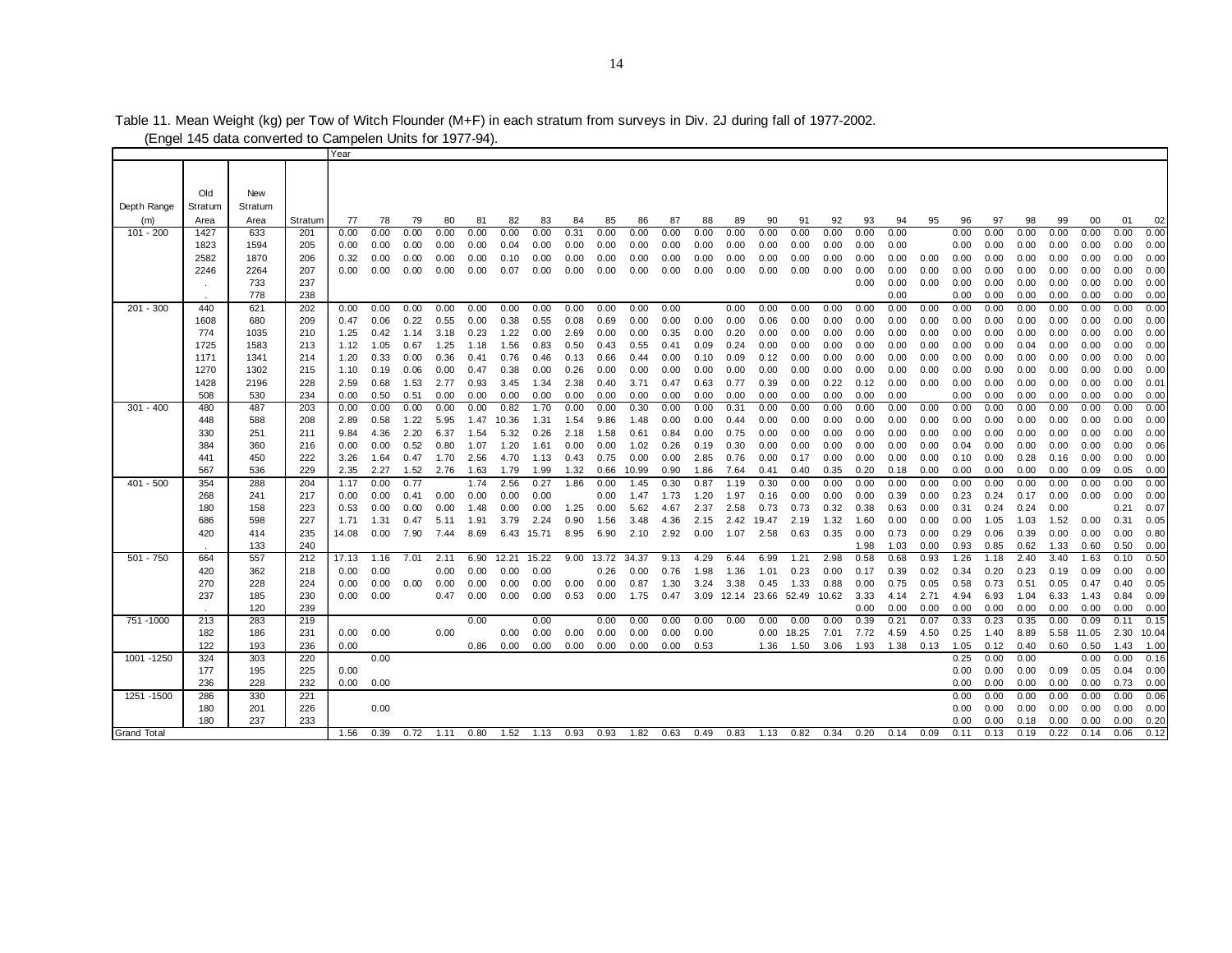|                    |            | (Engel 145 data converted to Campelen Units for 1978-94) |            |               |              |                |               |       |               |               |              |              |              |              |              |              |              |              |              |                      |                          |      |              |              |                      |              |              |               |
|--------------------|------------|----------------------------------------------------------|------------|---------------|--------------|----------------|---------------|-------|---------------|---------------|--------------|--------------|--------------|--------------|--------------|--------------|--------------|--------------|--------------|----------------------|--------------------------|------|--------------|--------------|----------------------|--------------|--------------|---------------|
|                    |            |                                                          |            | Year          |              |                |               |       |               |               |              |              |              |              |              |              |              |              |              |                      |                          |      |              |              |                      |              |              |               |
|                    |            |                                                          |            |               |              |                |               |       |               |               |              |              |              |              |              |              |              |              |              |                      |                          |      |              |              |                      |              |              |               |
|                    | Old        | New                                                      |            |               |              |                |               |       |               |               |              |              |              |              |              |              |              |              |              |                      |                          |      |              |              |                      |              |              |               |
| Depth Range        | Stratum    | Stratum                                                  |            |               |              |                |               |       |               |               |              |              |              |              |              |              |              |              |              |                      |                          |      |              |              |                      |              |              |               |
| (m)                | Area       | Area                                                     | Stratum    | 78            | 79           | 80             | 81            | 82    | 83            | 84            | 85           | 86           | 87           | 88           | 89           | 90           | 91           | 92           | 93           | 94                   | 95                       | 96   | 97           | 98           | 99                   | 00           | 01           | 02            |
| $101 - 200$        |            | 798                                                      | 608        |               |              |                |               |       |               |               |              |              |              |              |              |              |              |              |              |                      |                          | 0.00 | 0.00         | 0.00         |                      | 0.00         | 0.00         | 0.00          |
|                    |            | 445                                                      | 612        |               |              |                |               |       |               |               |              |              |              |              |              |              |              |              |              |                      |                          | 0.00 | 0.00         | 0.00         |                      | 0.01         | 0.00         | 0.00          |
|                    |            | 250                                                      | 616        |               |              |                |               |       |               |               |              |              |              |              |              |              |              |              |              |                      |                          | 0.00 | 0.00         | 0.00         |                      | 0.00         | 0.00         | 0.00          |
|                    | 1455       | 1347                                                     | 618        |               |              |                |               |       |               | 0.00          | 0.00         | 0.00         | 0.00         | 0.00         | 0.00         | 0.00         | 0.00         | 0.00         |              | $0.00$ $0.00$ $0.00$ |                          | 0.00 | 0.00         |              | $0.00 \quad 0.00$    | 0.00         |              | 0.00 0.00     |
|                    | 1588       | 1753                                                     | 619        |               |              |                |               |       |               | 0.00          | 0.00         | 0.00         | 0.00         | 0.00         | 0.00         | 0.00         | 0.00         | 0.00         |              | $0.00$ $0.00$ $0.00$ |                          | 0.00 | 0.00         | 0.00         | 0.00                 | 0.00         | 0.00         | 0.00          |
| $201 - 300$        |            | 342                                                      | 609        |               |              |                |               |       |               |               |              |              |              |              |              |              |              |              |              |                      |                          | 0.00 | 0.00         | 0.00         |                      | 0.00         | 0.00         | 0.00          |
|                    |            | 573                                                      | 611        |               |              |                |               |       |               |               |              |              |              |              |              |              |              |              |              |                      |                          | 0.00 | 0.00         | 0.00         |                      | 0.00         | 0.00         | 0.00          |
|                    |            | 251                                                      | 615        |               |              |                |               |       |               |               |              |              |              |              |              |              |              |              |              |                      |                          | 0.00 | 0.00         | 0.00         |                      | 0.02         | 0.00         | 0.00          |
|                    | 2709       | 2545                                                     | 620        | 1.64          | 3.78         | 1.37           | 0.41          | 0.61  | 0.36          | 0.34          | 0.17         | 0.53         | 0.00         | 0.00         | 0.00         | 0.00         | 0.00         | 0.00         | 0.00         | 0.00                 | 0.00                     | 0.00 | 0.00         | 0.00         | 0.00                 | 0.00         | 0.00         | 0.00          |
|                    | 2859       | 2537                                                     | 621        | 2.67          | 9.46         | 1.27           | 1.08          | 0.64  | 2.00          | 0.84          | 1.13         | 0.07         | 0.16         | 0.00         | 0.16         | 0.00         | 0.00         | 0.00         | 0.00         | 0.00                 | 0.00                     | 0.00 | 0.00         | 0.00         | 0.00                 | 0.00         | 0.00         | 0.00          |
|                    | 668        | 1105                                                     | 624        | 3.88          | 1.58         | 1.14           | 4.11          | 4.85  | 1.32          | 4.00          | 0.98         | 0.72         | 0.20         | 0.00         | 0.00         | 0.08         | 0.00         | 0.00         | 0.08         | 0.00                 | 0.00                     | 0.00 | 0.06         | 0.00         | 0.04                 | 0.03         | 0.16         | 0.00          |
|                    | 1618       | 1555                                                     | 634        | 3.54          | 3.47         | 4.83           | 2.41          | 4.41  | 0.79          | 3.86          | 1.74         | 1.15         | 0.94         | 1.68         | 0.59         | 0.00         | 0.00         | 0.11         | 0.02         | 0.00                 | 0.00                     | 0.00 | 0.00         | 0.00         | 0.00                 | 0.00         | 0.00         | 0.00          |
|                    | 1274       | 1274                                                     | 635        | 9.33          | 10.77        | 8.24           | 8.45          | 4.75  | 3.07          | 12.62         | 4.42         | 0.09         | 0.78         | 1.93         | 0.95         | 0.12         | 0.00         | 0.18         | 0.00         | 0.00                 | 0.01                     | 0.00 | 0.26         | 0.10         | 0.00                 | 0.03         | 0.00         | 0.00          |
|                    | 1455       | 1455                                                     | 636        | 7.40          | 8.39         | 9.22           | 5.82          | 4.38  | 3.55          | 14.48         | 4.24         | 1.57         | 2.60         | 4.12         | 1.78         | 0.32         | 0.00         | 0.00         | 0.00         | 0.00                 | 0.01                     | 0.01 | 0.19         | 0.00         | 0.00                 | 0.00         | 0.02         | 0.00          |
|                    | 1132       | 1132                                                     | 637        | 7.16          | 14.40        | 9.18           | 11.97         | 12.24 | 23.55         | 17.49         | 15.99        | 4.51         | 5.40         | 1.38         | 1.02         | 0.00         | 0.00         | 0.36         |              | $0.11 \quad 0.00$    | 0.00                     | 0.00 | 0.02         | $0.01$ 0.21  |                      |              | 0.00         | 0.00          |
|                    | 447        |                                                          | 632        | 6.43          | 9.61         | 3.74           | 8.53          | 6.64  | 7.27          |               | 3.41         | 1.46         | 0.55         | 0.62         | 1.34         | 0.00         | 0.05         | 0.13         |              |                      |                          |      |              |              |                      |              |              |               |
| $301 - 400$        |            | 256                                                      | 610        |               |              |                |               |       |               |               |              |              |              |              |              |              |              |              |              |                      |                          | 0.03 | 0.01         | 0.09         |                      | 0.02         | 0.03         | 0.08          |
|                    |            | 263                                                      | 614        |               |              |                |               |       |               |               |              |              |              |              |              |              |              |              |              |                      |                          | 0.01 | 0.01         | 0.00         |                      | 0.04         | 0.03         | 0.00          |
|                    |            | 593                                                      | 617        |               |              |                |               |       |               |               |              |              |              |              |              |              |              |              | 0.00         | 0.00                 | 0.01                     | 0.00 | 0.05         | 0.16         | 0.00                 | 0.00         |              | 0.00 0.00     |
|                    | 1027       | 494                                                      | 623        | 3.54          | 4.48         | 4.13           | 3.90          | 2.90  | 4.25          | 2.43          | 4.60         | 1.16         | 1.41         | 0.21         | 0.07         | 0.00         | 0.00         | 0.00         | 0.00         | 0.00                 | 0.00                     | 0.00 | 0.00         | 0.00         | 0.00                 | 0.00         | 0.00         | 0.00          |
|                    | 850        | 888                                                      | 625        | 7.39          | 19.14        | 8.45           | 13.52         | 4.20  | 13.58         | 12.11         | 9.41         | 0.43         | 1.41         | 0.89         | 0.10         | 0.00         | 0.00         | 0.00         | 0.00         | 0.00                 | 0.03                     | 0.03 | 0.00         | 0.06         | 0.02                 | 0.00         | 0.02         | 0.00          |
|                    | 919        | 1113                                                     | 626        | 28.36         | 45.38        | 47.15          | 9.09          | 32.65 | 27.51         | 9.88          | 8.78         | 0.45         | 1.38         | 0.25         | 0.45         | 0.00         | 0.00         | 0.18         | 0.00         | 0.00                 | 0.00                     | 0.00 | 0.01         | 0.00         | 0.06                 | 0.05         | 0.04         | 0.00          |
|                    | 1085       | 1085                                                     | 628        | 16.44         | 40.72        | 23.53          | 9.24          | 16.29 | 32.71         | 13.87         | 15.57        | 6.39         | 3.50         | 0.26         | 1.43         | 0.00         | 0.00         | 0.14         | 0.00         | 0.00                 | 0.00                     | 0.00 | 0.00         | 0.00         | 0.03                 | 0.08         | 0.02         | 0.00          |
|                    | 499<br>544 | 495<br>332                                               | 629        | 25.09         | 23.55        | 36.72          | 25.42         | 13.96 | 32.82<br>9.72 | 14.81<br>7.34 | 14.54        | 3.28<br>2.24 | 7.42<br>2.43 | 2.85         | 0.92         | 0.96         | 0.00         | 0.14         | 0.04         | 0.09                 | 0.06                     | 0.03 | 0.03         | 0.12         | 0.27                 | 0.21<br>0.10 | 0.01<br>0.17 | 0.00          |
|                    | 2179       | 2067                                                     | 630<br>633 | 14.01<br>7.31 | 9.76<br>9.60 | 11.35<br>12.42 | 13.12<br>4.68 | 8.00  | 8.88          | 10.32         | 4.85<br>6.91 | 5.34         | 3.69         | 2.07<br>6.44 | 0.38<br>3.96 | 0.00<br>1.22 | 0.00<br>0.54 | 0.15<br>0.39 | 0.40<br>0.33 | 0.00                 | 0.00<br>$0.17$ 0.01 0.12 | 0.15 | 0.03         | 0.01<br>0.26 | 0.07<br>0.07         | 0.09         | 0.05         | 0.00<br>0.04  |
|                    | 2059       | 2059                                                     | 638        | 11.71         | 30.76        | 16.58          | 20.62         | 12.11 | 15.47         | 30.39         | 24.83        | 29.22        | 19.44        | 25.84        | 11.98        | 1.16         | 1.20         | 0.32         | 0.29         | 0.02                 | $0.02$ 0.02              |      | 0.14<br>0.06 | 0.28         | 0.21                 | 0.28         | 0.27         | 0.05          |
|                    | 1463       | 1463                                                     | 639        | 7.03          | 5.43         | 10.32          | 8.53          | 5.60  | 18.07         | 20.19         | 10.54        | 8.67         | 3.87         | 13.10        | 2.70         | 2.42         | 0.41         | 0.06         | 0.00         | 0.18                 | 0.20                     | 0.07 | 0.02         | 0.21         | 0.00                 | 0.00         | 0.00         | 0.02          |
| $401 - 500$        |            | 30                                                       | 613        |               |              |                |               |       |               |               |              |              |              |              |              |              |              |              |              |                      |                          | 0.02 | 0.01         | 0.04         |                      | 0.79         | 0.07         | 0.03          |
|                    | 632        | 691                                                      | 622        | 6.88          | 14.13        | 22.30          | 11.62         | 6.91  | 10.88         | 7.37          | 13.25        | 3.02         | 7.51         | 0.25         | 0.23         | 0.42         | 0.11         | 0.32         | 0.15         | $0.00 \quad 0.05$    |                          | 0.01 | 0.06         |              | $0.19$ $0.00$ $0.50$ |              | 0.45         | 0.00          |
|                    | 1184       | 1255                                                     | 627        | 17.73         | 25.42        | 49.63          | 71.35         | 53.01 | 64.84         | 48.19         | 27.88        | 9.81         | 8.46         | 8.24         | 4.53         | 1.49         | 0.04         | 0.29         | 0.40         | 0.14                 | 0.19                     | 0.05 | 0.28         | 0.47         | 0.24                 | 0.57         | 0.23         | 0.07          |
|                    | 1202       | 1321                                                     | 631        | 13.75         | 13.69        | 15.33          | 46.79         | 6.11  | 35.60         | 39.00         | 27.64        | 17.71        | 9.39         | 3.62         | 2.17         | 0.44         | 2.04         | 1.89         | 0.35         | 1.54                 | 0.42                     | 0.04 | 0.47         | 0.44         | 0.09                 | 0.36         |              | $0.10$ $0.10$ |
|                    | 198        | 69                                                       | 640        | 1.89          |              | 6.49           | 2.27          | 15.08 |               | 16.00         | 39.42        | 61.26        | 83.72        | 49.47        | 42.05        | 6.47         | 6.77         | 0.65         | 0.00         | 0.00                 | 0.00                     | 0.88 | 0.29         | 1.11         | 0.05                 | 1.30         | 1.45         | 0.03          |
|                    | 204        | 216                                                      | 645        | 0.42          |              | 0.00           | 0.42          | 12.15 | 10.01         | 54.12         | 8.49         |              | 109.71       | 20.35        | 8.98         | 35.33        | 3.52         | 0.53         | 0.50         | 0.26                 | 0.00                     | 0.60 | 0.50         | 0.09         | 0.76                 | 0.25         | 0.31         | 0.18          |
|                    |            | 134                                                      | 650        |               |              |                |               |       |               |               |              |              |              |              |              |              |              |              | 1.15         | 0.21                 | 0.09                     | 0.52 | 0.90         | 1.08         | 1.37                 |              | 0.84         | 0.51          |
| $501 - 750$        | 584        | 230                                                      | 641        | 0.00          | 0.00         | 0.49           | 1.03          | 0.90  | 2.13          | 0.00          | 10.13        |              | 20.62        |              |              | 137.81       | 11.67        | 0.00         | 0.38         | 0.25                 | 0.29                     | 1.43 | 1.13         | 3.40         | 3.60                 |              | 5.13         | 0.80          |
|                    | 333        | 325                                                      | 646        | 0.00          | 0.00         | 1.50           | 0.31          | 0.54  | 13.42         | 2.05          | 2.36         |              | 2.23         |              |              | 6.00         | 3.77         | 1.07         | 0.80         | 1.77                 | 0.07                     | 9.63 | 0.95         | 0.90         | 0.80                 | 3.87         | 2.65         | 3.44          |
|                    |            | 359                                                      | 651        |               |              |                |               |       |               |               |              |              |              |              |              |              |              |              | 0.50         | 0.47                 | 0.38                     | 1.05 | 4.09         | 2.58         | 3.62                 |              | 9.06         | 2.71          |
| 751 - 1000         | 931        | 418                                                      | 642        | 0.00          |              | 0.62           | 0.00          | 0.28  |               | 1.02          | 0.70         |              | 0.65         |              |              | 19.49        | 9.47         | 6.17         | 1.42         | 1.14                 | 0.30                     | 0.12 | 0.00         | 0.11         | 0.60                 | 3.61         | 0.19         | 0.25          |
|                    | 409        | 360                                                      | 647        | 0.00          | 0.00         | 0.00           | 0.00          | 0.00  |               |               | 0.45         |              |              |              |              | 6.93         | 12.87        | 3.53         |              | 1.36 2.17            | 0.60                     | 1.00 | 2.38         | 2.08         | 3.90                 | 0.00         | 5.65         | 0.18          |
|                    |            | 516                                                      | 652        |               |              |                |               |       |               |               |              |              |              |              |              |              |              |              |              | 3.74 2.17 0.73 2.10  |                          |      | 5.38         |              | 5.75  0.55  5.80     |              | 1.58         | 0.83          |
| 1001 - 1250        | 1266       | 733                                                      | 643        | 0.00          | 0.00         |                |               |       |               |               |              |              |              |              |              |              |              |              |              |                      | 0.66                     | 0.00 | 0.00         | 0.00         | 0.12                 | 0.18         | 0.00         | 0.00          |
|                    | 232        | 228                                                      | 648        | 0.00          |              |                |               |       |               |               |              |              |              |              |              |              |              |              |              |                      |                          | 0.00 | 0.00         | 0.00         | $0.00 \quad 0.00$    |              |              | 0.00 0.00     |
|                    |            | 531                                                      | 653        |               |              |                |               |       |               |               |              |              |              |              |              |              |              |              | 5.88         |                      | 0.91                     | 0.00 | 0.00         | 0.00         | 0.17                 | 0.00         | 0.25         | 0.00          |
| 1251 - 1500        | 954        | 474                                                      | 644        | 0.00          | 0.00         |                |               |       |               |               |              |              |              |              |              |              |              |              |              |                      | 0.00                     | 0.00 | 0.00         | 0.00         | 0.00                 | 0.00         | 0.00         | 0.00          |
|                    | 263        | 212                                                      | 649        | 0.00          |              |                |               |       |               |               |              |              |              |              |              |              |              |              |              |                      |                          | 0.00 | 0.00         | 0.00         | 0.00                 | 0.00         | 0.00         | 0.00          |
|                    |            | 479                                                      | 654        |               |              |                |               |       |               |               |              |              |              |              |              |              |              |              |              |                      | 0.00                     | 0.00 | 0.00         | 0.06         | 0.00                 | 0.00         | 0.00         | 0.00          |
| <b>Grand Total</b> |            |                                                          |            | 7.08          | 12.33        | 11.48          | 11.09         | 8.44  | 13.30         | 11.63         | 8.24         | 5.35         | 5.08         | 4.50         | 2.23         | 3.94         | 0.99         | 0.43         | 0.30         | 0.20                 | 0.09                     | 0.17 | 0.22         | 0.25         | 0.19                 | 0.25         | 0.28         | 0.09          |

Table 12. Mean Weight (kg) per Tow of Witch Flounder (M+F) in each stratum from surveys in Div. 3K during fall of 1978-2002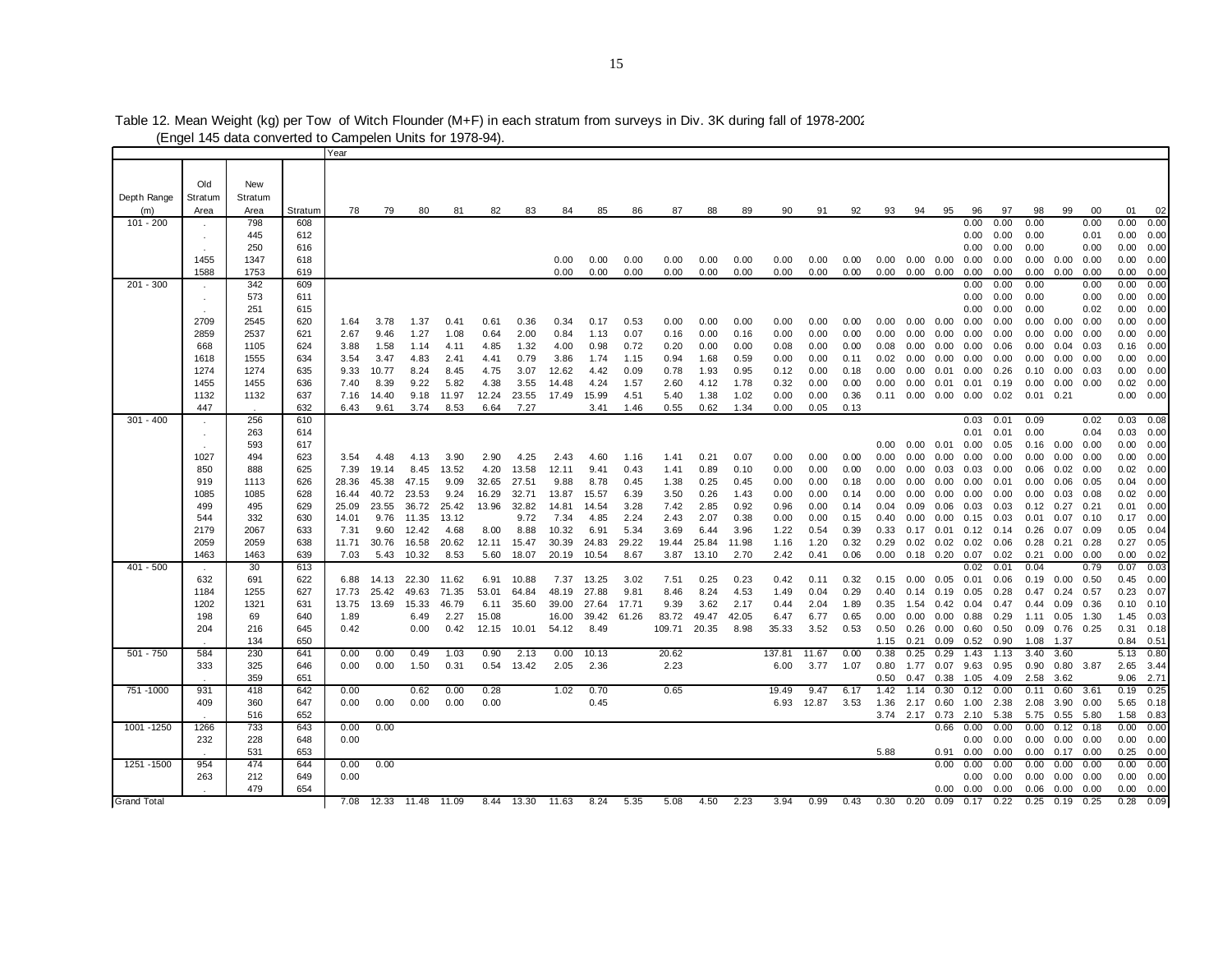|                    |             |            |            | Year  |       |       |       |       |       |       |       |       |      |      |      |              |              |              |       |              |              |              |
|--------------------|-------------|------------|------------|-------|-------|-------|-------|-------|-------|-------|-------|-------|------|------|------|--------------|--------------|--------------|-------|--------------|--------------|--------------|
|                    |             |            |            |       |       |       |       |       |       |       |       |       |      |      |      |              |              |              |       |              |              |              |
|                    |             |            |            |       |       |       |       |       |       |       |       |       |      |      |      |              |              |              |       |              |              |              |
|                    |             |            |            |       |       |       |       |       |       |       |       |       |      |      |      |              |              |              |       |              |              |              |
|                    |             |            |            |       |       |       |       |       |       |       |       |       |      |      |      |              |              |              |       |              |              |              |
|                    |             | New        |            |       |       |       |       |       |       |       |       |       |      |      |      |              |              |              |       |              |              |              |
|                    | Old Stratum | Stratum    |            |       |       |       |       |       |       |       |       |       |      |      |      |              |              |              |       |              |              |              |
| Depth Range (m)    | Area        | Area       | Stratum    | 84    | 85    | 86    | 87    | 88    | 89    | 90    | 91    | 92    | 93   | 94   | 95   | 96           | 97           | 98           | 99 00 | 01           | 02           |              |
| $30 - 56$          |             | 268        | 784        |       |       |       |       |       |       |       |       |       |      |      |      | 0.00         | 0.00         | 0.00         |       | 0.02         | 0.00         | 0.00         |
| $57 - 92$          | 2071        | 2071       | 350        | 0.48  | 0.00  | 0.00  | 0.00  | 0.00  | 0.00  | 0.00  | 0.00  | 0.00  | 0.00 | 0.00 | 0.00 | 0.00         | 0.00         | 0.00         | 0.00  | 0.00         | 0.00         | 0.00         |
|                    | 1780        | 1780       | 363        | 0.35  | 0.00  | 0.20  | 0.00  | 0.00  | 0.00  | 1.08  | 0.13  | 0.17  | 0.00 | 0.00 | 0.00 | 0.00         | 0.00         | 0.00         | 0.00  | 0.00         | 0.00         | 0.00         |
|                    | 1121        | 1121       | 371        | 0.30  | 0.00  | 0.00  | 0.00  | 0.00  | 0.00  | 0.00  | 0.00  | 0.00  | 0.00 | 0.00 | 0.00 | 0.00         | 0.00         | 0.00         | 0.00  | 0.00         | 0.00         | 0.00         |
|                    | 2460        | 2460       | 372        | 0.43  | 0.00  | 0.00  | 0.00  | 0.05  | 0.00  | 0.11  | 0.02  | 0.00  | 0.00 | 0.00 | 0.08 | 0.00         | 0.00         | 0.00         | 0.00  | 0.00         | 0.00         | 0.00         |
|                    | 1120        | 1120       | 384        | 0.63  | 0.00  | 0.00  | 0.00  | 0.00  | 0.00  | 0.00  | 0.00  | 0.00  | 0.00 | 0.00 | 0.00 | 0.00         | 0.00         | 0.00         | 0.00  | 0.00         | 0.00         | 0.00         |
|                    |             | 465        | 785        |       |       |       |       |       |       |       |       |       |      |      |      | 0.00         | 0.00         | 0.00         |       | 0.00         | 0.01         | 0.00         |
| $93 - 183$         | 1519        | 1519       | 328        | 0.22  | 0.00  | 0.00  | 0.00  | 0.00  | 0.00  | 0.00  | 0.00  | 0.00  | 0.00 | 0.00 | 0.00 | 0.00         | 0.00         | 0.00         | 0.00  | 0.00         | 0.00         | 0.00         |
|                    | 1574        | 1574       | 341        | 1.06  | 0.00  | 0.00  | 0.16  | 0.16  | 0.00  | 0.00  | 0.00  | 0.00  | 0.00 | 0.00 | 0.00 | 0.00         | 0.00         | 0.01         | 0.00  | 0.00         | 0.00         | 0.00         |
|                    | 585         | 585        | 342        | 0.00  | 0.00  | 0.00  | 0.00  | 0.00  | 0.00  | 0.00  | 0.00  | 0.00  | 0.00 | 0.00 | 0.00 | 0.00         | 0.00         | 0.00         | 0.01  | 0.00         | 0.00         | 0.01         |
|                    | 525         | 525        | 343        | 1.16  | 0.00  | 0.00  | 0.00  | 0.00  | 0.00  | 0.00  | 0.00  | 0.00  | 0.00 | 0.00 | 0.00 | 0.00         | 0.00         | 0.00         | 0.00  | 0.00         | 0.00         | 0.00         |
|                    | 2120        | 2120       | 348        | 1.14  | 0.00  | 0.00  | 0.00  | 0.15  | 0.00  | 0.00  | 0.00  | 0.00  |      | 0.00 | 0.00 | 0.00         | 0.00         | 0.00         | 0.00  | 0.00         | 0.00         | 0.00         |
|                    | 2114        | 2114       | 349        | 1.05  | 0.00  | 0.53  | 0.00  | 0.12  | 0.00  | 0.50  | 0.00  | 0.00  | 0.00 | 0.00 | 0.00 | 0.00         | 0.00         | 0.00         | 0.00  | 0.01         | 0.00         | 0.00         |
|                    | 2817        | 2817       | 364        | 0.52  | 0.00  | 0.37  | 0.00  | 0.10  | 0.00  | 0.07  | 0.00  | 0.00  | 0.00 | 0.00 | 0.00 | 0.00         | 0.00         | 0.00         | 0.00  | 0.00         | 0.00         | 0.00         |
|                    | 1041        | 1041       | 365        | 0.70  | 0.00  | 0.47  | 0.21  | 0.13  | 0.00  | 0.00  | 0.25  | 0.00  | 0.00 | 0.00 | 0.00 | 0.00         | 0.00         | 0.00         | 0.00  |              | 0.00         | 0.00         |
|                    | 1320        | 1320       | 370        | 1.05  | 0.00  | 0.00  | 0.19  | 0.00  | 0.00  | 0.00  | 0.00  | 0.00  | 0.00 | 0.00 | 0.00 | 0.00         | 0.00         | 0.00         | 0.00  | 0.00         | 0.00         | 0.00         |
|                    | 2356        | 2356       | 385        | 1.05  | 0.00  | 0.24  | 0.18  | 0.09  | 0.00  | 0.00  | 0.00  | 0.00  | 0.00 | 0.00 | 0.00 | 0.00         | 0.00         | 0.00         | 0.00  | 0.00         | 0.00         | 0.00         |
|                    | 1481        | 1481       | 390        | 0.78  | 0.00  | 0.00  | 0.00  | 0.00  | 0.00  | 0.00  | 0.00  | 0.00  | 0.00 | 0.00 | 0.00 | 0.00         | 0.00         | 0.00         | 0.00  | 0.00         | 0.00         | 0.00         |
|                    |             | 84         | 786        |       |       |       |       |       |       |       |       |       |      |      |      | 0.05         | 0.02         | 0.03         |       | 0.03         | 0.11         | 0.01         |
|                    |             | 613        | 787        |       |       |       |       |       |       |       |       |       |      |      |      | 0.00         | 0.00         | 0.00         |       | 0.00         | 0.00         | 0.00         |
|                    |             | 261        | 788        |       |       |       |       |       |       |       |       |       |      |      |      | 0.00         | 0.00         | 0.01         |       | 0.01         | 0.00         | 0.00         |
|                    |             | 89         | 790        |       |       |       |       |       |       |       |       |       |      |      |      | 0.02         | 0.01         | 0.11         |       | 0.00         | 0.10         | 0.01         |
|                    |             | 72         | 793        |       |       |       |       |       |       |       |       |       |      |      |      | 0.00         | 0.00         | 0.00         |       | 0.00         | 0.00         | 0.20         |
|                    |             | 216        | 794        |       |       |       |       |       |       |       |       |       |      |      |      | 0.00         | 0.00         | 0.00         |       |              | 0.00         | 0.00         |
|                    |             | 98         | 797        |       |       |       |       |       |       |       |       |       |      |      |      | 0.01         | 0.00         | 0.00         |       | 0.00         | 0.00         | 0.00         |
|                    |             | 72         | 799        |       |       |       |       |       |       |       |       |       |      |      |      | 0.00         | 0.00         | 0.00         |       | 0.00         | 0.00         | 0.01         |
| 184 - 274          | 1494        | 1582       | 344        | 0.77  | 0.18  | 0.14  | 0.62  | 0.00  | 0.00  | 0.00  | 0.00  | 0.00  | 0.00 | 0.00 | 0.00 | 0.00         | 0.00         | 0.00         | 0.00  | 0.01         | 0.00         | 0.01         |
|                    | 983         | 983        | 347        | 3.45  | 0.00  | 0.31  | 0.00  | 1.14  | 0.49  | 0.00  | 0.00  | 0.00  | 0.00 | 0.00 | 0.00 | 0.00         | 0.00         | 0.00         | 0.00  | 0.00         | 0.03         | 0.00         |
|                    | 1394        | 1394       | 366        | 0.97  | 1.85  | 1.60  | 0.89  | 0.57  | 0.97  | 0.14  | 0.00  | 0.04  | 0.00 | 0.00 | 0.00 | 0.00         | 0.00         | 0.00         | 0.00  | 0.00         | 0.00         | 0.00         |
|                    | 961         | 961        | 369        | 2.83  | 4.31  | 5.34  | 2.42  | 8.02  | 3.25  | 3.58  | 1.23  | 0.00  | 0.00 | 0.00 | 0.00 | 0.00         | 0.00         | 0.00         | 0.00  | 0.00         | 0.00         | 0.00         |
|                    | 983         | 983        | 386        | 1.24  | 3.84  | 8.00  | 11.23 | 12.94 | 3.27  | 1.61  | 2.27  | 6.47  | 0.00 | 0.00 | 0.00 | 0.00         | 0.00         | 0.00         | 0.00  | 0.00         | 0.00         | 0.00         |
|                    | 821         | 821        | 389        | 1.74  | 1.17  | 6.73  | 2.22  | 1.22  | 0.19  | 0.70  | 0.00  | 0.24  | 0.00 | 0.00 | 0.34 | 0.00         | 0.00         | 0.00         | 0.00  | 0.09         | 0.00         | 0.00         |
|                    | 282         | 282        | 391        | 0.00  | 0.83  | 0.00  | 0.23  | 0.00  | 0.00  | 0.00  | 1.80  | 0.56  | 0.00 | 0.00 | 0.93 | 0.00         | 0.65         | 0.00         | 0.00  | 0.00         | 0.00         | 0.00         |
|                    |             | 164        | 795        |       |       |       |       |       |       |       |       |       |      |      |      | 0.00         | 0.00         | 0.00         |       | 0.02         | 0.00         | 0.00         |
| 184 - 366          | $\cdot$     | 72         | 789        |       |       |       |       |       |       |       |       |       |      |      |      | 0.00         | 0.01         | 0.01         |       | 0.02         | 0.01         | 0.04         |
|                    |             | 227        | 791        |       |       |       |       |       |       |       |       |       |      |      |      | 0.14         | 0.02         | 0.00         |       | 0.00         | 0.01         | 0.02         |
|                    |             | 100        | 798        |       |       |       |       |       |       |       |       |       |      |      |      | 0.01         | 0.14         | 1.56         |       | 0.24         | 1.65         | 0.02         |
| 275 - 366          | 1432        | 1432       | 345        | 22.76 | 6.23  | 3.13  | 18.75 | 10.66 | 11.97 | 3.81  | 0.00  | 0.31  | 0.37 | 0.00 | 0.05 | 0.02         | 0.02         | 0.18         | 0.01  | 0.02         | 0.00         | 0.04         |
|                    | 865         | 865        | 346        | 11.96 | 18.82 | 27.91 | 10.09 | 15.32 | 10.81 | 15.66 | 1.70  | 0.34  | 0.12 | 0.00 | 0.00 | 0.10         | 0.03         | 0.01         | 0.17  | 0.14         | 0.06         | 0.03         |
|                    | 334         | 334        | 368        | 1.03  | 0.64  | 8.40  | 0.49  | 1.40  | 3.13  | 2.31  | 0.84  | 0.31  | 0.00 | 0.00 | 0.48 | 0.00         | 0.01         | 0.00         | 0.00  | 0.13         | 0.00         | 0.00         |
|                    | 718         | 718        | 387        | 1.71  | 4.09  | 2.79  | 5.79  | 17.97 | 15.65 | 37.14 | 1.61  | 0.53  | 0.32 | 0.12 | 0.63 | 0.08         | 0.02         | 0.00         | 0.05  | 0.38         | 0.04         | 0.06         |
|                    | 361         | 361        | 388        | 24.75 | 0.97  |       | 11.87 | 1.85  | 2.54  | 0.00  | 2.51  | 3.48  | 0.00 | 0.28 | 0.00 | 0.00         | 0.00         | 0.25         | 0.00  | 0.11         | 0.34         | 0.13         |
|                    | 145         | 145<br>175 | 392<br>796 | 2.74  | 0.64  | 0.99  | 2.50  | 0.63  | 0.00  | 0.00  | 0.00  | 0.00  | 0.00 | 0.21 | 0.00 | 0.00<br>0.00 | 0.00<br>0.04 | 0.00<br>0.08 | 0.00  | 0.00<br>0.01 | 0.72<br>0.18 | 0.00<br>0.05 |
|                    |             | 81         | 800        |       |       |       |       |       |       |       |       |       |      |      |      |              | 0.71         | 0.24         |       | 0.56         | 2.18         | 2.00         |
| 367 - 549          | 186         | 186        | 729        | 5.71  | 4.95  | 10.94 |       |       |       | 1.88  | 10.69 | 9.63  | 1.62 | 5.11 | 0.09 | 5.92         | 0.93         | 0.00         | 0.00  | 0.04         | 0.53         | 1.29         |
|                    | 216         | 216        | 731        | 16.75 | 8.34  |       |       |       |       | 15.66 | 5.98  | 11.98 | 1.28 | 2.67 | 0.63 |              | 0.00         | 0.25         | 0.62  | 0.55         | 0.13         | 0.09         |
|                    | 468         | 468        | 733        | 5.10  | 18.07 |       |       |       |       | 25.13 | 32.78 | 9.48  | 2.85 | 0.93 | 0.37 | 0.19         | 0.00         | 0.64         | 0.84  | 0.96         | 0.78         | 1.65         |
|                    | 272         | 272        | 735        | 9.82  | 0.92  | 45.82 |       |       |       |       | 5.93  | 5.76  | 1.06 | 0.32 | 0.09 | 0.54         | 0.63         | 0.48         | 0.31  | 0.08         | 0.08         | 0.33         |
|                    |             | 50         | 792        |       |       |       |       |       |       |       |       |       |      |      |      | 8.05         | 5.35         | 1.65         |       | 4.19         | 7.80         | 7.07         |
| 550 - 731          | 170         | 170        | 730        | 4.43  | 0.67  |       |       |       |       |       | 5.54  | 0.27  | 5.99 | 3.77 | 3.54 | 0.00         | 0.90         | 0.46         | 0.44  | 2.53         | 11.71        | 4.85         |
|                    | 231         | 231        | 732        | 8.88  | 7.40  |       |       |       |       | 0.92  | 6.50  | 8.90  | 1.30 | 6.12 | 0.51 | 4.64         | 3.80         | 13.85        | 7.93  | 7.23         | 6.50         | 3.63         |
|                    | 228         | 228        | 734        | 0.96  | 5.86  |       |       |       |       | 5.36  | 3.20  | 0.37  | 3.37 | 1.57 | 1.17 | 4.04         | 0.47         | 4.76         | 3.03  | 1.48         | 0.53         | 2.51         |
|                    | 175         | 175        | 736        |       | 11.15 | 29.44 |       |       |       | 14.73 | 37.94 | 3.74  | 2.92 | 0.82 | 0.43 | 10.86        | 1.72         | 5.60         | 3.88  | 17.22        | 7.70         | 49.70        |
| 732 - 914          |             | 227        | 737        |       |       |       |       |       |       |       |       |       |      |      | 0.62 | 4.15         | 3.33         | 14.03        | 4.83  | 0.36         | 3.98         | 16.08        |
|                    |             | 223        | 741        |       |       |       |       |       |       |       |       |       |      |      |      | 3.75         | 5.35         | 10.20        | 0.22  | 0.00         | 0.10         | 5.18         |
|                    |             | 348        | 745        |       |       |       |       |       |       |       |       |       |      |      |      | 3.23         | 4.43         | 2.58         | 1.36  | 0.01         | 0.01         | 0.00         |
|                    |             | 159        | 748        |       |       |       |       |       |       |       |       |       |      |      |      | 4.00         | 0.00         | 0.00         | 1.83  | 0.00         | 0.00         | 0.00         |
| 915-1097           |             | 221        | 738        |       |       |       |       |       |       |       |       |       |      |      | 0.32 | 10.88        | 4.19         | 0.78         | 0.00  | 0.00         | 0.22         | 0.19         |
|                    |             | 206        | 742        |       |       |       |       |       |       |       |       |       |      |      |      | 1.10         | 0.11         | 0.33         | 0.00  | 0.00         | 0.00         | 0.00         |
|                    |             | 392        | 746        |       |       |       |       |       |       |       |       |       |      |      |      | 2.23         | 2.34         | 0.00         | 0.00  | 0.01         | 0.00         | 0.00         |
|                    |             | 126        | 749        |       |       |       |       |       |       |       |       |       |      |      |      | 1.93         | 1.65         | 0.00         |       | 0.00         | 0.00         | 0.00         |
| 1098-1280          |             | 254        | 739        |       |       |       |       |       |       |       |       |       |      |      |      | 0.00         | 0.00         | 0.00         | 0.00  | 0.00         | 0.00         | 0.00         |
|                    |             | 211        | 743        |       |       |       |       |       |       |       |       |       |      |      |      | 0.00         | 0.00         | 0.00         | 0.00  | 0.00         | 0.00         | 0.00         |
|                    |             | 724        | 747        |       |       |       |       |       |       |       |       |       |      |      |      | 0.00         | 0.00         | 1.08         | 0.00  | 0.00         | 0.00         | 0.00         |
|                    |             | 556        | 750        |       |       |       |       |       |       |       |       |       |      |      |      | 0.00         | 0.00         | 0.00         | 0.00  | 0.00         | 0.00         | 0.00         |
| 1281-1463          |             | 264        | 740        |       |       |       |       |       |       |       |       |       |      |      |      | 0.00         | 0.00         | 0.00         | 0.00  | 0.00         | 0.00         | 0.00         |
|                    |             | 280        | 744        |       |       |       |       |       |       |       |       |       |      |      |      | 0.00         | 0.00         | 0.00         |       | 0.00         | 0.00         | 0.00         |
|                    |             | 229        | 751        |       |       |       |       |       |       |       |       |       |      |      |      | 0.00         | 0.00         | 0.00         |       | 0.00         | 0.00         | 0.00         |
| <b>Grand Total</b> |             |            |            | 2.49  | 1.48  | 2.11  | 1.72  | 1.84  | 1.31  | 1.96  | 0.99  | 0.59  | 0.15 | 0.12 | 0.08 | 0.28         | 0.17         | 0.30         | 0.14  | 0.16         | 0.16         | 0.38         |

Table 13. Mean Weight (kg) per Tow of Witch Flounder (M+F) in each stratum from surveys in Div. 3L during fall of 1983-2002. (Engel 145 data converted to Campelen Units for 1983-94).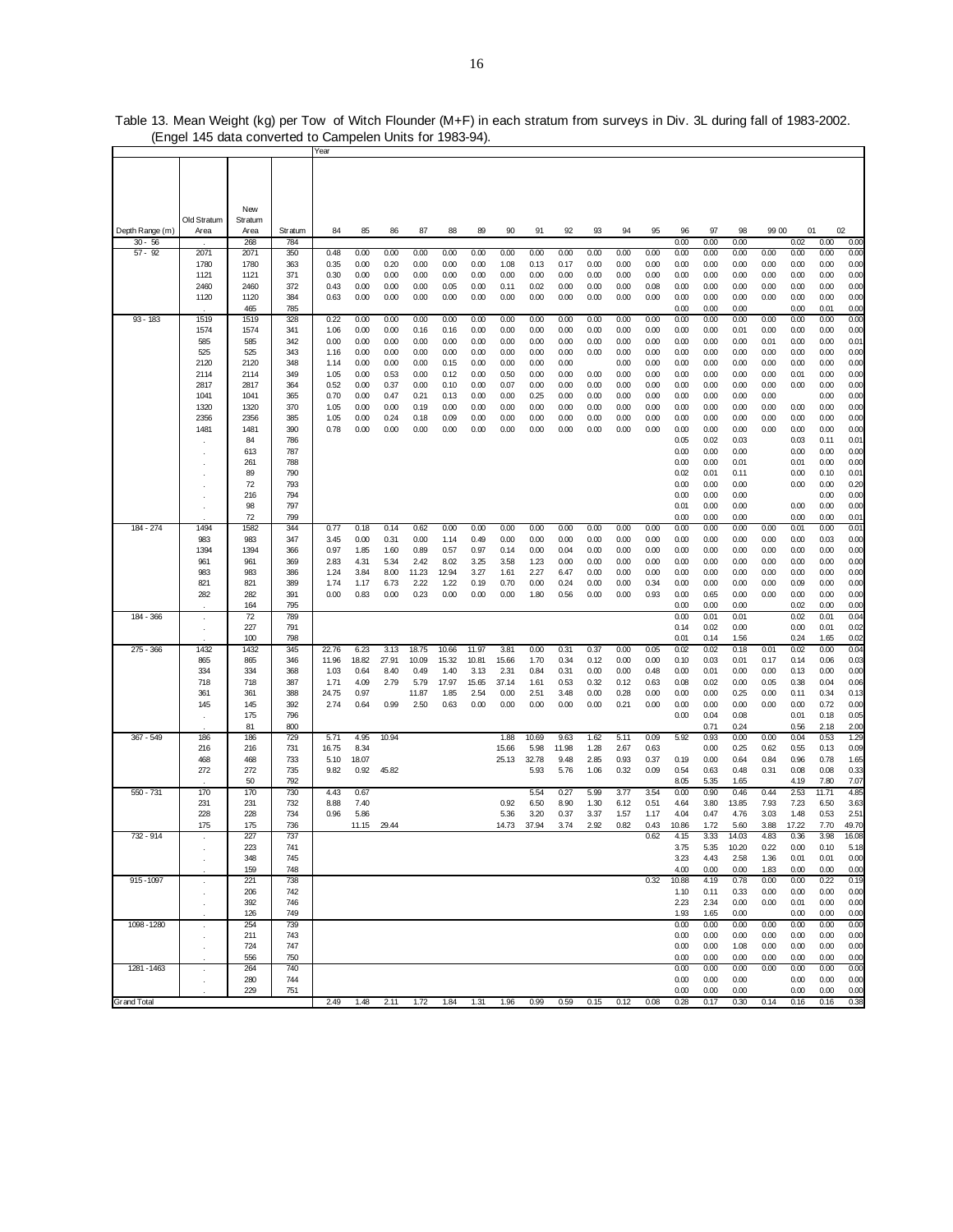| Table 14. Estimates of biomass (tons) of witch flounder from Canadian | Table 15. Mean weights (kg) of witch flounder per tow from |
|-----------------------------------------------------------------------|------------------------------------------------------------|
| fall surveys in Div. 2J, 3K and 3L during 1977-2002.                  | Canadian fall surveys in Div. 2J, 3K and 3L during         |

|      | div  |       |       |       |      | div  |       |      |
|------|------|-------|-------|-------|------|------|-------|------|
| year | 2J   | 3K    | 3L    | Total | year | 2J   | 3K    | 3L   |
| 1977 | 5123 |       |       |       | 1977 | 1.56 | 4.38  |      |
| 1978 | 1302 | 30353 |       |       | 1978 | 0.39 | 7.08  |      |
| 1979 | 2218 | 49789 |       |       | 1979 | 0.72 | 12.33 |      |
| 1980 | 3494 | 44962 |       |       | 1980 | 1.11 | 11.48 |      |
| 1981 | 2581 | 43406 |       |       | 1981 | 0.80 | 11.09 |      |
| 1982 | 4909 | 32429 |       |       | 1982 | 1.52 | 8.44  |      |
| 1983 | 3693 | 49251 |       |       | 1983 | 1.13 | 13.30 | 2.05 |
| 1984 | 2903 | 49038 | 13210 | 65151 | 1984 | 0.93 | 11.63 | 2.49 |
| 1985 | 3030 | 35694 | 7881  | 46605 | 1985 | 0.93 | 8.24  | 1.48 |
| 1986 | 5920 | 21359 | 10743 | 38022 | 1986 | 1.82 | 5.35  | 2.11 |
| 1987 | 2063 | 21746 | 8679  | 32488 | 1987 | 0.63 | 5.08  | 1.72 |
| 1988 | 1571 | 18110 | 9294  | 28975 | 1988 | 0.49 | 4.50  | 1.84 |
| 1989 | 2653 | 8976  | 6606  | 18234 | 1989 | 0.83 | 2.23  | 1.31 |
| 1990 | 3672 | 17088 | 10341 | 31101 | 1990 | 1.13 | 3.94  | 1.96 |
| 1991 | 2669 | 4272  | 5274  | 12215 | 1991 | 0.82 | 0.99  | 0.99 |
| 1992 | 1102 | 1863  | 3131  | 6095  | 1992 | 0.34 | 0.43  | 0.59 |
| 1993 | 627  | 1327  | 778   | 2733  | 1993 | 0.20 | 0.30  | 0.15 |
| 1994 | 462  | 846   | 663   | 1971  | 1994 | 0.14 | 0.20  | 0.12 |
| 1995 | 263  | 435   | 418   | 1117  | 1995 | 0.09 | 0.09  | 0.08 |
| 1996 | 370  | 855   | 1806  | 3031  | 1996 | 0.11 | 0.17  | 0.28 |
| 1997 | 465  | 1116  | 1095  | 2676  | 1997 | 0.13 | 0.22  | 0.17 |
| 1998 | 649  | 1255  | 1906  | 3810  | 1998 | 0.19 | 0.25  | 0.30 |
| 1999 | 752  | 881   | 826   | 2460  | 1999 | 0.22 | 0.19  | 0.14 |
| 2000 | 498  | 1200  | 968   | 2667  | 2000 | 0.14 | 0.25  | 0.16 |
| 2001 | 209  | 1427  | 1042  | 2678  | 2001 | 0.06 | 0.28  | 0.16 |
| 2002 | 404  | 471   | 2428  | 3303  | 2002 | 0.12 | 0.09  | 0.38 |

|      | div  |       |      |
|------|------|-------|------|
| ear  | 2J   | 3K    | 3L   |
| 1977 | 1.56 | 4.38  |      |
| 1978 | 0.39 | 7.08  |      |
| 1979 | 0.72 | 12.33 |      |
| 1980 | 1.11 | 11.48 |      |
| 1981 | 0.80 | 11.09 |      |
| 1982 | 1.52 | 8.44  |      |
| 1983 | 1.13 | 13.30 | 2.05 |
| 1984 | 0.93 | 11.63 | 2.49 |
| 1985 | 0.93 | 8.24  | 1.48 |
| 1986 | 1.82 | 5.35  | 2.11 |
| 1987 | 0.63 | 5.08  | 1.72 |
| 1988 | 0.49 | 4.50  | 1.84 |
| 1989 | 0.83 | 2.23  | 1.31 |
| 1990 | 1.13 | 3.94  | 1.96 |
| 1991 | 0.82 | 0.99  | 0.99 |
| 1992 | 0.34 | 0.43  | 0.59 |
| 1993 | 0.20 | 0.30  | 0.15 |
| 1994 | 0.14 | 0.20  | 0.12 |
| 1995 | 0.09 | 0.09  | 0.08 |
| 1996 | 0.11 | 0.17  | 0.28 |
| 1997 | 0.13 | 0.22  | 0.17 |
| 1998 | 0.19 | 0.25  | 0.30 |
| 1999 | 0.22 | 0.19  | 0.14 |
| 2000 | 0.14 | 0.25  | 0.16 |
| 2001 | 0.06 | 0.28  | 0.16 |
| 2002 | 0.12 | 0.09  | 0.38 |

Table 16. Estimates of abundance (000s) of witch flounder from Canadian Table 17. Mean numbers of witch flounder per tow from . fall surveys in Div. 2J, 3K and 3L during 1977-2002. Canadian fall surveys in Div. 2J, 3K and 3L during .

|      | div  |       |       |        |      | div  |       |      |
|------|------|-------|-------|--------|------|------|-------|------|
| year | 2J   | 3K    | 3L    | Total  | year | 2J   | 3K    | 3L   |
| 1977 | 7106 | 6221  |       |        | 1977 | 2.16 | 10.35 |      |
| 1978 | 1962 | 59729 |       |        | 1978 | 0.59 | 13.93 |      |
| 1979 | 3016 | 84955 |       |        | 1979 | 0.97 | 21.04 |      |
| 1980 | 4503 | 72872 |       |        | 1980 | 1.42 | 18.61 |      |
| 1981 | 3190 | 70058 |       |        | 1981 | 0.99 | 17.89 |      |
| 1982 | 6486 | 52146 |       |        | 1982 | 2.01 | 13.58 |      |
| 1983 | 4963 | 75267 | 12033 |        | 1983 | 1.52 | 20.32 | 2.72 |
| 1984 | 3840 | 79553 | 17914 | 101307 | 1984 | 1.23 | 18.87 | 3.38 |
| 1985 | 4089 | 70384 | 10401 | 84874  | 1985 | 1.26 | 16.24 | 1.95 |
| 1986 | 9432 | 40917 | 12839 | 63188  | 1986 | 2.90 | 10.24 | 2.52 |
| 1987 | 3337 | 37279 | 10500 | 51117  | 1987 | 1.03 | 8.71  | 2.08 |
| 1988 | 2746 | 35486 | 11269 | 49501  | 1988 | 0.86 | 8.82  | 2.23 |
| 1989 | 5377 | 22734 | 8002  | 36114  | 1989 | 1.67 | 5.65  | 1.58 |
| 1990 | 8110 | 29338 | 14453 | 51901  | 1990 | 2.49 | 6.77  | 2.74 |
| 1991 | 6941 | 10045 | 7428  | 24414  | 1991 | 2.13 | 2.32  | 1.39 |
| 1992 | 2463 | 6377  | 4748  | 13588  | 1992 | 0.76 | 1.47  | 0.89 |
| 1993 | 2588 | 8918  | 1572  | 13078  | 1993 | 0.82 | 2.03  | 0.31 |
| 1994 | 2369 | 4815  | 1428  | 8612   | 1994 | 0.72 | 1.12  | 0.27 |
| 1995 | 1808 | 3546  | 1004  | 6358   | 1995 | 0.65 | 0.77  | 0.19 |
| 1996 | 1724 | 5081  | 5297  | 12102  | 1996 | 0.50 | 1.00  | 0.83 |
| 1997 | 1890 | 5716  | 4383  | 11989  | 1997 | 0.54 | 1.12  | 0.69 |
| 1998 | 2505 | 7955  | 6755  | 17214  | 1998 | 0.72 | 1.56  | 1.06 |
| 1999 | 2548 | 5441  | 2655  | 10644  | 1999 | 0.74 | 1.17  | 0.45 |
| 2000 | 1964 | 7952  | 5361  | 15276  | 2000 | 0.57 | 1.64  | 0.86 |
| 2001 | 1096 | 7220  | 7316  | 15631  | 2001 | 0.32 | 1.42  | 1.15 |
| 2002 | 1497 | 3752  | 10776 | 16025  | 2002 | 0.43 | 0.74  | 1.69 |

|      |      |       |       |        | 1977-2002. |      |       |      |
|------|------|-------|-------|--------|------------|------|-------|------|
|      | div  |       |       |        |            | div  |       |      |
|      | 2J   | 3K    | 3L    | Total  | year       | 2J   | 3K    | 3L   |
| 1977 | 7106 | 6221  |       |        | 1977       | 2.16 | 10.35 |      |
| 1978 | 1962 | 59729 |       |        | 1978       | 0.59 | 13.93 |      |
| 1979 | 3016 | 84955 |       |        | 1979       | 0.97 | 21.04 |      |
| 1980 | 4503 | 72872 |       |        | 1980       | 1.42 | 18.61 |      |
| 1981 | 3190 | 70058 |       |        | 1981       | 0.99 | 17.89 |      |
| 1982 | 6486 | 52146 |       |        | 1982       | 2.01 | 13.58 |      |
| 1983 | 4963 | 75267 | 12033 |        | 1983       | 1.52 | 20.32 | 2.72 |
| 1984 | 3840 | 79553 | 17914 | 101307 | 1984       | 1.23 | 18.87 | 3.38 |
| 1985 | 4089 | 70384 | 10401 | 84874  | 1985       | 1.26 | 16.24 | 1.95 |
| 1986 | 9432 | 40917 | 12839 | 63188  | 1986       | 2.90 | 10.24 | 2.52 |
| 1987 | 3337 | 37279 | 10500 | 51117  | 1987       | 1.03 | 8.71  | 2.08 |
| 1988 | 2746 | 35486 | 11269 | 49501  | 1988       | 0.86 | 8.82  | 2.23 |
| 1989 | 5377 | 22734 | 8002  | 36114  | 1989       | 1.67 | 5.65  | 1.58 |
| 1990 | 8110 | 29338 | 14453 | 51901  | 1990       | 2.49 | 6.77  | 2.74 |
| 1991 | 6941 | 10045 | 7428  | 24414  | 1991       | 2.13 | 2.32  | 1.39 |
| 1992 | 2463 | 6377  | 4748  | 13588  | 1992       | 0.76 | 1.47  | 0.89 |
| 1993 | 2588 | 8918  | 1572  | 13078  | 1993       | 0.82 | 2.03  | 0.31 |
| 1994 | 2369 | 4815  | 1428  | 8612   | 1994       | 0.72 | 1.12  | 0.27 |
| 1995 | 1808 | 3546  | 1004  | 6358   | 1995       | 0.65 | 0.77  | 0.19 |
| 1996 | 1724 | 5081  | 5297  | 12102  | 1996       | 0.50 | 1.00  | 0.83 |
| 1997 | 1890 | 5716  | 4383  | 11989  | 1997       | 0.54 | 1.12  | 0.69 |
| 1998 | 2505 | 7955  | 6755  | 17214  | 1998       | 0.72 | 1.56  | 1.06 |
| 1999 | 2548 | 5441  | 2655  | 10644  | 1999       | 0.74 | 1.17  | 0.45 |
| 2000 | 1964 | 7952  | 5361  | 15276  | 2000       | 0.57 | 1.64  | 0.86 |
| 2001 | 1096 | 7220  | 7316  | 15631  | 2001       | 0.32 | 1.42  | 1.15 |
| 2002 | 1497 | 3752  | 10776 | 16025  | 2002       | 0.43 | 0.74  | 1.69 |

1977-2002.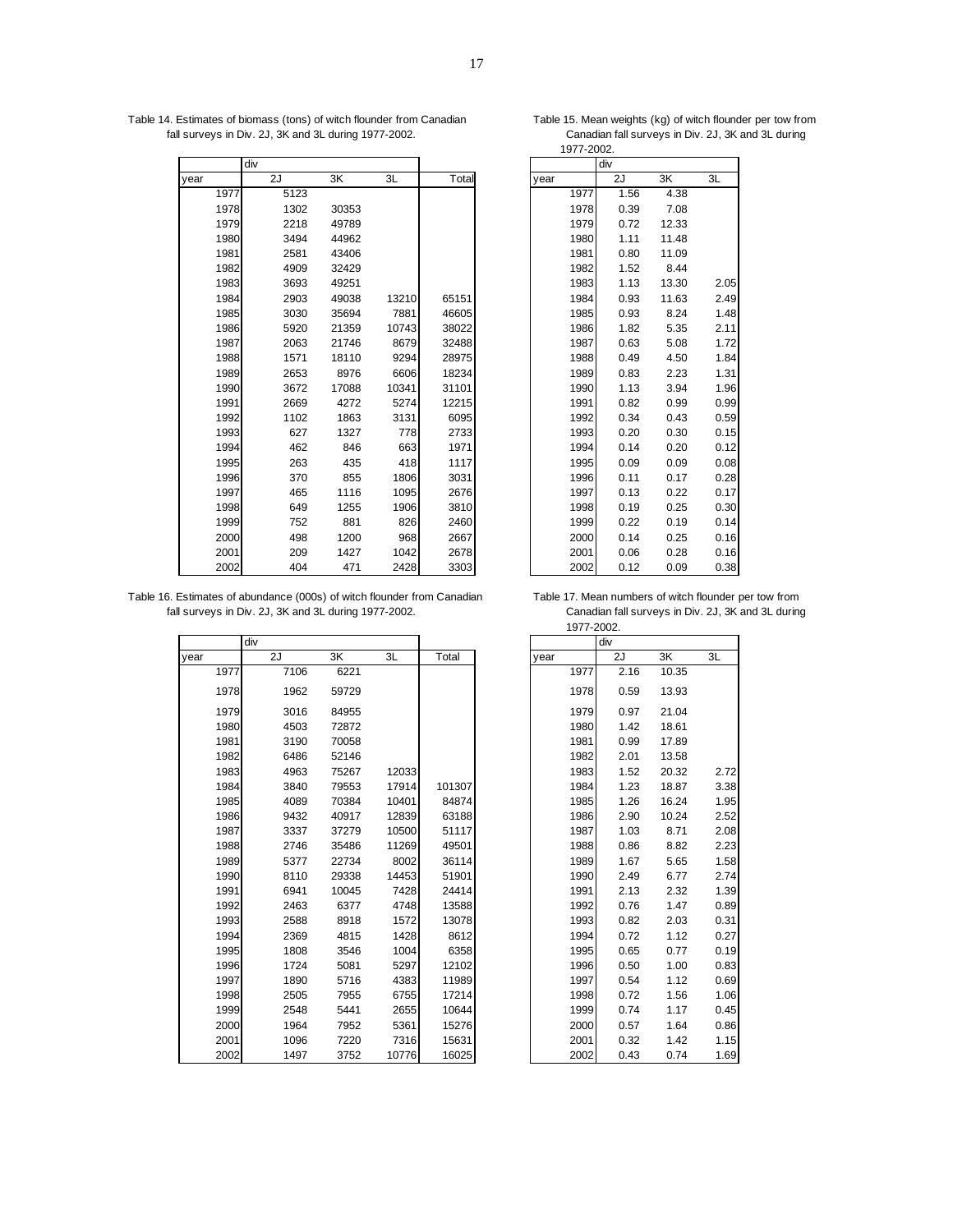

Fig. 1. Commercial carches and TACs of witch flounder in Divisions 2J, 3K and 3L during 1963-2002. Catches in Div. 3M are included for 1998-2000. Although not included, the estimated catch in Div 3M for 2001 was 324 tons.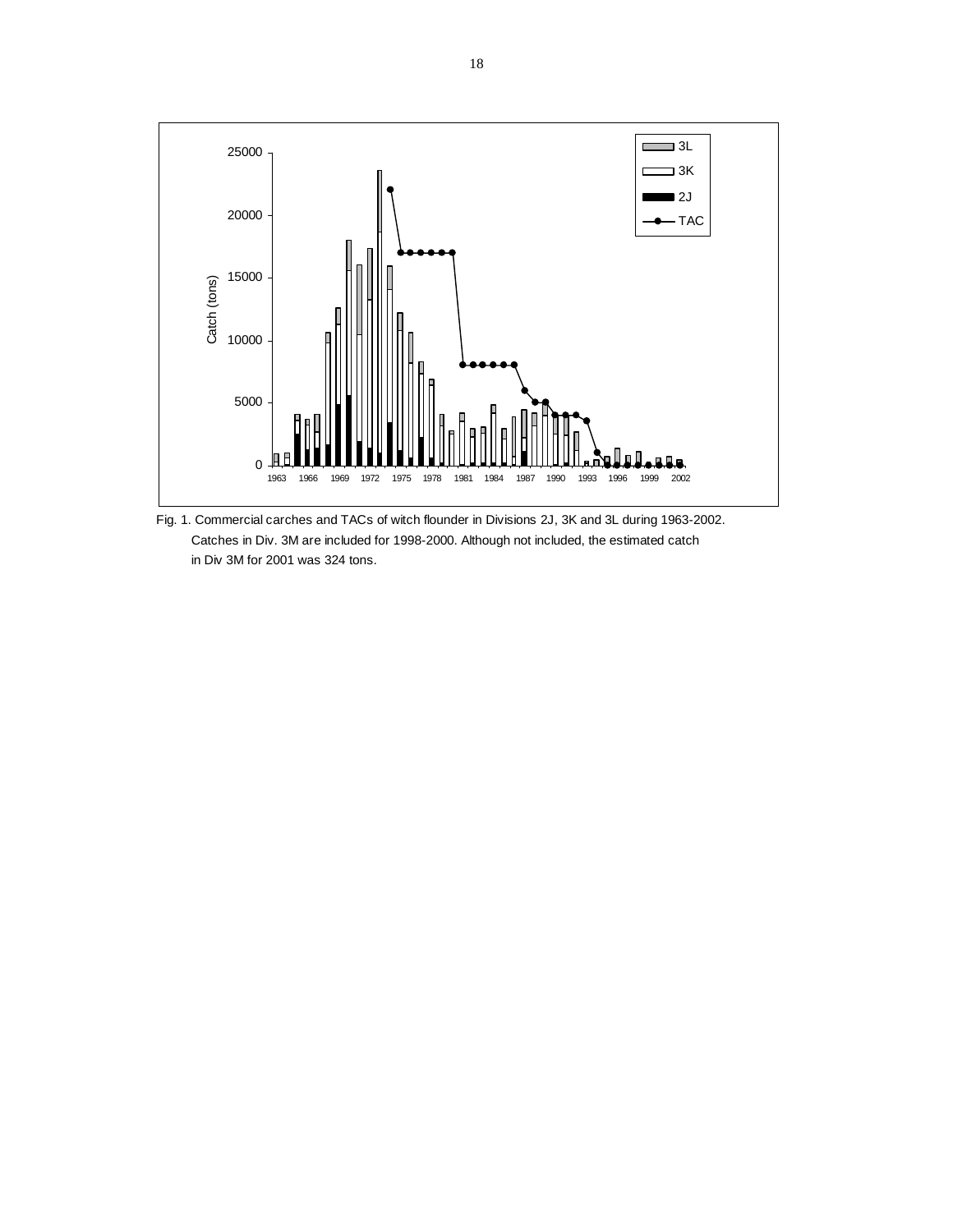

Fig. 2 Weight (kg) per set of Witch flounder from Canadian surveys in NAFO Divisions 2J, 3K and 3L during fall 2002 .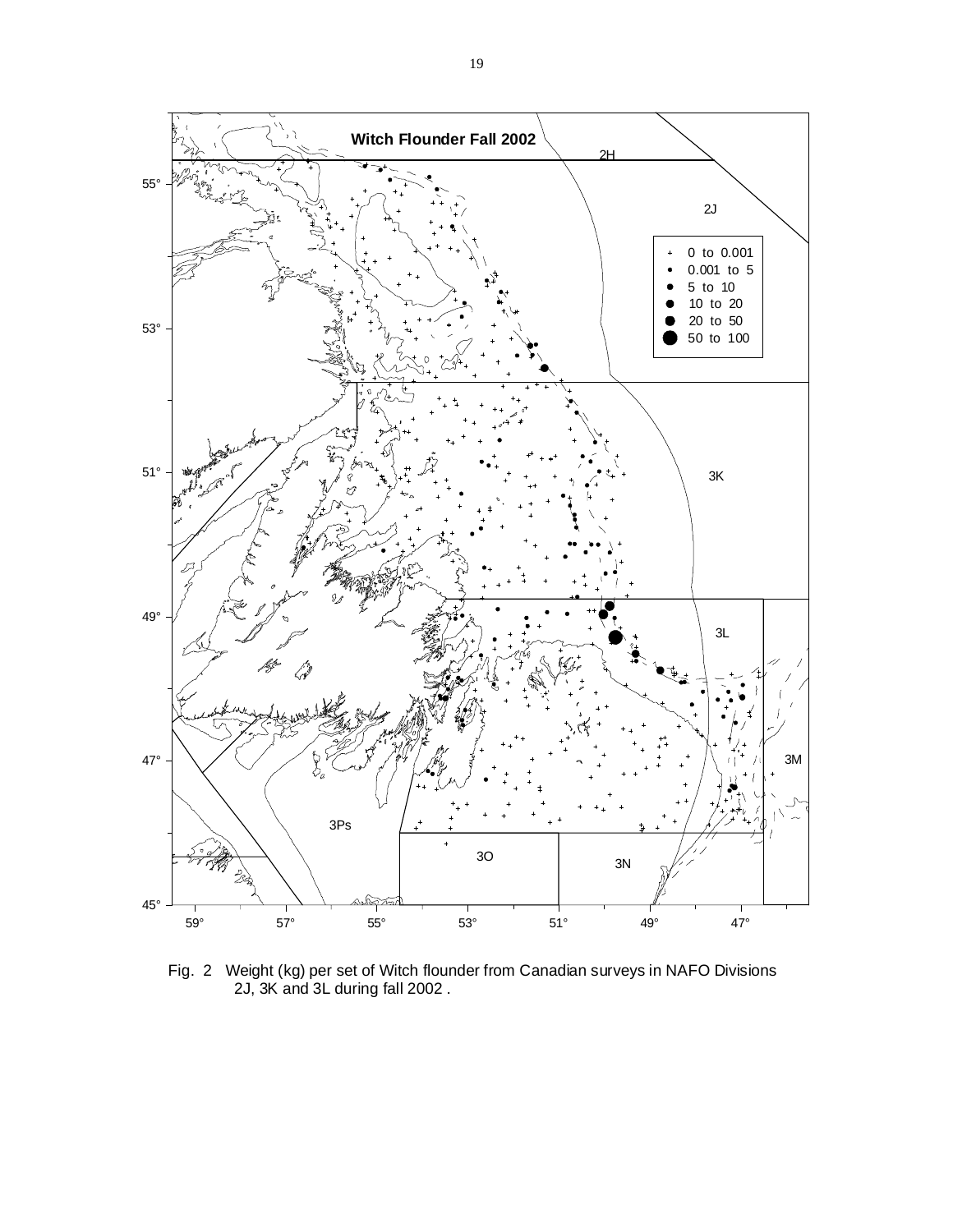

Figure 3a. Biomass (tons) and Abundance (000's) for 2J, 3K and 3L fall surveys. Where lower confidence limit was negative, error bars were omitted (hollow symbol).

**2J**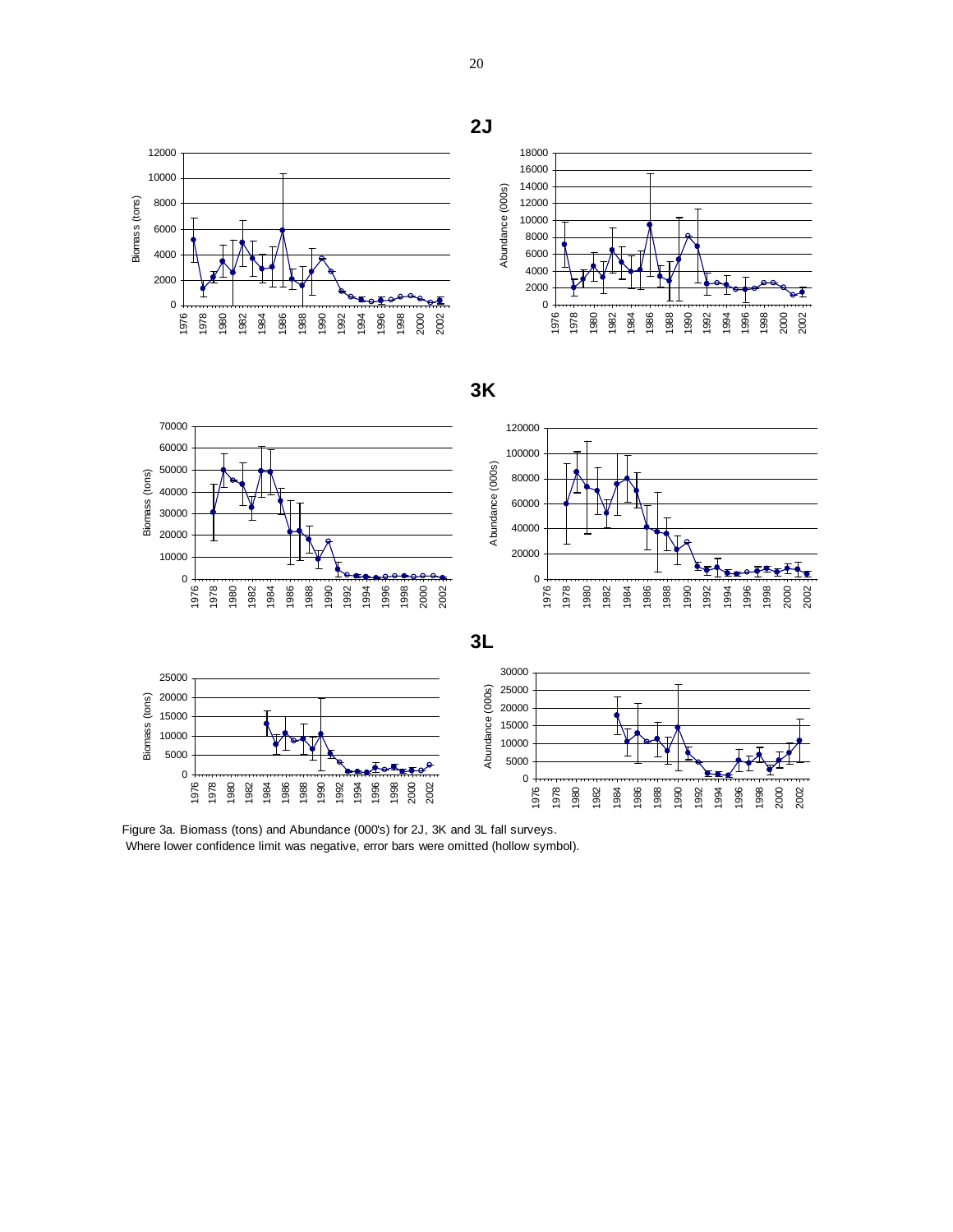

Figure 3b.Mean numbers and weights(kg) per tow for 2J, 3K and 3L fall surveys. Where lower confidence limit was negative, error bars were omitted (hollow symbol).

**2J**